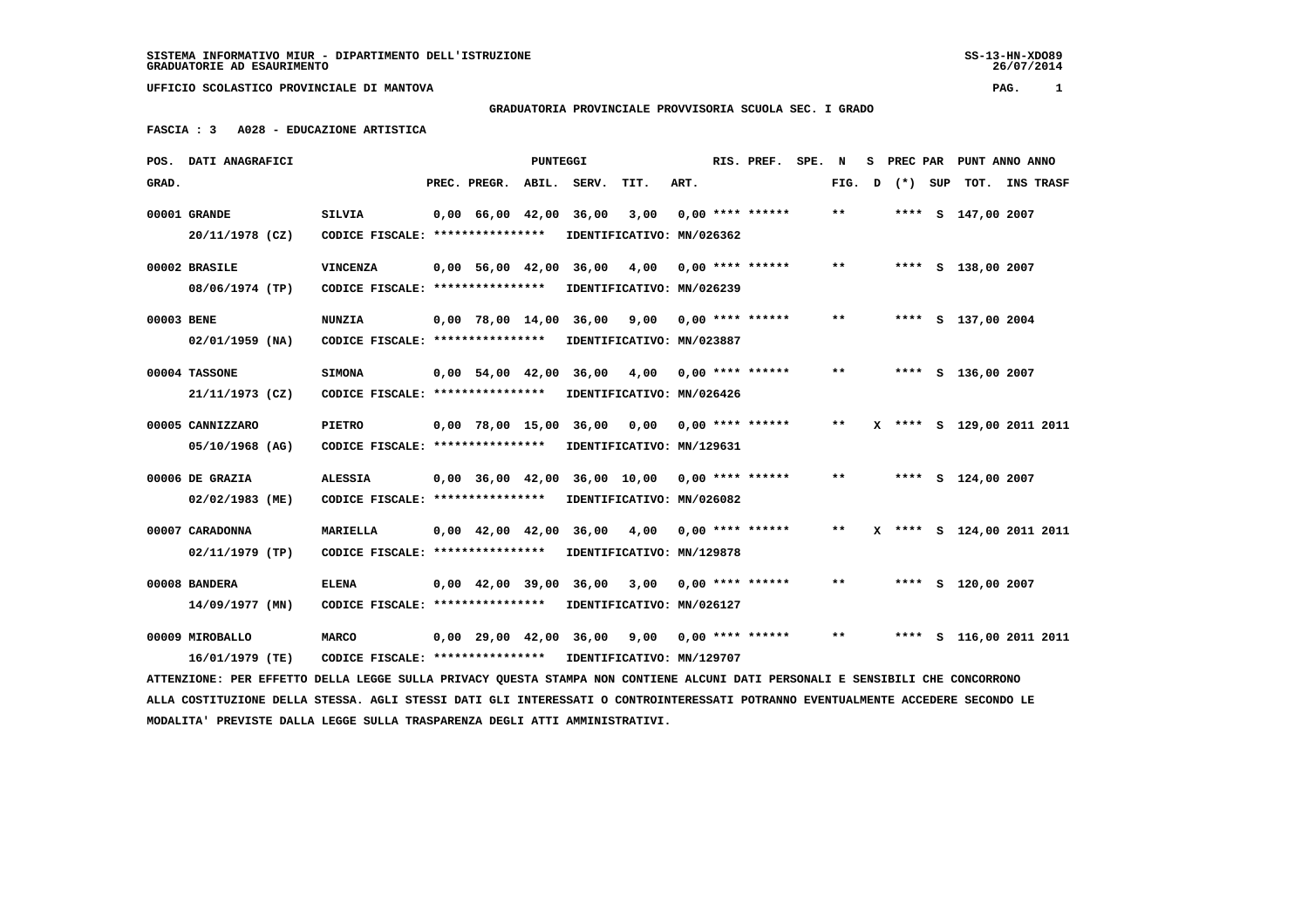**GRADUATORIA PROVINCIALE PROVVISORIA SCUOLA SEC. I GRADO**

 **FASCIA : 3 A028 - EDUCAZIONE ARTISTICA**

|       | POS. DATI ANAGRAFICI                                                                                                            |                                                            |      |                    | <b>PUNTEGGI</b> |                                                |                           |      | RIS. PREF. SPE. N  |                            |                    | S PREC PAR PUNT ANNO ANNO |  |
|-------|---------------------------------------------------------------------------------------------------------------------------------|------------------------------------------------------------|------|--------------------|-----------------|------------------------------------------------|---------------------------|------|--------------------|----------------------------|--------------------|---------------------------|--|
| GRAD. |                                                                                                                                 |                                                            |      | PREC. PREGR. ABIL. |                 | SERV.                                          | TIT.                      | ART. |                    |                            | FIG. $D$ $(*)$ SUP | TOT. INS TRASF            |  |
|       | 00010 CHIANTIA                                                                                                                  | LUIGI                                                      |      | $0.00$ 30.00 41.00 |                 | 36,00                                          | 4,00                      |      | $0.00$ **** ****** | $\pmb{\times}\pmb{\times}$ |                    | **** S 111,00 2011 2011   |  |
|       | 23/04/1979 (CL)                                                                                                                 | CODICE FISCALE: ****************                           |      |                    |                 |                                                | IDENTIFICATIVO: MN/129890 |      |                    |                            |                    |                           |  |
|       | 00011 ORLANDO                                                                                                                   | <b>DARIA</b>                                               |      |                    |                 | $0,00$ 30,00 41,00 36,00 4,00                  |                           |      | $0.00$ **** ****** | $**$                       |                    | **** S 111,00 2011 2011   |  |
|       | 29/10/1979 (PA)                                                                                                                 | CODICE FISCALE: ****************                           |      |                    |                 |                                                | IDENTIFICATIVO: MN/129730 |      |                    |                            |                    |                           |  |
|       | 00012 CASIMO                                                                                                                    | <b>ALIDA</b>                                               |      | $0,00$ 30,00 41,00 |                 | 36,00                                          | 3,00                      |      | $0.00$ **** ****** | $**$                       |                    | **** S 110,00 2009        |  |
|       | 23/07/1980 (PA)                                                                                                                 | CODICE FISCALE: ****************                           |      |                    |                 |                                                | IDENTIFICATIVO: MN/127450 |      |                    |                            |                    |                           |  |
|       | 00013 SPIGONI                                                                                                                   | NADIA                                                      |      |                    |                 | $0,00$ 24,00 42,00 36,00 0,00 0,00 **** ****** |                           |      |                    | $**$                       |                    | **** S 102,00 2009        |  |
|       | 23/07/1975 (RM)                                                                                                                 | CODICE FISCALE: ****************                           |      |                    |                 |                                                | IDENTIFICATIVO: MN/127502 |      |                    |                            |                    |                           |  |
|       | 00014 TRIVELLI                                                                                                                  | <b>SALVATORE</b>                                           | 0.00 |                    |                 | 8,00 42,00 36,00 10,00 0,00 **** ******        |                           |      |                    | $\star\star$               | $***$ S            | 96,00 2011 2011           |  |
|       | 07/11/1981 (NA)                                                                                                                 | CODICE FISCALE: *****************                          |      |                    |                 |                                                | IDENTIFICATIVO: MN/129826 |      |                    |                            |                    |                           |  |
|       | 00015 FALANGA                                                                                                                   | <b>SIMONA</b>                                              |      |                    |                 | 0,00 24,00 18,00 36,00 9,00                    |                           |      | $0.00$ **** ****** | $* *$                      | **** S             | 87,00 2009                |  |
|       | $30/03/1982$ (NA)                                                                                                               | CODICE FISCALE: ****************                           |      |                    |                 |                                                | IDENTIFICATIVO: MN/127563 |      |                    |                            |                    |                           |  |
|       |                                                                                                                                 |                                                            |      |                    |                 |                                                |                           |      |                    |                            |                    |                           |  |
|       | 00016 MORICONI                                                                                                                  | <b>DENIS</b>                                               | 0,00 |                    |                 | $6,00$ $40,00$ $36,00$                         | 3,00                      |      | $0.00$ **** ****** | $* *$                      | **** $S$           | 85,00 2011 2011           |  |
|       | 06/05/1983 (AP)                                                                                                                 | CODICE FISCALE: ****************                           |      |                    |                 |                                                | IDENTIFICATIVO: MN/129739 |      |                    |                            |                    |                           |  |
|       | 00017 SCHIAVONE                                                                                                                 | <b>MANUELA</b>                                             |      |                    |                 | 0,00 12,00 18,00 36,00                         | 9,00                      |      | $0.00$ **** ****** | $* *$                      | **** S             | 75,00 2011 2011           |  |
|       | 30/03/1981 (LE)                                                                                                                 | CODICE FISCALE: ****************                           |      |                    |                 |                                                | IDENTIFICATIVO: MN/129810 |      |                    |                            |                    |                           |  |
|       | 00018 SCOLLICA                                                                                                                  | GIUSEPPINA                                                 | 0,00 |                    |                 | $0,00$ 18,00 36,00 0,00 0,00 **** ******       |                           |      |                    | $**$                       | $***$ S            | 54,00 2007                |  |
|       | 03/05/1982 (BI)                                                                                                                 | CODICE FISCALE: **************** IDENTIFICATIVO: MN/026378 |      |                    |                 |                                                |                           |      |                    |                            |                    |                           |  |
|       | ATTENZIONE: PER EFFETTO DELLA LEGGE SULLA PRIVACY QUESTA STAMPA NON CONTIENE ALCUNI DATI PERSONALI E SENSIBILI CHE CONCORRONO   |                                                            |      |                    |                 |                                                |                           |      |                    |                            |                    |                           |  |
|       | ALLA COSTITUZIONE DELLA STESSA. AGLI STESSI DATI GLI INTERESSATI O CONTROINTERESSATI POTRANNO EVENTUALMENTE ACCEDERE SECONDO LE |                                                            |      |                    |                 |                                                |                           |      |                    |                            |                    |                           |  |
|       | MODALITA' PREVISTE DALLA LEGGE SULLA TRASPARENZA DEGLI ATTI AMMINISTRATIVI.                                                     |                                                            |      |                    |                 |                                                |                           |      |                    |                            |                    |                           |  |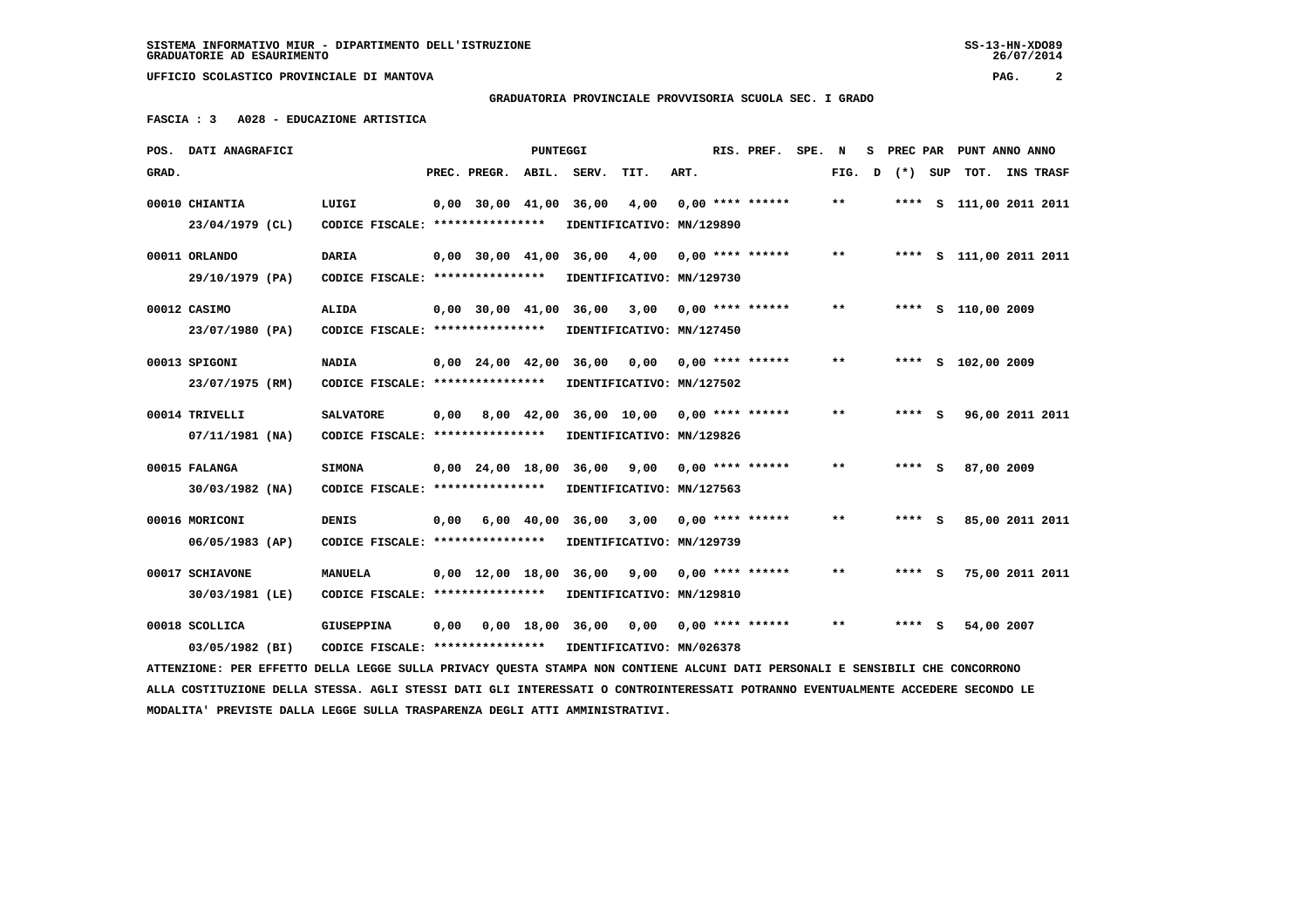## **GRADUATORIA PROVINCIALE PROVVISORIA SCUOLA SEC. I GRADO**

 **FASCIA : 3 A028 - EDUCAZIONE ARTISTICA**

|       | POS. DATI ANAGRAFICI                                                                                                            |                                                            |      |                                | PUNTEGGI     |       |                              |      | RIS. PREF.                | SPE. N |                            | s |         | PREC PAR PUNT ANNO ANNO |           |
|-------|---------------------------------------------------------------------------------------------------------------------------------|------------------------------------------------------------|------|--------------------------------|--------------|-------|------------------------------|------|---------------------------|--------|----------------------------|---|---------|-------------------------|-----------|
| GRAD. |                                                                                                                                 |                                                            |      | PREC. PREGR.                   | ABIL.        | SERV. | TIT.                         | ART. |                           |        | FIG.                       | D | (*) SUP | TOT.                    | INS TRASF |
|       | 00019 BACCARI                                                                                                                   | <b>ROSSANA</b>                                             |      | $0,00 \quad 10,00 \quad 13,00$ |              |       | $0,00 \quad 12,00$           |      | $0.00$ **** ******        |        | $***$                      | x | **** S  | 35,00 2011 2011         |           |
|       | 20/04/1975 (CS)                                                                                                                 | CODICE FISCALE: ****************                           |      |                                |              |       | IDENTIFICATIVO: MN/129568    |      |                           |        |                            |   |         |                         |           |
|       | 00020 MOLINARI                                                                                                                  | MARGHERITA                                                 | 0,00 |                                | 6,00 18,00   | 0,00  | 4,00                         |      | $0,00$ **** ******        |        | $\pmb{\times}\pmb{\times}$ |   | $***$ S | 28,00 2007              |           |
|       | $02/12/1980$ (MO)                                                                                                               | CODICE FISCALE: ****************                           |      |                                |              |       | IDENTIFICATIVO: MN/026416    |      |                           |        |                            |   |         |                         |           |
|       |                                                                                                                                 |                                                            |      |                                |              |       |                              |      |                           |        |                            |   |         |                         |           |
|       | 00021 SACCHI                                                                                                                    | <b>ENRICA</b>                                              |      | $0,00 \quad 14,00 \quad 14,00$ |              | 0,00  |                              |      | $0,00$ $0,00$ **** ****** |        | $* *$                      |   | $***$ S | 28,00 2009              |           |
| s     | 19/08/1976 (MN)                                                                                                                 | CODICE FISCALE: ****************                           |      |                                |              |       | IDENTIFICATIVO: MN/127493    |      |                           |        |                            |   |         |                         |           |
|       | 00022 TUZZA                                                                                                                     | <b>SUSANNA</b>                                             | 0,00 |                                | $6,00$ 18,00 | 0.00  | 3,00                         |      | $0.00$ **** ******        |        | $\pmb{\times}\pmb{\times}$ | x | $***$ S | 27,00 2007              |           |
|       | 21/05/1963 (CR)                                                                                                                 | CODICE FISCALE: *****************                          |      |                                |              |       | IDENTIFICATIVO: MN/026382    |      |                           |        |                            |   |         |                         |           |
|       |                                                                                                                                 |                                                            |      |                                |              |       |                              |      |                           |        | $* *$                      |   |         |                         |           |
|       | 00023 MANTINI                                                                                                                   | <b>ANGELA</b>                                              | 0,00 |                                | 3,00 15,00   | 0.00  | 7,00 0,00 **** ******        |      |                           |        |                            |   | $***$ S | 25,00 2007 2007         |           |
|       | 17/07/1974 (PA)                                                                                                                 | CODICE FISCALE: ****************                           |      |                                |              |       | IDENTIFICATIVO: MN/026353    |      |                           |        |                            |   |         |                         |           |
|       | 00024 MONASTRA                                                                                                                  | <b>PAOLA</b>                                               | 0,00 |                                | 5,00 14,00   | 0,00  | 6,00                         |      | $0,00$ **** ******        |        | **                         |   | **** S  | 25,00 2014 2014         |           |
|       | 01/01/1974 (PA)                                                                                                                 | CODICE FISCALE: *****************                          |      |                                |              |       | IDENTIFICATIVO: MN/132306    |      |                           |        |                            |   |         |                         |           |
|       | 00025 BAJOCCHI                                                                                                                  | <b>ENZO</b>                                                | 0,00 |                                | 5,00 13,00   | 0,00  | 6,00                         |      | $0,00$ **** ******        |        | **                         |   | **** S  | 24,00 2000              |           |
|       |                                                                                                                                 | CODICE FISCALE: ****************                           |      |                                |              |       | IDENTIFICATIVO: MN/020157    |      |                           |        |                            |   |         |                         |           |
|       | $11/10/1959$ (MN)                                                                                                               |                                                            |      |                                |              |       |                              |      |                           |        |                            |   |         |                         |           |
|       | 00026 GIAMMANCO                                                                                                                 | <b>DANIELA</b>                                             | 0,00 |                                | $0,00$ 18,00 | 0,00  | 6,00                         |      | $0,00$ **** ******        |        | $***$                      |   | **** S  | 24,00 2014 2014         |           |
|       | 22/02/1968 (PA)                                                                                                                 | CODICE FISCALE: *****************                          |      |                                |              |       | IDENTIFICATIVO: MN/132218    |      |                           |        |                            |   |         |                         |           |
|       | 00027 LUBRANO                                                                                                                   | <b>DANIELA</b>                                             | 0,00 |                                | $0,00$ 17,00 |       | $0,00$ 3,00 0,00 **** ****** |      |                           |        | $* *$                      |   | **** S  | 20,00 2014 2014         |           |
|       | 30/04/1977 (RC)                                                                                                                 | CODICE FISCALE: **************** IDENTIFICATIVO: MN/132318 |      |                                |              |       |                              |      |                           |        |                            |   |         |                         |           |
|       |                                                                                                                                 |                                                            |      |                                |              |       |                              |      |                           |        |                            |   |         |                         |           |
|       | ATTENZIONE: PER EFFETTO DELLA LEGGE SULLA PRIVACY QUESTA STAMPA NON CONTIENE ALCUNI DATI PERSONALI E SENSIBILI CHE CONCORRONO   |                                                            |      |                                |              |       |                              |      |                           |        |                            |   |         |                         |           |
|       | ALLA COSTITUZIONE DELLA STESSA. AGLI STESSI DATI GLI INTERESSATI O CONTROINTERESSATI POTRANNO EVENTUALMENTE ACCEDERE SECONDO LE |                                                            |      |                                |              |       |                              |      |                           |        |                            |   |         |                         |           |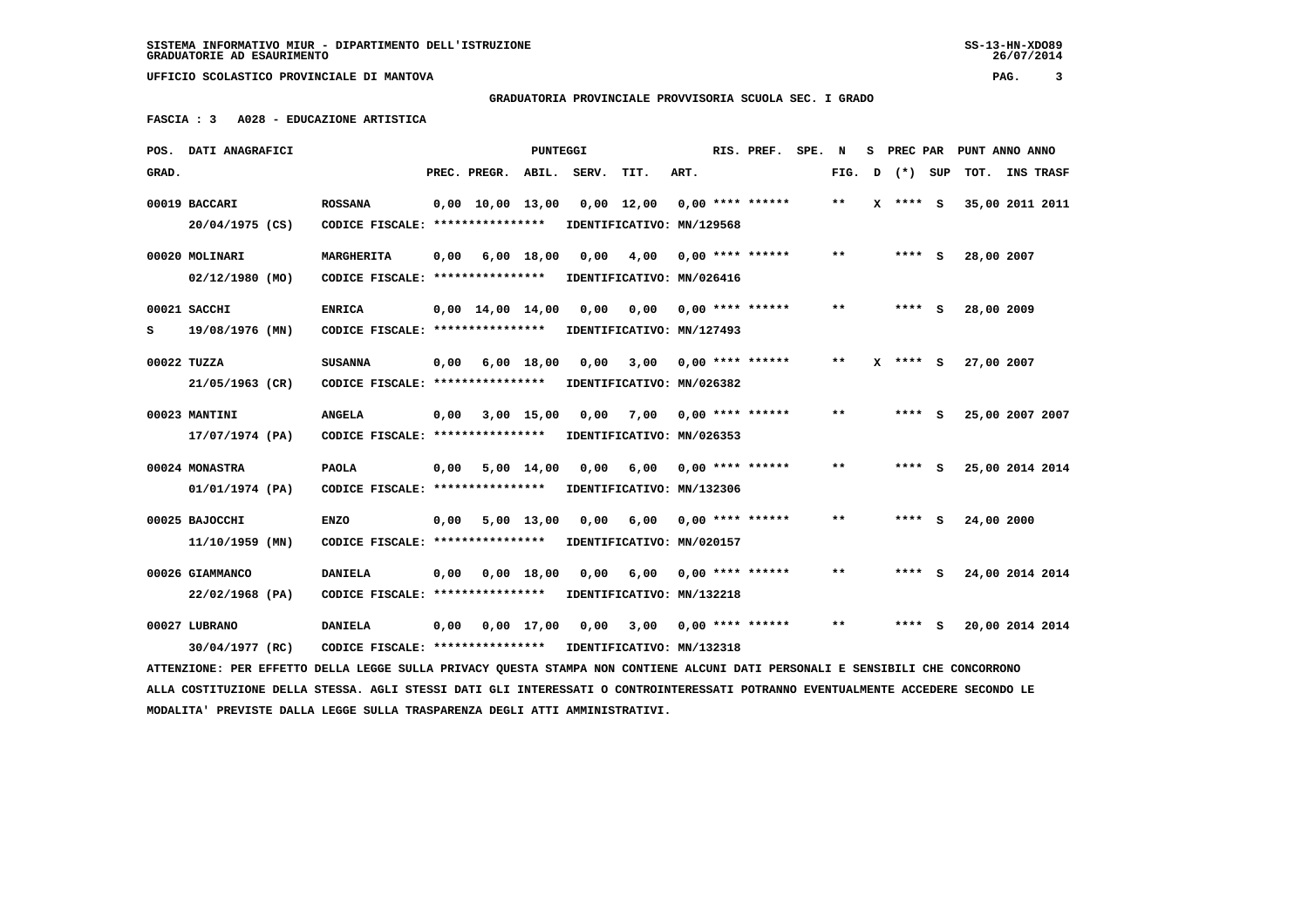**SISTEMA INFORMATIVO MIUR - DIPARTIMENTO DELL'ISTRUZIONE SS-13-HN-XDO89 GRADUATORIE AD ESAURIMENTO 26/07/2014**

 **UFFICIO SCOLASTICO PROVINCIALE DI MANTOVA PAG. 4**

 **GRADUATORIA PROVINCIALE PROVVISORIA SCUOLA SEC. I GRADO**

 **FASCIA : 3 A028 - EDUCAZIONE ARTISTICA**

| POS.  | DATI ANAGRAFICI                      |                                     |      |                  | <b>PUNTEGGI</b>    |       |                                   |      | RIS. PREF.         | SPE. | N     | S. | PREC PAR |     | PUNT ANNO ANNO |                 |
|-------|--------------------------------------|-------------------------------------|------|------------------|--------------------|-------|-----------------------------------|------|--------------------|------|-------|----|----------|-----|----------------|-----------------|
| GRAD. |                                      |                                     |      | PREC. PREGR.     | ABIL.              | SERV. | TIT.                              | ART. |                    |      | FIG.  | D  | $(* )$   | SUP | тот.           | INS TRASF       |
|       | 00028 LO BIANCO<br>$26/08/1966$ (PA) | <b>LEANDRO</b><br>CODICE FISCALE:   | 0,00 | **************** | 3,00 15,00         | 0,00  | 0,00<br>IDENTIFICATIVO: MN/132321 |      | $0.00$ **** ****** |      | $**$  |    | ****     | s   |                | 18,00 2014 2014 |
|       | 00029 AMMIRATI<br>13/06/1978 (TA)    | <b>ANTONELLA</b><br>CODICE FISCALE: | 0.00 | **************** | 0,00 17,00         | 0,00  | 0,00<br>IDENTIFICATIVO: MN/132054 |      | $0.00$ **** ****** |      | $***$ |    | ****     | s   |                | 17,00 2014 2014 |
|       | 00030 SCIORTINO<br>07/08/1966 (PA)   | <b>GIOVANNA</b><br>CODICE FISCALE:  | 0,00 | **************** | $0,00 \quad 14,00$ | 0,00  | 0,00<br>IDENTIFICATIVO: MN/132349 |      | $0,00$ **** ****** |      | $* *$ | x  | ****     | s   |                | 14,00 2014 2014 |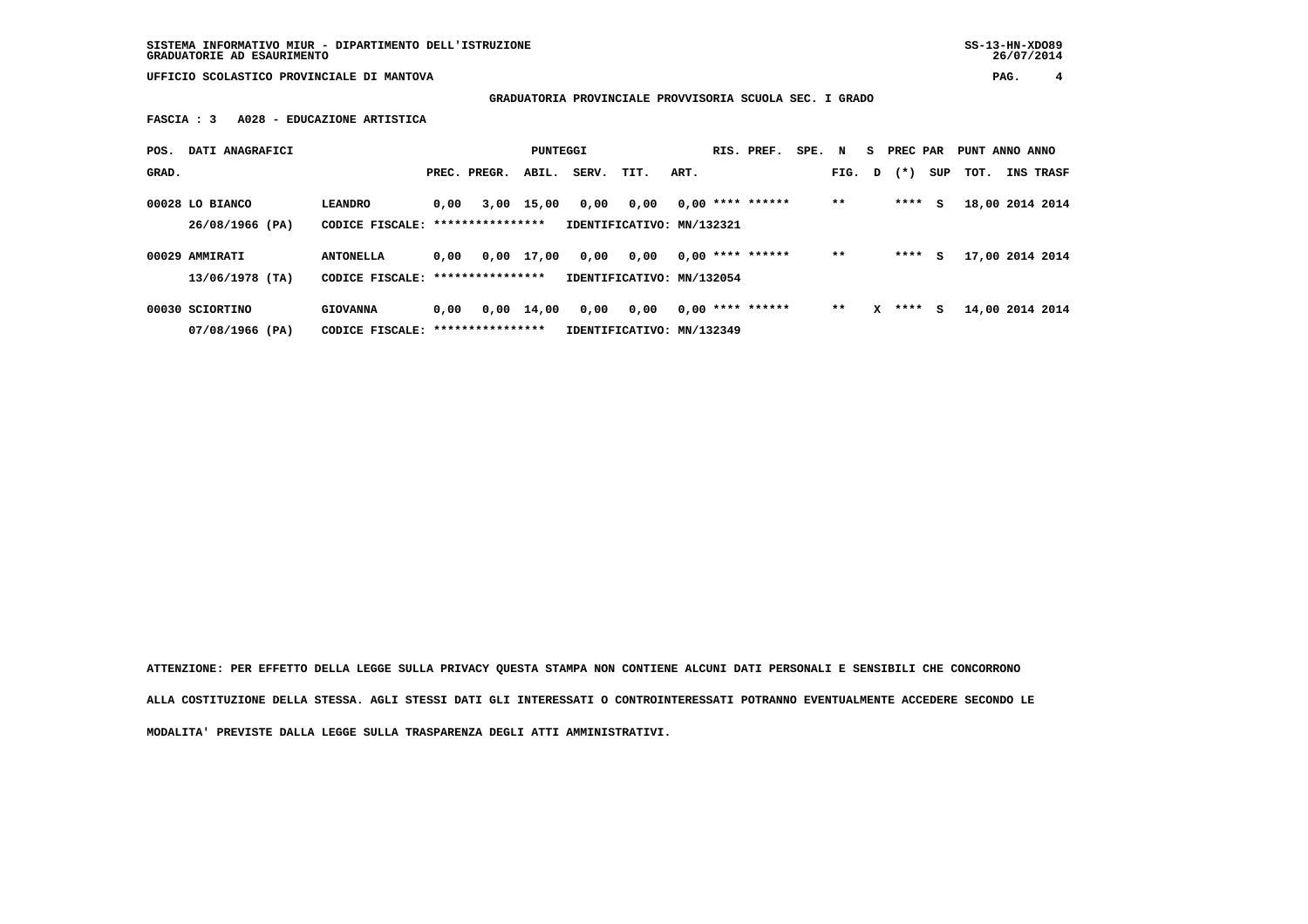| SISTEMA INFORMATIVO MIUR - DIPARTIMENTO DELL'ISTRUZIONE<br>GRADUATORIE AD ESAURIMENTO |                                                         |            |        |    | $SS-13-HN-XDO89$<br>26/07/2014 |  |
|---------------------------------------------------------------------------------------|---------------------------------------------------------|------------|--------|----|--------------------------------|--|
| UFFICIO SCOLASTICO PROVINCIALE DI MANTOVA                                             |                                                         |            |        |    | PAG.                           |  |
|                                                                                       | GRADUATORIA PROVINCIALE PROVVISORIA SCUOLA SEC. I GRADO |            |        |    |                                |  |
| FASCIA : 4 A028 - EDUCAZIONE ARTISTICA                                                |                                                         |            |        |    |                                |  |
| DATI ANAGRAFICI<br>POS.                                                               | PUNTEGGI                                                | RIS. PREF. | SPE. N | S. | PREC PAR PUNT ANNO ANNO        |  |

| GRAD.            |                                  | PREC. PREGR. ABIL. | SERV. | TIT. | ART.                                         |              |  | FIG. D (*) SUP TOT. INS TRASF |  |
|------------------|----------------------------------|--------------------|-------|------|----------------------------------------------|--------------|--|-------------------------------|--|
| 00031 SANFILIPPO | <b>DEBORA</b>                    |                    |       |      | $0.00$ 6.00 18.00 0.00 3.00 0.00 **** ****** | $\star\star$ |  | **** S 27,00 2012             |  |
| 19/08/1977 (EE)  | CODICE FISCALE: **************** |                    |       |      | IDENTIFICATIVO: MN/127495                    |              |  |                               |  |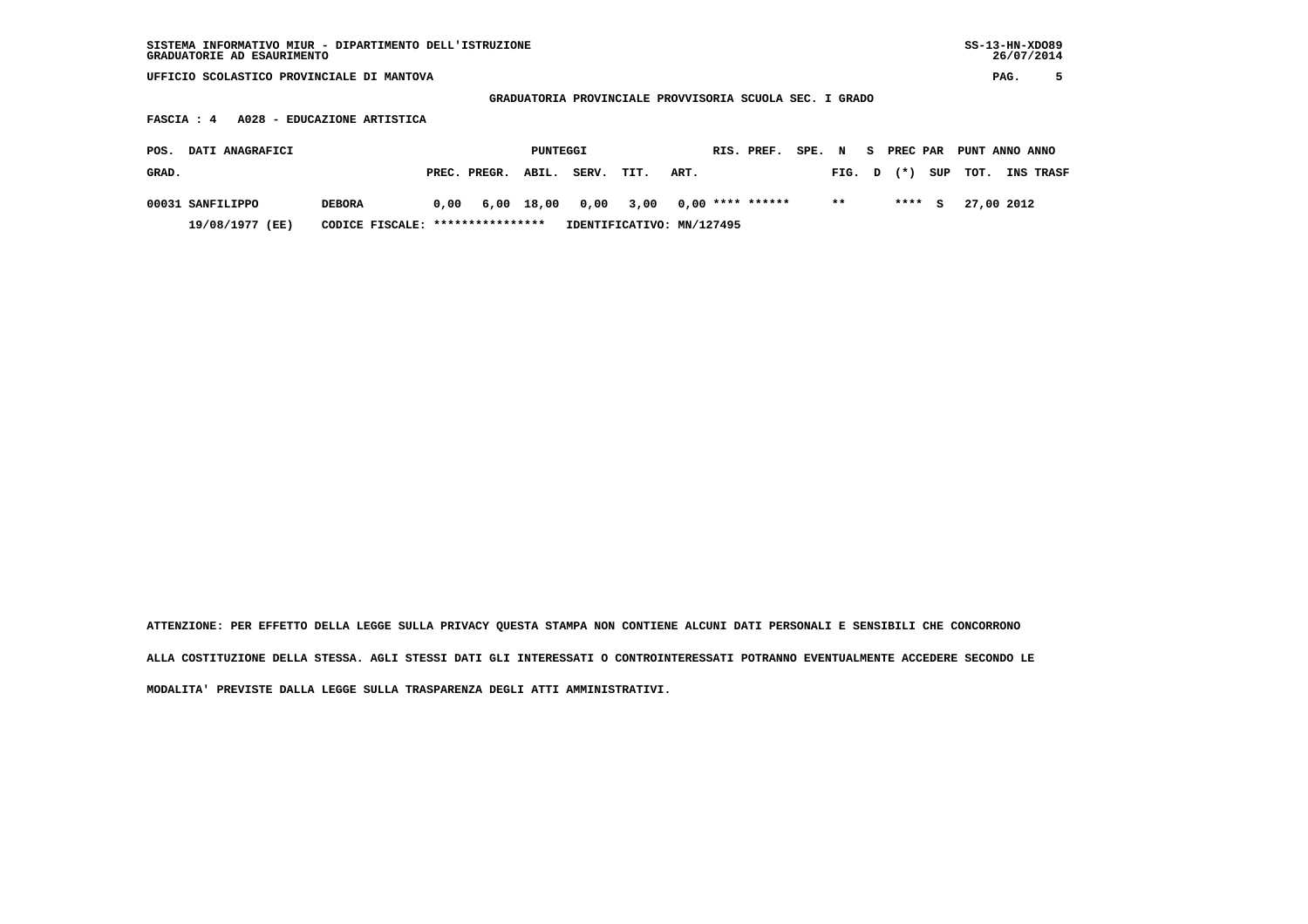**GRADUATORIA PROVINCIALE PROVVISORIA SCUOLA SEC. I GRADO**

 **FASCIA : 3 A030 - EDUCAZIONE FISICA NELLA SCUOLA MEDIA**

|            | POS. DATI ANAGRAFICI                                                                                                            |                                   |                                            | <b>PUNTEGGI</b> |                           |                           |      | RIS. PREF.           | SPE. | $\mathbf N$  |         | S PREC PAR PUNT ANNO ANNO |  |
|------------|---------------------------------------------------------------------------------------------------------------------------------|-----------------------------------|--------------------------------------------|-----------------|---------------------------|---------------------------|------|----------------------|------|--------------|---------|---------------------------|--|
| GRAD.      |                                                                                                                                 |                                   | PREC. PREGR. ABIL.                         |                 | SERV.                     | TIT.                      | ART. |                      |      | FIG. D       | (*) SUP | TOT. INS TRASF            |  |
| 00001 LINI |                                                                                                                                 | CRISTINA                          | $0,00$ 132,00 13,00                        |                 | 36,00                     | 0,00                      |      | $0.00$ **** ******   |      | $\star\star$ |         | **** S 181,00 2000        |  |
|            | 08/02/1963 (MI)                                                                                                                 | CODICE FISCALE: ****************  |                                            |                 | IDENTIFICATIVO: MN/020257 |                           |      |                      |      |              |         |                           |  |
|            | 00002 BASSANI                                                                                                                   | <b>MARCO</b>                      | 0.00 116.00 12.00 36.00                    |                 |                           | 0,00                      |      | $0.00$ **** ******   |      | $* *$        |         | **** $S$ 164,00 2002      |  |
|            | $17/08/1962$ (MN)                                                                                                               | CODICE FISCALE: ***************** |                                            |                 | IDENTIFICATIVO: MN/022627 |                           |      |                      |      |              |         |                           |  |
|            |                                                                                                                                 |                                   |                                            |                 |                           |                           |      |                      |      |              |         |                           |  |
|            | 00003 GUALTIERI                                                                                                                 | <b>FRANCESCO</b>                  | 0.00 100.00 15.00                          |                 | 36,00                     | 6,00                      |      | $0.00$ **** ******   |      | $* *$        |         | X **** S 157,00 2011 2011 |  |
|            | 08/05/1965 (MI)                                                                                                                 | CODICE FISCALE: ****************  |                                            |                 | IDENTIFICATIVO: MN/129682 |                           |      |                      |      |              |         |                           |  |
|            | 00004 MALAVASI                                                                                                                  | <b>ALBERTO</b>                    | 0,00 101,00 16,00 36,00                    |                 |                           | 0,00                      |      | $0.00$ **** ******   |      | $* *$        |         | **** S 153,00 2000        |  |
|            | $02/12/1966$ (MN)                                                                                                               | CODICE FISCALE: ****************  |                                            |                 | IDENTIFICATIVO: MN/020592 |                           |      |                      |      |              |         |                           |  |
|            | 00005 BENEDINI                                                                                                                  | <b>ROBERTA</b>                    | 0,00 94,00 12,00                           |                 | 36,00                     | 0,00                      |      | $0.00$ **** ******   |      | $* *$        |         | **** $S$ 142,00 2000      |  |
|            | $01/07/1963$ (MN)                                                                                                               | CODICE FISCALE: ****************  |                                            |                 | IDENTIFICATIVO: MN/020139 |                           |      |                      |      |              |         |                           |  |
|            |                                                                                                                                 |                                   |                                            |                 |                           |                           |      |                      |      |              |         |                           |  |
|            | 00006 PALMIERI                                                                                                                  | <b>MARIA GRAZIA</b>               | 0,00 66,00 18,00 36,00                     |                 |                           | 0,00                      |      | $0.00$ **** ******   |      | $* *$        |         | X **** S 120,00 2007      |  |
|            | 11/01/1967 (EE)                                                                                                                 | CODICE FISCALE: ****************  |                                            |                 |                           | IDENTIFICATIVO: MN/026277 |      |                      |      |              |         |                           |  |
|            | 00007 MALERBA                                                                                                                   | <b>STEFANIA</b>                   | $0,00 \quad 66,00 \quad 42,00 \quad 12,00$ |                 |                           | 0,00                      |      | $0.00$ **** ******   |      | $* *$        |         | **** S 120,00 2007        |  |
|            | 19/08/1969 (MN)                                                                                                                 | CODICE FISCALE: ***************** |                                            |                 | IDENTIFICATIVO: MN/023889 |                           |      |                      |      |              |         |                           |  |
|            |                                                                                                                                 |                                   |                                            |                 |                           |                           |      |                      |      |              |         |                           |  |
|            | 00008 APICELLA                                                                                                                  | <b>PIETRO</b>                     | 0,00 73,00 17,00                           |                 | 28,00                     | 0.00                      |      | $0.00$ **** ******   |      | $* *$        |         | **** S 118,00 2003        |  |
|            | $02/12/1960$ (SA)                                                                                                               | CODICE FISCALE: ***************** |                                            |                 | IDENTIFICATIVO: MN/023477 |                           |      |                      |      |              |         |                           |  |
|            | 00009 GIANSIRACUSA                                                                                                              | <b>LOREDANA</b>                   | $0,00 \quad 16,00 \quad 42,00 \quad 30,00$ |                 |                           | 3,00                      |      | $0.00$ **** ****** P |      | $* *$        | **** S  | 91,00 2011 2011           |  |
|            | 08/04/1976 (SR)                                                                                                                 | CODICE FISCALE: ****************  |                                            |                 | IDENTIFICATIVO: MN/129672 |                           |      |                      |      |              |         |                           |  |
|            | ATTENZIONE: PER EFFETTO DELLA LEGGE SULLA PRIVACY QUESTA STAMPA NON CONTIENE ALCUNI DATI PERSONALI E SENSIBILI CHE CONCORRONO   |                                   |                                            |                 |                           |                           |      |                      |      |              |         |                           |  |
|            | ALLA COSTITUZIONE DELLA STESSA. AGLI STESSI DATI GLI INTERESSATI O CONTROINTERESSATI POTRANNO EVENTUALMENTE ACCEDERE SECONDO LE |                                   |                                            |                 |                           |                           |      |                      |      |              |         |                           |  |
|            | MODALITA' PREVISTE DALLA LEGGE SULLA TRASPARENZA DEGLI ATTI AMMINISTRATIVI.                                                     |                                   |                                            |                 |                           |                           |      |                      |      |              |         |                           |  |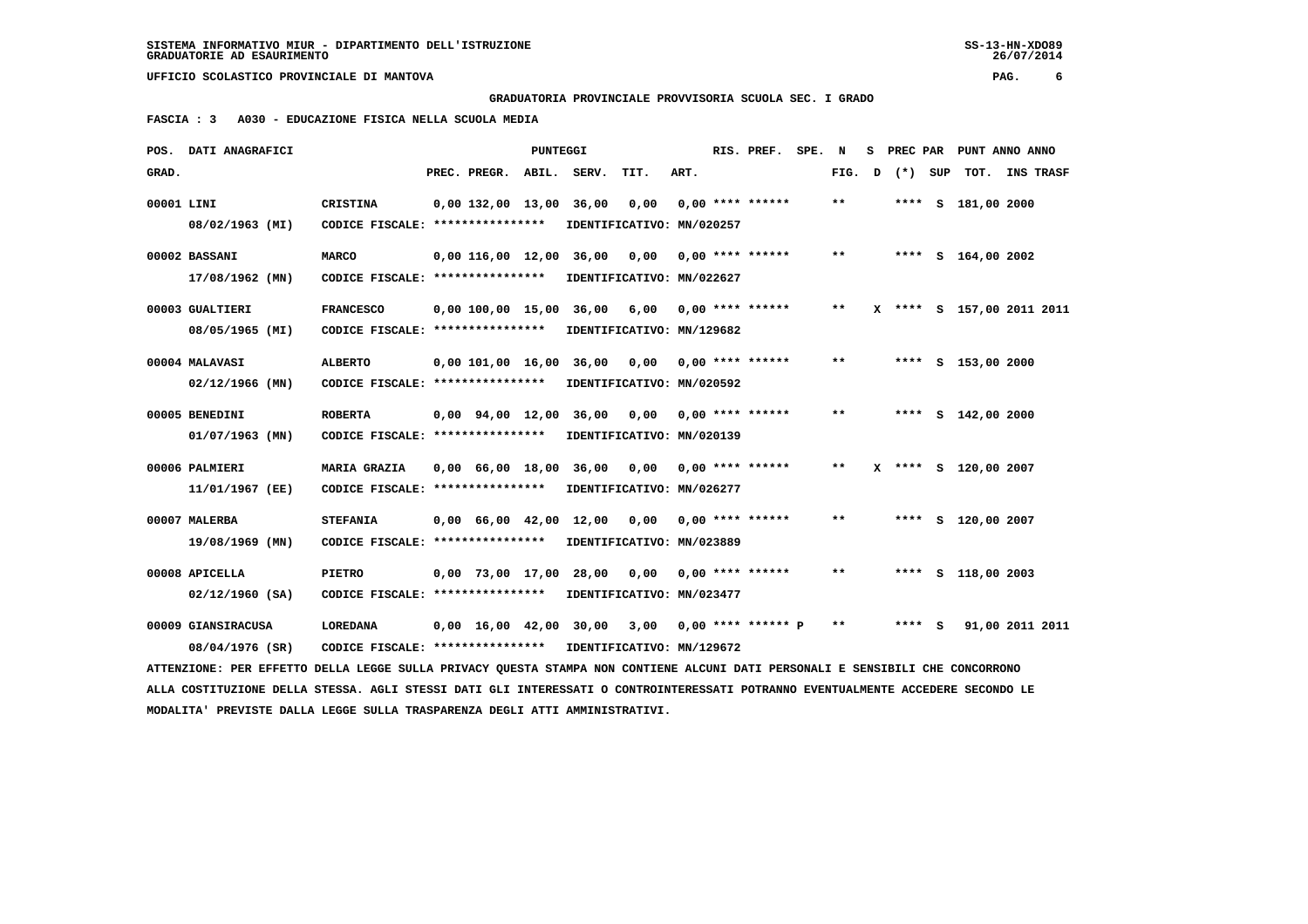**GRADUATORIA PROVINCIALE PROVVISORIA SCUOLA SEC. I GRADO**

 **FASCIA : 3 A030 - EDUCAZIONE FISICA NELLA SCUOLA MEDIA**

|       | POS. DATI ANAGRAFICI |                                   |      |                  | <b>PUNTEGGI</b> |                                                |                                        |      | RIS. PREF.                | SPE. | N            | s | PREC PAR |     |            | PUNT ANNO ANNO   |
|-------|----------------------|-----------------------------------|------|------------------|-----------------|------------------------------------------------|----------------------------------------|------|---------------------------|------|--------------|---|----------|-----|------------|------------------|
| GRAD. |                      |                                   |      | PREC. PREGR.     |                 | ABIL. SERV.                                    | TIT.                                   | ART. |                           |      | FIG. D       |   | $(*)$    | SUP | тот.       | <b>INS TRASF</b> |
|       | 00010 FEDELE         | <b>ANNA</b>                       |      |                  |                 | $0,00$ 48,00 15,00 16,00 0,00 0,00 **** ****** |                                        |      |                           |      | $***$        |   | $***$ S  |     | 79,00 2005 |                  |
|       | $11/01/1967$ (NA)    | CODICE FISCALE: ***************** |      |                  |                 |                                                | IDENTIFICATIVO: MN/024974              |      |                           |      |              |   |          |     |            |                  |
|       | 00011 SACCHI         | <b>SILVIA</b>                     |      |                  |                 | 0,00 26,00 16,00 12,00 0,00                    |                                        |      | $0.00$ **** ******        |      | $\star\star$ |   | $***$ S  |     | 54,00 2004 |                  |
|       | $22/11/1963$ (MN)    | CODICE FISCALE: ****************  |      |                  |                 |                                                | IDENTIFICATIVO: MN/023884              |      |                           |      |              |   |          |     |            |                  |
|       | 00012 MAZZARELLA     | PAOLA MARIA T                     | 0,00 |                  |                 | $2,00$ 15,00 12,00 0,00 0,00 **** ******       |                                        |      |                           |      | $***$        |   | $***$ S  |     |            | 29,00 2011 2011  |
|       | 05/04/1968 (LE)      | CODICE FISCALE: ***************** |      |                  |                 |                                                | IDENTIFICATIVO: MN/129690              |      |                           |      |              |   |          |     |            |                  |
|       | 00013 FRANZETTI      | <b>MASSIMO</b>                    |      | 0,00 11,00 15,00 |                 | 0,00                                           |                                        |      | $0,00$ $0,00$ **** ****** |      | $***$        |   | $***$ S  |     | 26,00 2000 |                  |
|       | 08/02/1965 (MN)      | CODICE FISCALE: ****************  |      |                  |                 |                                                | IDENTIFICATIVO: MN/020487              |      |                           |      |              |   |          |     |            |                  |
|       | 00014 VECCHI         | CRISTIANO                         | 0,00 |                  | 4,00 15,00      | 0,00                                           |                                        |      | $0,00$ $0,00$ **** ****** |      | $***$        |   | $***$ S  |     | 19,00 2004 |                  |
|       | 24/05/1974 (MN)      | CODICE FISCALE:                   |      | **************** |                 |                                                | IDENTIFICATIVO: MN/023896              |      |                           |      |              |   |          |     |            |                  |
|       | 00015 SAGGESE        | <b>NICOLA</b>                     | 0.00 |                  | 3,00 13,00      | 0.00                                           |                                        |      | $3,00$ 0,00 **** ******   |      | $***$        |   | $***$ S  |     |            | 19,00 2014 2014  |
|       | 18/09/1967 (FG)      | CODICE FISCALE: ****************  |      |                  |                 |                                                | IDENTIFICATIVO: MN/132110              |      |                           |      |              |   |          |     |            |                  |
|       | 00016 MAUGERI        | MARIA CONCETT                     | 0,00 |                  | $0,00$ 18,00    |                                                | $0,00$ $0,00$ $0,00$ $***$ **** ****** |      |                           |      | $**$         |   | ****     | s   |            | 18,00 2014 2014  |
|       | 14/12/1971 (CT)      | CODICE FISCALE: ***************** |      |                  |                 | IDENTIFICATIVO: MN/132312                      |                                        |      |                           |      |              |   |          |     |            |                  |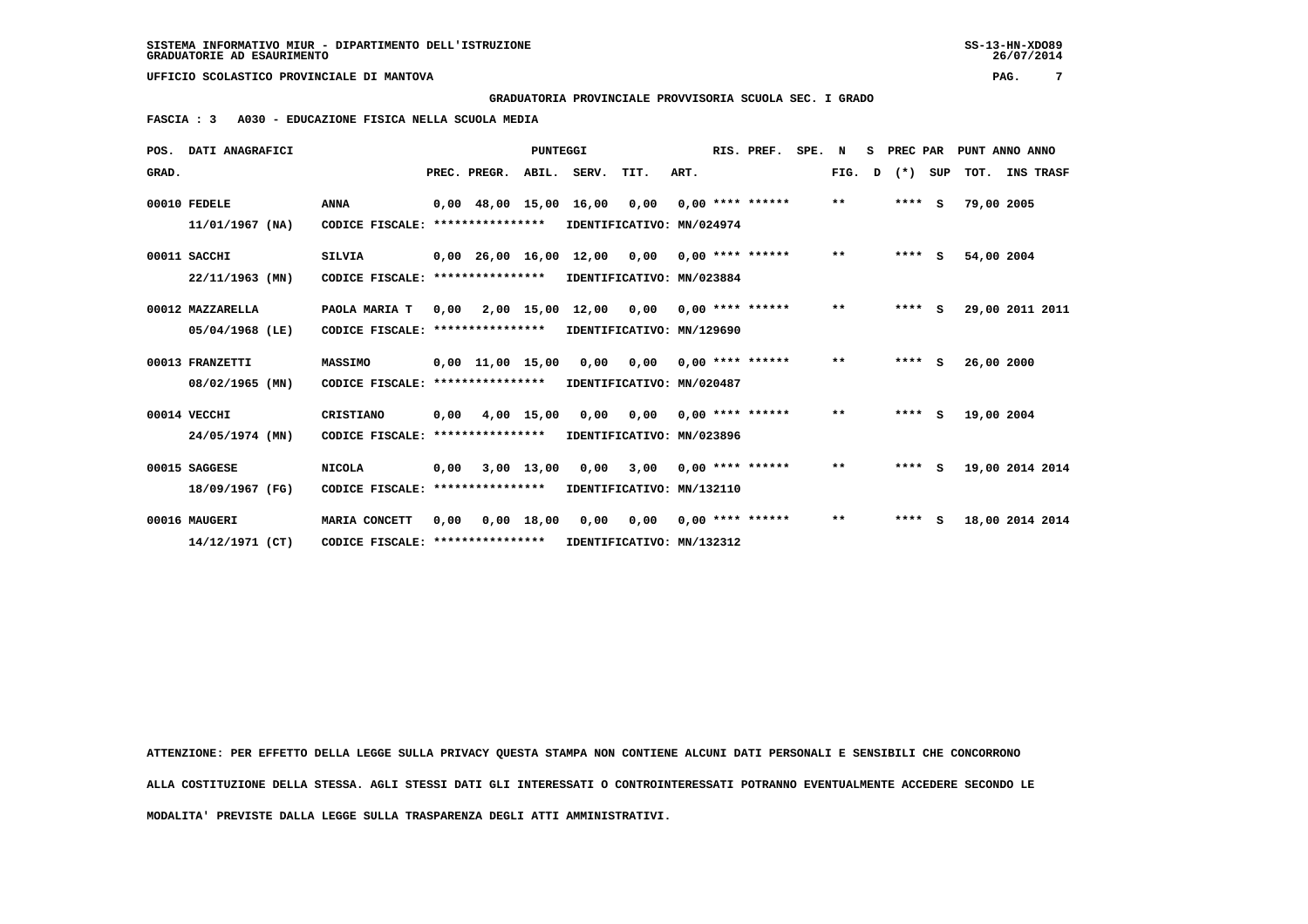**GRADUATORIA PROVINCIALE PROVVISORIA SCUOLA SEC. I GRADO**

 **FASCIA : 1 A032 - EDUCAZIONE MUSICALE NELLA SCUOLA MEDIA**

| POS.  | <b>DATI ANAGRAFICI</b> |                                   |        |              | <b>PUNTEGGI</b> |                                                       |                                        |      | RIS. PREF.         | SPE. N |       | S PREC PAR   |     | PUNT ANNO ANNO   |           |  |
|-------|------------------------|-----------------------------------|--------|--------------|-----------------|-------------------------------------------------------|----------------------------------------|------|--------------------|--------|-------|--------------|-----|------------------|-----------|--|
| GRAD. |                        |                                   |        | PREC. PREGR. | ABIL.           | SERV.                                                 | TIT.                                   | ART. |                    |        |       | FIG. D $(*)$ | SUP | тот.             | INS TRASF |  |
|       | 00001 SANTORO          | <b>STEFANO</b>                    | 271,00 |              |                 | $0,00$ $0,00$ $36,00$ $0,00$ $0,00$ $***$ **** ****** |                                        |      |                    |        | $***$ | ****         |     | S 307,00 2000    |           |  |
|       | 06/01/1961 (MN)        | CODICE FISCALE: ****************  |        |              |                 | IDENTIFICATIVO: MN/001161                             |                                        |      |                    |        |       |              |     |                  |           |  |
|       | 00002 TRUZZI           | LUCIA                             | 266,00 | 0,00         |                 | 0,00 36,00 0,00 0,00 **** ******                      |                                        |      |                    |        | $***$ | ****         |     | S 302,00 2000    |           |  |
|       | 02/10/1964 (MN)        | CODICE FISCALE: ****************  |        |              |                 | IDENTIFICATIVO: MN/001154                             |                                        |      |                    |        |       |              |     |                  |           |  |
|       | 00003 SANTORO          | MICHELE                           | 264,00 |              |                 | $0,00$ $0,00$ $36,00$ $0,00$ $0,00$ $***$ **** ****** |                                        |      |                    |        | $***$ | ****         | S.  | 300,00 2000      |           |  |
|       | 27/11/1956 (MN)        | CODICE FISCALE: ***************** |        |              |                 |                                                       | IDENTIFICATIVO: MN/001164              |      |                    |        |       |              |     |                  |           |  |
|       | 00004 LEONARDI         | ANGELO PIO                        | 299,00 |              | 0,00 0,00       |                                                       | $0,00$ $0,00$ $0,00$ $***$ **** ****** |      |                    |        | $***$ | $X$ ****     |     | 299,00 2014 2014 |           |  |
|       | $02/02/1960$ (CL)      | CODICE FISCALE: ****************  |        |              |                 |                                                       | IDENTIFICATIVO: MN/132324              |      |                    |        |       |              |     |                  |           |  |
|       | 00005 VANZINI          | <b>ALBERTO</b>                    | 158,00 | 0,00         |                 | 0,00 36,00 0,00                                       |                                        |      | $0.00$ **** ****** |        | $***$ | ****         |     | 194,00 2007      |           |  |
|       | 05/12/1960 (MO)        | CODICE FISCALE: ****************  |        |              |                 |                                                       | IDENTIFICATIVO: MN/001179              |      |                    |        |       |              |     |                  |           |  |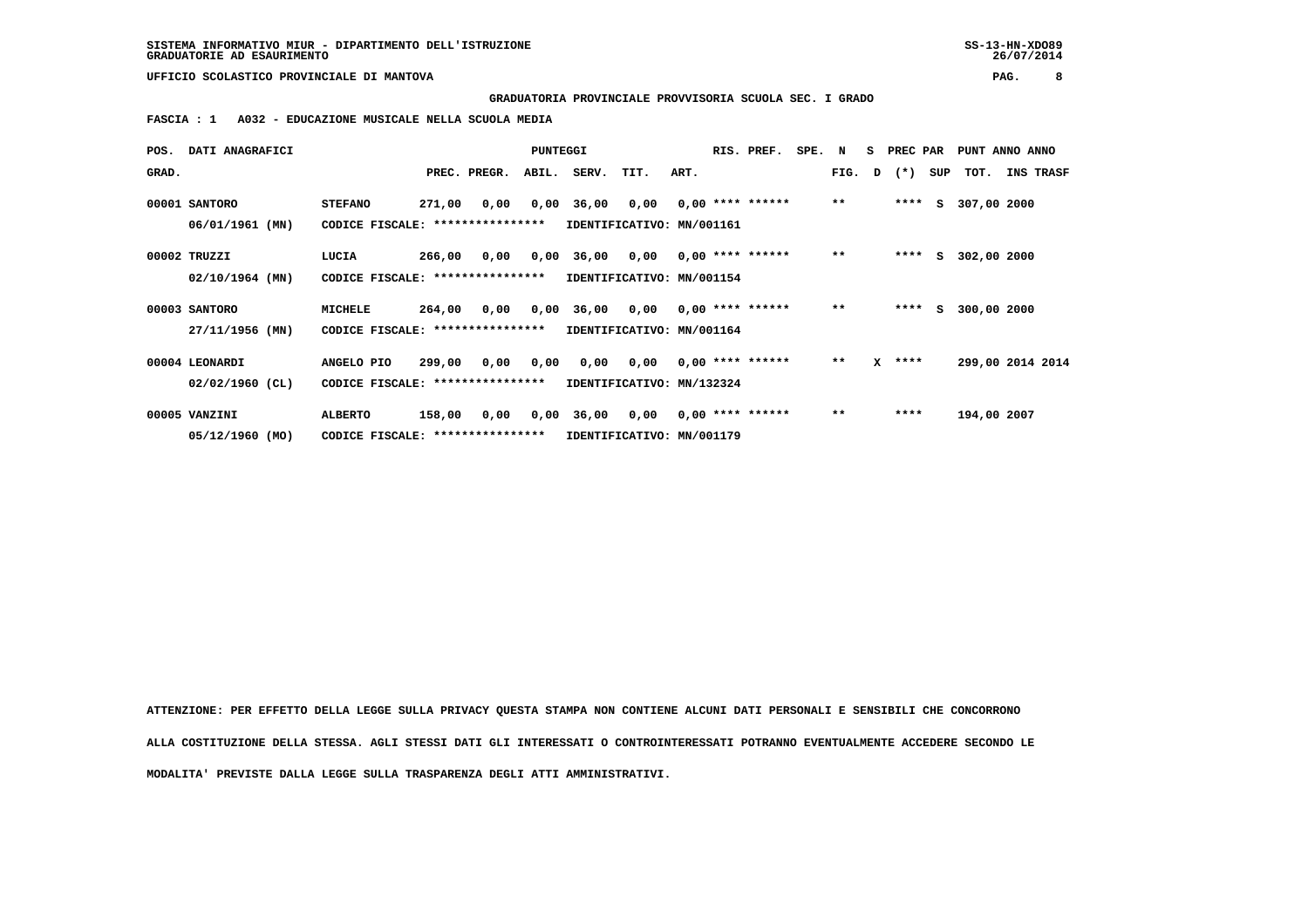| SISTEMA INFORMATIVO MIUR - DIPARTIMENTO DELL'ISTRUZIONE | $SS-13-HN-XDO89$ |
|---------------------------------------------------------|------------------|
| GRADUATORIE AD ESAURIMENTO                              | 26/07/2014       |

 **GRADUATORIA PROVINCIALE PROVVISORIA SCUOLA SEC. I GRADO**

 **FASCIA : 2 A032 - EDUCAZIONE MUSICALE NELLA SCUOLA MEDIA**

| POS.  | <b>DATI ANAGRAFICI</b>                              |       |        |                    | PUNTEGGI |       |      |                                       | RIS. PREF. | SPE. N |        | S PREC PAR | PUNT ANNO ANNO       |                  |
|-------|-----------------------------------------------------|-------|--------|--------------------|----------|-------|------|---------------------------------------|------------|--------|--------|------------|----------------------|------------------|
| GRAD. |                                                     |       |        | PREC. PREGR. ABIL. |          | SERV. | TIT. | ART.                                  |            |        | FIG. D | $(\star)$  | SUP TOT.             | <b>INS TRASF</b> |
|       | 00006 GOZZI                                         | GUIDO | 181,00 |                    |          |       |      | 0,00 0,00 24,00 0,00 0,00 **** ****** |            |        | $* *$  |            | **** $S$ 205,00 2000 |                  |
|       | 29/03/1963 (MN)<br>CODICE FISCALE: **************** |       |        |                    |          |       |      | IDENTIFICATIVO: MN/020603             |            |        |        |            |                      |                  |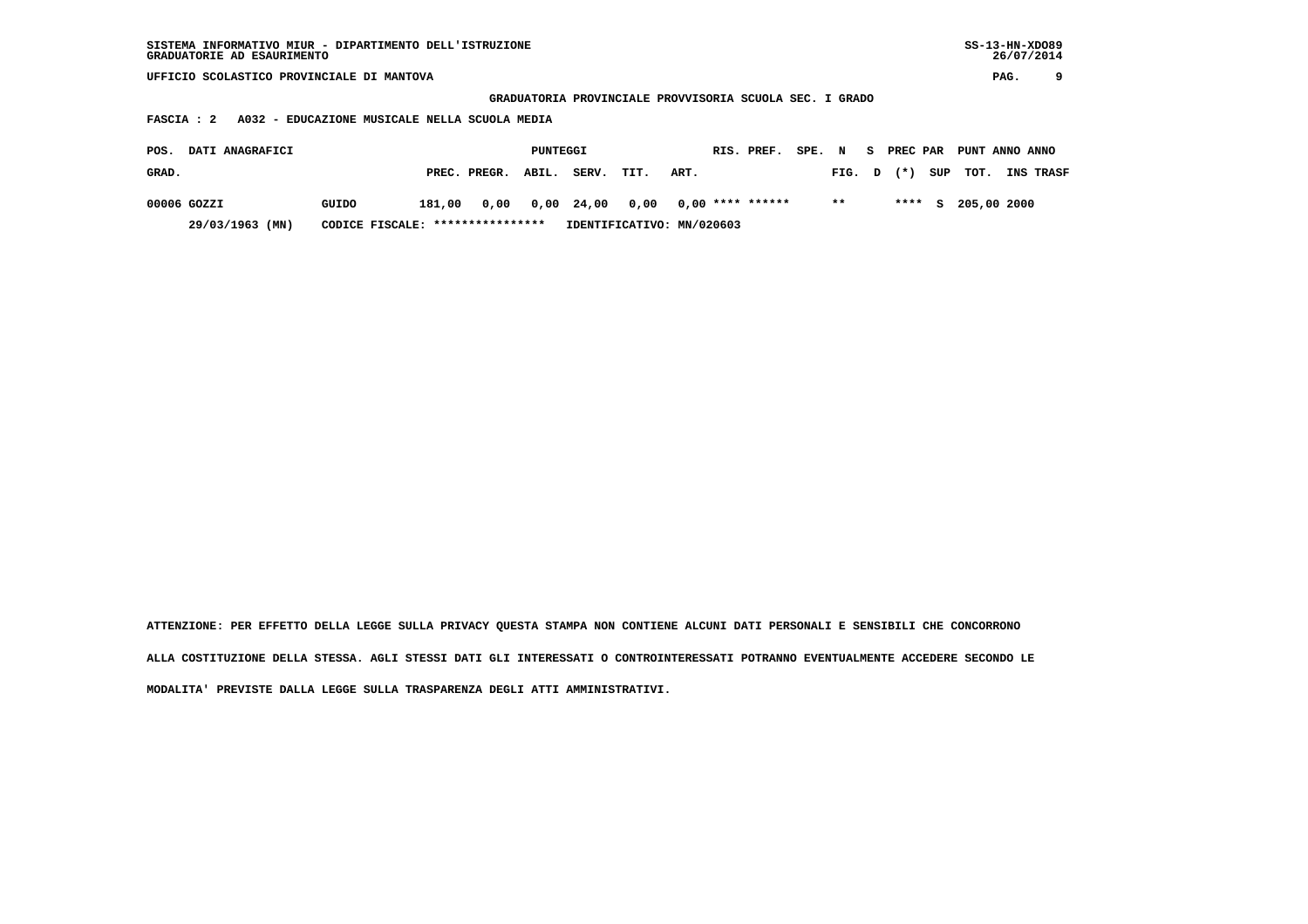**GRADUATORIA PROVINCIALE PROVVISORIA SCUOLA SEC. I GRADO**

 **FASCIA : 3 A032 - EDUCAZIONE MUSICALE NELLA SCUOLA MEDIA**

|       | POS. DATI ANAGRAFICI                                                                                                            |                                                   |                         | <b>PUNTEGGI</b> |                        |                                   |      | RIS. PREF.                | SPE. | N                          | s | PREC PAR | PUNT ANNO ANNO            |                  |
|-------|---------------------------------------------------------------------------------------------------------------------------------|---------------------------------------------------|-------------------------|-----------------|------------------------|-----------------------------------|------|---------------------------|------|----------------------------|---|----------|---------------------------|------------------|
| GRAD. |                                                                                                                                 |                                                   | PREC. PREGR.            |                 | ABIL. SERV.            | TIT.                              | ART. |                           |      | FIG.                       | D | (*) SUP  | TOT.                      | <b>INS TRASF</b> |
|       | 00007 SIBRA                                                                                                                     | <b>CLAUDIO</b>                                    | 0,00 210,00 16,00       |                 | 36,00                  | 0,00                              |      | $0.00$ **** ******        |      | $\pmb{\times}\pmb{\times}$ |   |          | **** S 262,00 2007 2007   |                  |
|       | 18/07/1965 (LO)                                                                                                                 | CODICE FISCALE: ****************                  |                         |                 |                        | IDENTIFICATIVO: MN/026381         |      |                           |      |                            |   |          |                           |                  |
|       |                                                                                                                                 |                                                   |                         |                 |                        |                                   |      |                           |      | $***$                      |   |          |                           |                  |
|       | 00008 ARMENTANO<br>28/10/1959 (CS)                                                                                              | <b>ANGELA</b><br>CODICE FISCALE: **************** | 0,00 180,00 11,00 36,00 |                 |                        | 0,00<br>IDENTIFICATIVO: MN/023438 |      | $0.00$ **** ******        |      |                            |   |          | X **** S 227,00 2003 2003 |                  |
|       |                                                                                                                                 |                                                   |                         |                 |                        |                                   |      |                           |      |                            |   |          |                           |                  |
|       | 00009 LUPPI                                                                                                                     | <b>SANDRA</b>                                     | $0,00$ 158,00 16,00     |                 | 36,00                  | 4,00                              |      | $0,00$ **** ******        |      | $* *$                      |   |          | **** $S$ 214,00 2000      |                  |
|       | 25/11/1962 (MN)                                                                                                                 | CODICE FISCALE: ****************                  |                         |                 |                        | IDENTIFICATIVO: MN/020596         |      |                           |      |                            |   |          |                           |                  |
|       | 00010 CHIODI                                                                                                                    | <b>GIUSEPPE</b>                                   | 0,00 161,00 14,00 36,00 |                 |                        |                                   |      | $0,00$ $0,00$ **** ****** |      | $* *$                      |   |          | **** $S$ 211,00 2000      |                  |
|       | 26/05/1965 (MN)                                                                                                                 | CODICE FISCALE: ****************                  |                         |                 |                        | IDENTIFICATIVO: MN/020679         |      |                           |      |                            |   |          |                           |                  |
|       |                                                                                                                                 |                                                   |                         |                 |                        |                                   |      |                           |      |                            |   |          |                           |                  |
|       | 00011 PISANI                                                                                                                    | <b>CATERINA</b>                                   | 0,00 144,00 16,00       |                 | 36,00                  | 0,00                              |      | $0.00$ **** ******        |      | $* *$                      |   |          | **** S 196,00 2000        |                  |
|       | 24/10/1966 (MN)                                                                                                                 | CODICE FISCALE: ****************                  |                         |                 |                        | IDENTIFICATIVO: MN/020648         |      |                           |      |                            |   |          |                           |                  |
|       | 00012 GIAONI                                                                                                                    | <b>GIANFRANCO</b>                                 | 0,00 124,00 12,00 36,00 |                 |                        | 0,00                              |      | $0.00$ **** ******        |      | $* *$                      |   |          | **** S 172,00 2000        |                  |
|       | 07/03/1964 (MN)                                                                                                                 | CODICE FISCALE: ****************                  |                         |                 |                        | IDENTIFICATIVO: MN/020614         |      |                           |      |                            |   |          |                           |                  |
|       |                                                                                                                                 |                                                   |                         |                 |                        |                                   |      |                           |      | $**$                       |   |          |                           |                  |
|       | 00013 MORELLI                                                                                                                   | <b>BARBARA</b>                                    | 0,00 96,00 36,00 36,00  |                 |                        | 0,00                              |      | $0.00$ **** ******        |      |                            |   |          | **** S 168,00 2003        |                  |
|       | 18/04/1970 (MN)                                                                                                                 | CODICE FISCALE: ****************                  |                         |                 |                        | IDENTIFICATIVO: MN/023440         |      |                           |      |                            |   |          |                           |                  |
|       | 00014 CAROLI                                                                                                                    | <b>PIERALESSIO</b>                                | 0,00 75,00 42,00        |                 | 36,00                  | 0,00                              |      | $0.00$ **** ******        |      | $* *$                      |   |          | **** S 153,00 2011 2011   |                  |
|       | 14/03/1980 (BA)                                                                                                                 | CODICE FISCALE: *****************                 |                         |                 |                        | IDENTIFICATIVO: MN/129884         |      |                           |      |                            |   |          |                           |                  |
|       | 00015 DE ANGELIS                                                                                                                | <b>PAOLO</b>                                      |                         |                 |                        |                                   |      |                           |      | $* *$                      |   |          | X **** S 141,00 2005 2005 |                  |
|       |                                                                                                                                 |                                                   |                         |                 | 0,00 89,00 16,00 36,00 |                                   |      | $0,00$ $0,00$ **** ****** |      |                            |   |          |                           |                  |
|       | 02/08/1961 (BR)                                                                                                                 | CODICE FISCALE: *****************                 |                         |                 |                        | IDENTIFICATIVO: MN/025195         |      |                           |      |                            |   |          |                           |                  |
|       | ATTENZIONE: PER EFFETTO DELLA LEGGE SULLA PRIVACY QUESTA STAMPA NON CONTIENE ALCUNI DATI PERSONALI E SENSIBILI CHE CONCORRONO   |                                                   |                         |                 |                        |                                   |      |                           |      |                            |   |          |                           |                  |
|       | ALLA COSTITUZIONE DELLA STESSA. AGLI STESSI DATI GLI INTERESSATI O CONTROINTERESSATI POTRANNO EVENTUALMENTE ACCEDERE SECONDO LE |                                                   |                         |                 |                        |                                   |      |                           |      |                            |   |          |                           |                  |
|       | MODALITA' PREVISTE DALLA LEGGE SULLA TRASPARENZA DEGLI ATTI AMMINISTRATIVI.                                                     |                                                   |                         |                 |                        |                                   |      |                           |      |                            |   |          |                           |                  |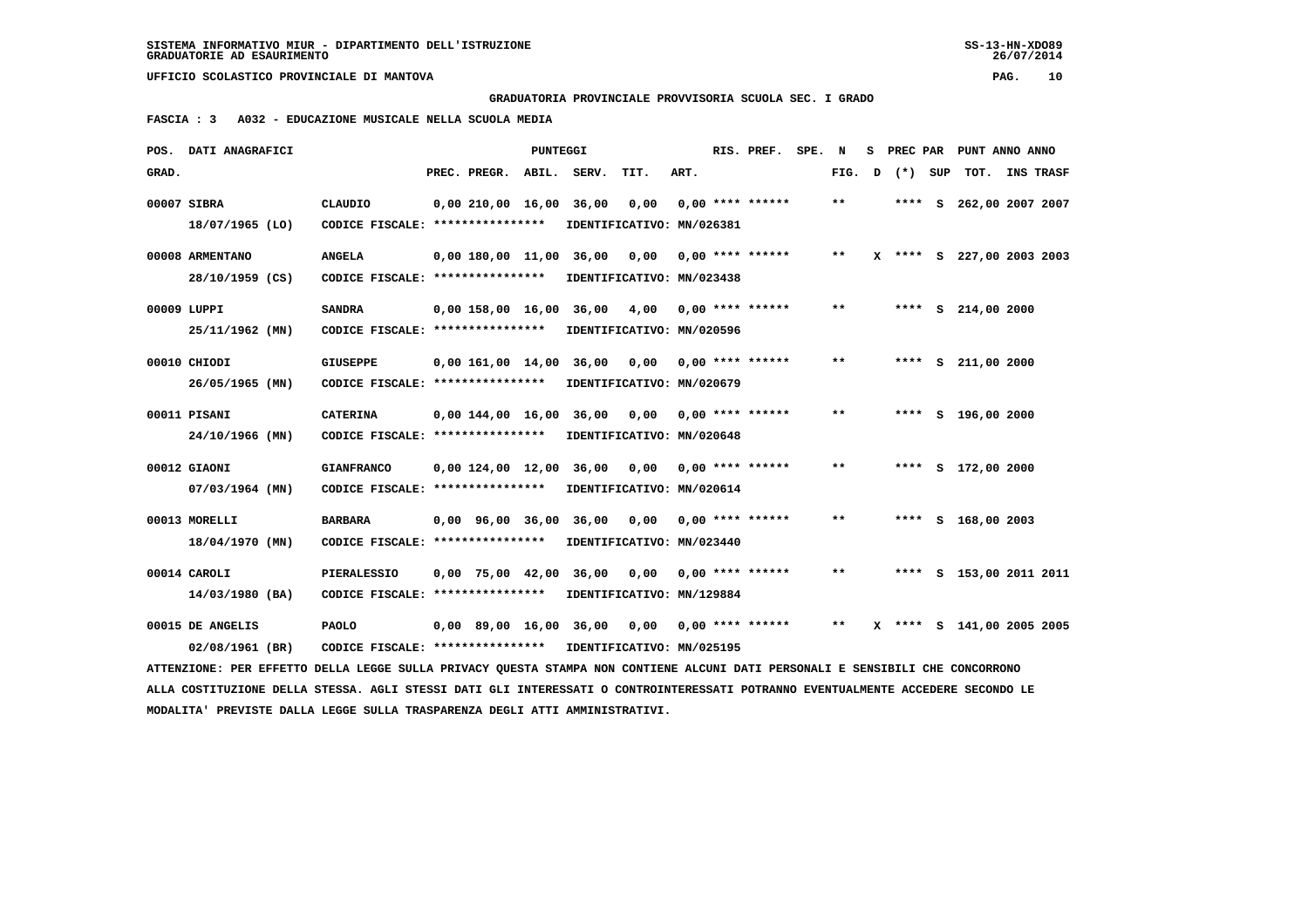**GRADUATORIA PROVINCIALE PROVVISORIA SCUOLA SEC. I GRADO**

 **FASCIA : 3 A032 - EDUCAZIONE MUSICALE NELLA SCUOLA MEDIA**

|       | POS. DATI ANAGRAFICI                                                                                                            |                                   |                                | <b>PUNTEGGI</b> |                                                |                           |      | RIS. PREF. SPE. N  |       |   |         | S PREC PAR PUNT ANNO ANNO |  |
|-------|---------------------------------------------------------------------------------------------------------------------------------|-----------------------------------|--------------------------------|-----------------|------------------------------------------------|---------------------------|------|--------------------|-------|---|---------|---------------------------|--|
| GRAD. |                                                                                                                                 |                                   | PREC. PREGR. ABIL. SERV.       |                 |                                                | TIT.                      | ART. |                    | FIG.  | D | (*) SUP | TOT. INS TRASF            |  |
|       | 00016 ETOLDO                                                                                                                    | <b>GIORGIA</b>                    | 0,00 80,00 11,00 36,00         |                 |                                                | 6,00                      |      | $0,00$ **** ****** | $* *$ |   |         | **** S 133,00 2000        |  |
|       | $03/04/1969$ (VA)                                                                                                               | CODICE FISCALE: ****************  |                                |                 |                                                | IDENTIFICATIVO: MN/020204 |      |                    |       |   |         |                           |  |
|       | 00017 ORDONSELLI                                                                                                                | <b>VITTORIO</b>                   | $0,00$ 58,00 39,00             |                 | 36,00                                          | 0,00                      |      | $0.00$ **** ****** | $***$ |   |         | X **** S 133,00 2007      |  |
|       | 10/10/1963 (GE)                                                                                                                 | CODICE FISCALE: ****************  |                                |                 |                                                | IDENTIFICATIVO: MN/026264 |      |                    |       |   |         |                           |  |
|       | 00018 BERNARDELLI                                                                                                               | <b>PAOLA</b>                      |                                |                 | 0,00 48,00 40,00 36,00 3,00 0,00 **** ******   |                           |      |                    | $* *$ |   |         | **** S 127,00 2007        |  |
|       | 09/04/1974 (MN)                                                                                                                 | CODICE FISCALE: ****************  |                                |                 |                                                | IDENTIFICATIVO: MN/026186 |      |                    |       |   |         |                           |  |
|       | 00019 GANDOLFI                                                                                                                  | <b>ANTONELLA</b>                  | $0,00$ 36,00 42,00             |                 |                                                | 36,00 6,00                |      | $0.00$ **** ****** | $* *$ |   |         | **** S 120,00 2009        |  |
|       | 25/02/1976 (MN)                                                                                                                 | CODICE FISCALE: ****************  |                                |                 |                                                | IDENTIFICATIVO: MN/127467 |      |                    |       |   |         |                           |  |
|       | 00020 CAPORASO                                                                                                                  | <b>ANNA</b>                       |                                |                 | $0,00$ 40,00 40,00 36,00 3,00 0,00 **** ****** |                           |      |                    | $***$ |   |         | X **** S 119,00 2011 2011 |  |
|       | 18/06/1961 (RM)                                                                                                                 | CODICE FISCALE: ****************  |                                |                 |                                                | IDENTIFICATIVO: MN/129636 |      |                    |       |   |         |                           |  |
|       | 00021 MERLI                                                                                                                     | <b>GABRIELE</b>                   |                                |                 | 0,00 36,00 41,00 36,00 3,00                    |                           |      | $0.00$ **** ****** | $***$ |   |         | X **** S 116,00 2009      |  |
|       | $01/01/1975$ (LI)                                                                                                               | CODICE FISCALE: ****************  |                                |                 |                                                | IDENTIFICATIVO: MN/127536 |      |                    |       |   |         |                           |  |
|       | 00022 GIONFRA                                                                                                                   | <b>ILARIA</b>                     |                                |                 | 0,00 29,00 42,00 24,00 0,00                    |                           |      | $0,00$ **** ****** | $***$ |   | **** S  | 95,00 2002                |  |
|       | 31/08/1975 (MN)                                                                                                                 | CODICE FISCALE: ***************** |                                |                 |                                                | IDENTIFICATIVO: MN/022775 |      |                    |       |   |         |                           |  |
|       | 00023 BELLINI                                                                                                                   | <b>ELENA</b>                      |                                |                 | $0,00$ $40,00$ $14,00$ $36,00$ $0,00$          |                           |      | $0.00$ **** ****** | $* *$ |   | **** S  | 90,00 2007                |  |
|       | 11/10/1974 (MN)                                                                                                                 | CODICE FISCALE: ****************  |                                |                 |                                                | IDENTIFICATIVO: MN/026168 |      |                    |       |   |         |                           |  |
|       | 00024 PERFETTI                                                                                                                  | <b>EVA</b>                        | $0.00 \quad 44.00 \quad 14.00$ |                 | 6,00                                           | 0,00                      |      | 0,00 **** ******   | $* *$ |   | **** S  | 64,00 2000                |  |
|       | 08/01/1965 (PS)                                                                                                                 | CODICE FISCALE: ****************  |                                |                 |                                                | IDENTIFICATIVO: MN/020567 |      |                    |       |   |         |                           |  |
|       | ATTENZIONE: PER EFFETTO DELLA LEGGE SULLA PRIVACY QUESTA STAMPA NON CONTIENE ALCUNI DATI PERSONALI E SENSIBILI CHE CONCORRONO   |                                   |                                |                 |                                                |                           |      |                    |       |   |         |                           |  |
|       | ALLA COSTITUZIONE DELLA STESSA. AGLI STESSI DATI GLI INTERESSATI O CONTROINTERESSATI POTRANNO EVENTUALMENTE ACCEDERE SECONDO LE |                                   |                                |                 |                                                |                           |      |                    |       |   |         |                           |  |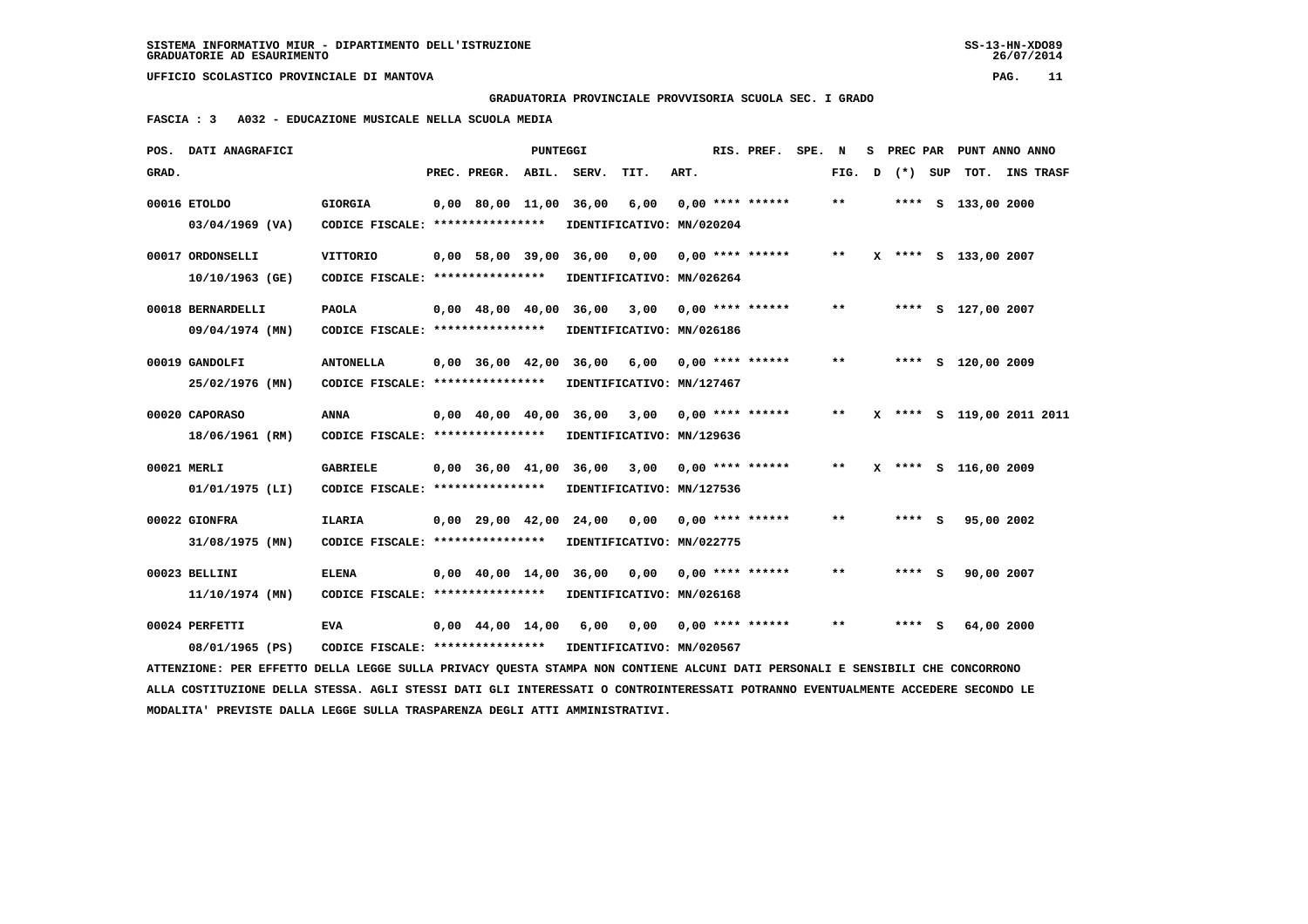**GRADUATORIA PROVINCIALE PROVVISORIA SCUOLA SEC. I GRADO**

 **FASCIA : 3 A032 - EDUCAZIONE MUSICALE NELLA SCUOLA MEDIA**

| POS.  | DATI ANAGRAFICI                     |                                            |      |                  | PUNTEGGI   |                  |                                   |      | RIS. PREF.           | SPE. | N      | s            | PREC PAR |     | PUNT ANNO ANNO |                 |
|-------|-------------------------------------|--------------------------------------------|------|------------------|------------|------------------|-----------------------------------|------|----------------------|------|--------|--------------|----------|-----|----------------|-----------------|
| GRAD. |                                     |                                            |      | PREC. PREGR.     | ABIL.      | SERV.            | TIT.                              | ART. |                      |      | FIG. D |              | $(* )$   | SUP | тот.           | INS TRASF       |
|       | 00025 JANUSKAITE<br>30/10/1977 (EE) | NERILE<br>CODICE FISCALE: **************** | 0,00 |                  |            | 0,00 18,00 36,00 | 6,00<br>IDENTIFICATIVO: MN/127556 |      | $0.00$ **** ******   |      | $**$   |              | ****     | s   | 60,00 2009     |                 |
|       |                                     |                                            |      |                  |            |                  |                                   |      |                      |      |        |              |          |     |                |                 |
|       | 00026 FARINA                        | ANNA FRANCA                                | 0.00 |                  | 6,00 40,00 | 0,00             | 0,00                              |      | $0,00$ **** ****** P |      | $***$  | $\mathbf{x}$ | ****     | s   |                | 46,00 2014 2014 |
|       | 21/04/1968 (VA)                     | CODICE FISCALE:                            |      | **************** |            |                  | IDENTIFICATIVO: MN/132361         |      |                      |      |        |              |          |     |                |                 |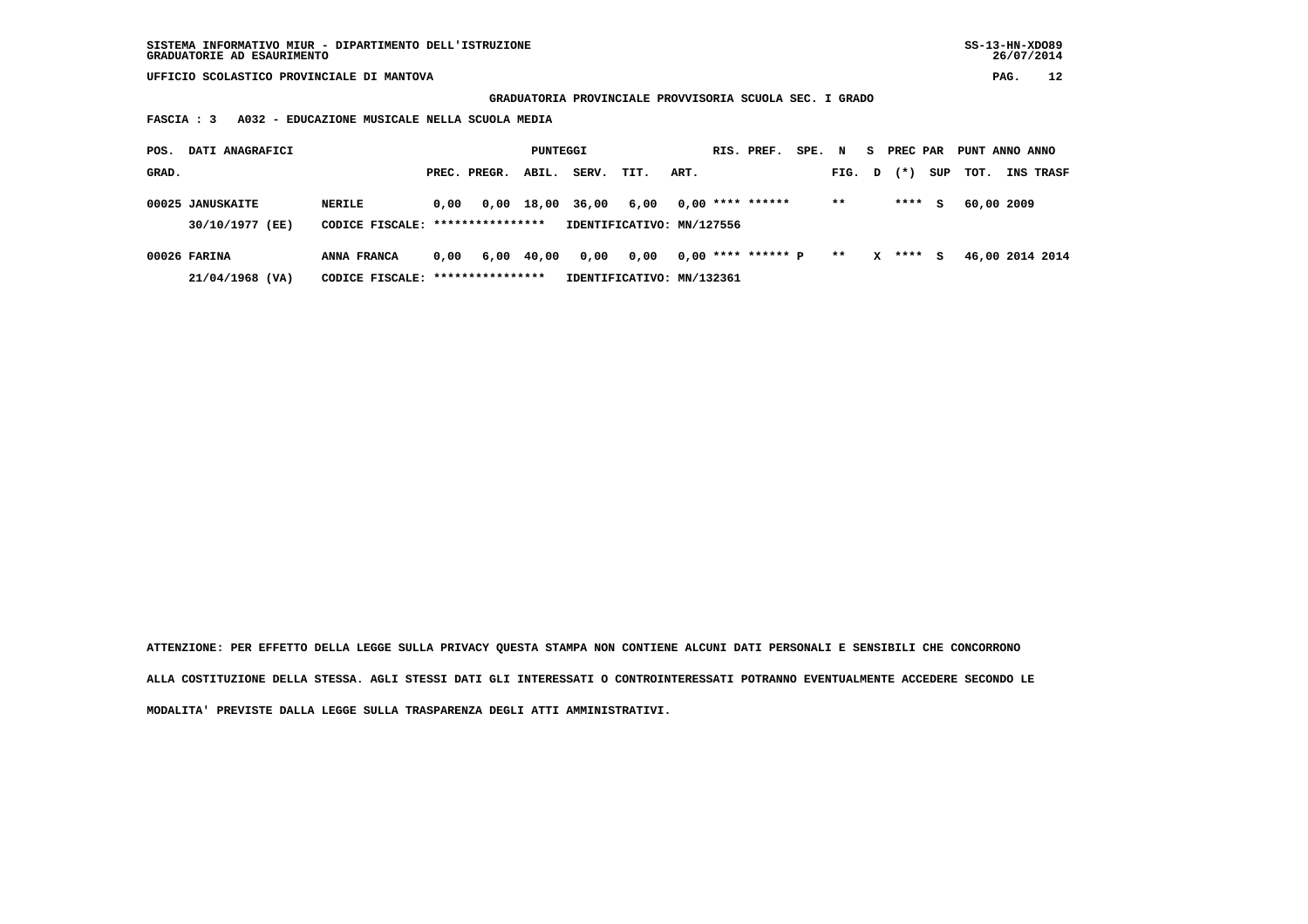**GRADUATORIA PROVINCIALE PROVVISORIA SCUOLA SEC. I GRADO**

 **FASCIA : 3 A043 - ITALIANO STORIA ED EDUCAZIONE CIVICA,GEOGRAFIA NELLA SCUOLA MEDIA**

|       | POS. DATI ANAGRAFICI                                                                                                            |                                                            |                                            | PUNTEGGI |                                                   |                           |      | RIS. PREF.           | SPE. | N      | s | PREC PAR |     | PUNT ANNO ANNO          |                  |  |
|-------|---------------------------------------------------------------------------------------------------------------------------------|------------------------------------------------------------|--------------------------------------------|----------|---------------------------------------------------|---------------------------|------|----------------------|------|--------|---|----------|-----|-------------------------|------------------|--|
| GRAD. |                                                                                                                                 |                                                            | PREC. PREGR.                               | ABIL.    | SERV.                                             | TIT.                      | ART. |                      |      | FIG. D |   | $(*)$    | SUP | TOT.                    | <b>INS TRASF</b> |  |
|       | 00001 LINARI                                                                                                                    | <b>CLAUDIA</b>                                             | $0,00 \quad 46,00 \quad 42,00$             |          | 36,00                                             | 3,00                      |      | $0.00$ **** ******   |      | $***$  |   |          |     | **** S 127,00 2014 2014 |                  |  |
|       | 05/08/1977 (RA)                                                                                                                 | CODICE FISCALE: ****************                           |                                            |          |                                                   | IDENTIFICATIVO: MN/132323 |      |                      |      |        |   |          |     |                         |                  |  |
|       |                                                                                                                                 |                                                            |                                            |          |                                                   |                           |      |                      |      |        |   |          |     |                         |                  |  |
|       | 00002 CAMMARASANA                                                                                                               | <b>ROSANNA</b>                                             |                                            |          | $0,00$ 34,00 42,00 36,00 13,00 0,00 **** ****** P |                           |      |                      |      | $**$   |   |          |     | **** S 125,00 2014 2014 |                  |  |
|       | 09/02/1978 (TP)                                                                                                                 | CODICE FISCALE: ****************                           |                                            |          | IDENTIFICATIVO: MN/132092                         |                           |      |                      |      |        |   |          |     |                         |                  |  |
|       | 00003 PATERA                                                                                                                    | <b>TIZIANA</b>                                             | $0,00$ 30,00 42,00                         |          | 36,00                                             | 4,00                      |      | $0.00$ **** ******   |      | $* *$  |   |          |     | **** S 112,00 2014 2014 |                  |  |
|       | 17/12/1976 (EE)                                                                                                                 | CODICE FISCALE: ****************                           |                                            |          |                                                   | IDENTIFICATIVO: MN/132369 |      |                      |      |        |   |          |     |                         |                  |  |
|       |                                                                                                                                 |                                                            |                                            |          |                                                   |                           |      |                      |      |        |   |          |     |                         |                  |  |
|       | 00004 NICOLOSI                                                                                                                  | <b>FLAVIA VALENT</b>                                       | $0.00 \quad 48.00 \quad 40.00 \quad 22.00$ |          |                                                   | 0,00                      |      | $0.00$ **** ******   |      | $* *$  |   |          |     | **** S 110,00 2014 2014 |                  |  |
|       | 25/11/1968 (CT)                                                                                                                 | CODICE FISCALE: ****************                           |                                            |          |                                                   | IDENTIFICATIVO: MN/132303 |      |                      |      |        |   |          |     |                         |                  |  |
|       | 00005 BERGOMI                                                                                                                   | PATRIZIA                                                   |                                            |          | 0,00 44,00 18,00 36,00                            | 6,00                      |      | 0,00 **** ******     |      | $* *$  |   |          |     | **** S 104,00 2007      |                  |  |
|       | 17/03/1972 (MN)                                                                                                                 | CODICE FISCALE: *****************                          |                                            |          |                                                   | IDENTIFICATIVO: MN/026185 |      |                      |      |        |   |          |     |                         |                  |  |
|       |                                                                                                                                 |                                                            |                                            |          |                                                   |                           |      |                      |      |        |   |          |     |                         |                  |  |
|       | 00006 PURICELLA                                                                                                                 | <b>DANIELA</b>                                             |                                            |          | 0,00 45,00 18,00 36,00                            | 3,00                      |      | $0.00$ **** ******   |      | $* *$  |   |          |     | **** S 102,00 2007      |                  |  |
|       | 29/04/1977 (BR)                                                                                                                 | CODICE FISCALE: ****************                           |                                            |          |                                                   | IDENTIFICATIVO: MN/026423 |      |                      |      |        |   |          |     |                         |                  |  |
|       | 00007 PASSIGATO                                                                                                                 | <b>SILVIA</b>                                              |                                            |          | 0,00 45,00 18,00 36,00                            | 3,00                      |      | $0.00$ **** ******   |      | $***$  |   |          |     | **** S 102,00 2011 2011 |                  |  |
|       | 23/08/1976 (MN)                                                                                                                 | CODICE FISCALE: ****************                           |                                            |          |                                                   | IDENTIFICATIVO: MN/129743 |      |                      |      |        |   |          |     |                         |                  |  |
|       |                                                                                                                                 |                                                            |                                            |          |                                                   |                           |      |                      |      |        |   |          |     |                         |                  |  |
|       | 00008 ROMANO                                                                                                                    | <b>GIOVANNA</b>                                            | $0,00 \quad 18,00 \quad 42,00$             |          | 36,00                                             | 4,00                      |      | $0.00$ **** ****** P |      | $* *$  |   |          |     | **** S 100,00 2011 2011 |                  |  |
|       | $12/06/1979$ (PA)                                                                                                               | CODICE FISCALE: ****************                           |                                            |          |                                                   | IDENTIFICATIVO: MN/129796 |      |                      |      |        |   |          |     |                         |                  |  |
|       | 00009 TROIA                                                                                                                     | <b>ANGELA</b>                                              |                                            |          | $0,00$ 13,00 42,00 36,00 7,00 0,00 **** ******    |                           |      |                      |      | $* *$  |   | $***$ S  |     | 98,00 2011 2011         |                  |  |
|       | 30/05/1978 (PA)                                                                                                                 | CODICE FISCALE: **************** IDENTIFICATIVO: MN/129827 |                                            |          |                                                   |                           |      |                      |      |        |   |          |     |                         |                  |  |
|       | ATTENZIONE: PER EFFETTO DELLA LEGGE SULLA PRIVACY QUESTA STAMPA NON CONTIENE ALCUNI DATI PERSONALI E SENSIBILI CHE CONCORRONO   |                                                            |                                            |          |                                                   |                           |      |                      |      |        |   |          |     |                         |                  |  |
|       | ALLA COSTITUZIONE DELLA STESSA. AGLI STESSI DATI GLI INTERESSATI O CONTROINTERESSATI POTRANNO EVENTUALMENTE ACCEDERE SECONDO LE |                                                            |                                            |          |                                                   |                           |      |                      |      |        |   |          |     |                         |                  |  |
|       | MODALITA' PREVISTE DALLA LEGGE SULLA TRASPARENZA DEGLI ATTI AMMINISTRATIVI.                                                     |                                                            |                                            |          |                                                   |                           |      |                      |      |        |   |          |     |                         |                  |  |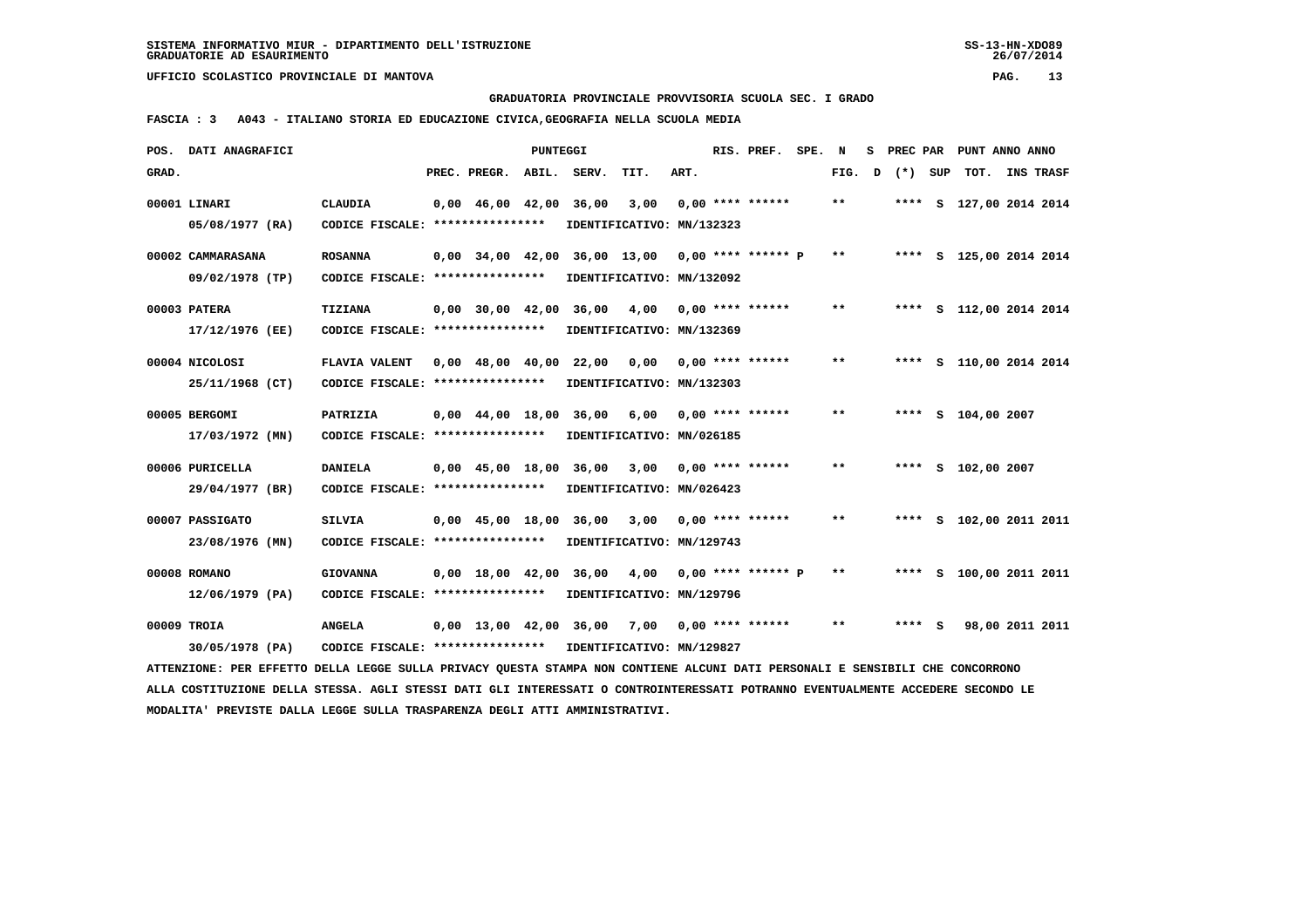**GRADUATORIA PROVINCIALE PROVVISORIA SCUOLA SEC. I GRADO**

 **FASCIA : 3 A043 - ITALIANO STORIA ED EDUCAZIONE CIVICA,GEOGRAFIA NELLA SCUOLA MEDIA**

|       | POS. DATI ANAGRAFICI                                                                                                            |                                                            |      |                    | PUNTEGGI |                                                       |      |      | RIS. PREF.                | SPE. | N            | s | PREC PAR |     | PUNT ANNO ANNO  |  |
|-------|---------------------------------------------------------------------------------------------------------------------------------|------------------------------------------------------------|------|--------------------|----------|-------------------------------------------------------|------|------|---------------------------|------|--------------|---|----------|-----|-----------------|--|
| GRAD. |                                                                                                                                 |                                                            |      | PREC. PREGR.       | ABIL.    | SERV.                                                 | TIT. | ART. |                           |      | FIG. D       |   | (*) SUP  |     | TOT. INS TRASF  |  |
|       | 00010 SABBETTA                                                                                                                  | <b>CHIARA</b>                                              |      | $0,00$ 36,00 18,00 |          | 36,00                                                 | 4,00 |      | $0.00$ **** ******        |      | $**$         |   | $***$ S  |     | 94,00 2009      |  |
|       | $11/06/1981$ (SA)                                                                                                               | CODICE FISCALE: *****************                          |      |                    |          | IDENTIFICATIVO: MN/127553                             |      |      |                           |      |              |   |          |     |                 |  |
|       |                                                                                                                                 |                                                            |      |                    |          |                                                       |      |      |                           |      |              |   |          |     |                 |  |
|       | 00011 ASERO                                                                                                                     | <b>GRAZIA</b>                                              |      |                    |          | 0,00 30,00 18,00 36,00                                | 4,00 |      | $0.00$ **** ******        |      | $* *$        |   | $***$ S  |     | 88,00 2009      |  |
|       | 31/05/1978 (CT)                                                                                                                 | CODICE FISCALE: ****************                           |      |                    |          | IDENTIFICATIVO: MN/127541                             |      |      |                           |      |              |   |          |     |                 |  |
|       | 00012 NAPPA                                                                                                                     | <b>SABINA</b>                                              |      | $0.00$ 34.00 18.00 |          | 36,00                                                 | 0.00 |      | $0.00$ **** ****** P      |      | $\star\star$ |   | **** S   |     | 88,00 2011 2011 |  |
|       | 25/08/1979 (AV)                                                                                                                 | CODICE FISCALE: ****************                           |      |                    |          | IDENTIFICATIVO: MN/129753                             |      |      |                           |      |              |   |          |     |                 |  |
|       |                                                                                                                                 |                                                            |      |                    |          |                                                       |      |      |                           |      |              |   |          |     |                 |  |
|       | 00013 GUIDA                                                                                                                     | <b>SANDRA</b>                                              | 0,00 |                    |          | 3,00 42,00 36,00 7,00 0,00 **** ******                |      |      |                           |      | $* *$        |   | $***$ S  |     | 88,00 2011 2011 |  |
|       | 21/02/1977 (PA)                                                                                                                 | CODICE FISCALE: ****************                           |      |                    |          | IDENTIFICATIVO: MN/129687                             |      |      |                           |      |              |   |          |     |                 |  |
|       | 00014 BASTONE                                                                                                                   |                                                            |      |                    |          | $0.00 \quad 24.00 \quad 18.00 \quad 36.00 \quad 9.00$ |      |      | 0,00 **** ******          |      | $* *$        |   | ****     | - S | 87,00 2007      |  |
|       |                                                                                                                                 | <b>DORA</b>                                                |      |                    |          |                                                       |      |      |                           |      |              |   |          |     |                 |  |
|       | 30/10/1980 (CS)                                                                                                                 | CODICE FISCALE: *****************                          |      |                    |          | IDENTIFICATIVO: MN/026149                             |      |      |                           |      |              |   |          |     |                 |  |
|       | 00015 BENLODI                                                                                                                   | <b>ALESSIA</b>                                             |      |                    |          | $0,00$ 30,00 17,00 36,00 4,00 0,00 **** ******        |      |      |                           |      | $* *$        |   | $***$ S  |     | 87,00 2009      |  |
|       | 26/10/1981 (MN)                                                                                                                 | CODICE FISCALE: ****************                           |      |                    |          | IDENTIFICATIVO: MN/127440                             |      |      |                           |      |              |   |          |     |                 |  |
|       |                                                                                                                                 |                                                            |      |                    |          |                                                       |      |      |                           |      |              |   |          |     |                 |  |
|       | 00016 RANDAZZO                                                                                                                  | <b>ANTONIETTA</b>                                          |      |                    |          | 0,00 30,00 17,00 36,00                                | 4,00 |      | $0.00$ **** ****** P      |      | $* *$        |   | **** S   |     | 87,00 2011 2011 |  |
|       | 25/07/1976 (PA)                                                                                                                 | CODICE FISCALE: ****************                           |      |                    |          | IDENTIFICATIVO: MN/129738                             |      |      |                           |      |              |   |          |     |                 |  |
|       | 00017 ROSATO                                                                                                                    | <b>MARIA ANTONIE</b>                                       |      | 0,00 30,00 18,00   |          | 36,00                                                 |      |      | $3,00$ 0,00 **** ****** P |      | **           |   | $***$ S  |     | 87,00 2011 2011 |  |
|       | 05/01/1973 (LE)                                                                                                                 | CODICE FISCALE: ****************                           |      |                    |          | IDENTIFICATIVO: MN/129799                             |      |      |                           |      |              |   |          |     |                 |  |
|       |                                                                                                                                 |                                                            |      |                    |          |                                                       |      |      |                           |      |              |   |          |     |                 |  |
|       | 00018 SETTEMBRI                                                                                                                 | <b>EZIO</b>                                                |      |                    |          | $0,00$ 30,00 16,00 36,00 3,00 0,00 **** ****** P      |      |      |                           |      | $* *$        |   | $***$ S  |     | 85,00 2009      |  |
|       | 01/02/1981 (MC)                                                                                                                 | CODICE FISCALE: **************** IDENTIFICATIVO: MN/127497 |      |                    |          |                                                       |      |      |                           |      |              |   |          |     |                 |  |
|       | ATTENZIONE: PER EFFETTO DELLA LEGGE SULLA PRIVACY QUESTA STAMPA NON CONTIENE ALCUNI DATI PERSONALI E SENSIBILI CHE CONCORRONO   |                                                            |      |                    |          |                                                       |      |      |                           |      |              |   |          |     |                 |  |
|       | ALLA COSTITUZIONE DELLA STESSA. AGLI STESSI DATI GLI INTERESSATI O CONTROINTERESSATI POTRANNO EVENTUALMENTE ACCEDERE SECONDO LE |                                                            |      |                    |          |                                                       |      |      |                           |      |              |   |          |     |                 |  |
|       | MODALITA' PREVISTE DALLA LEGGE SULLA TRASPARENZA DEGLI ATTI AMMINISTRATIVI.                                                     |                                                            |      |                    |          |                                                       |      |      |                           |      |              |   |          |     |                 |  |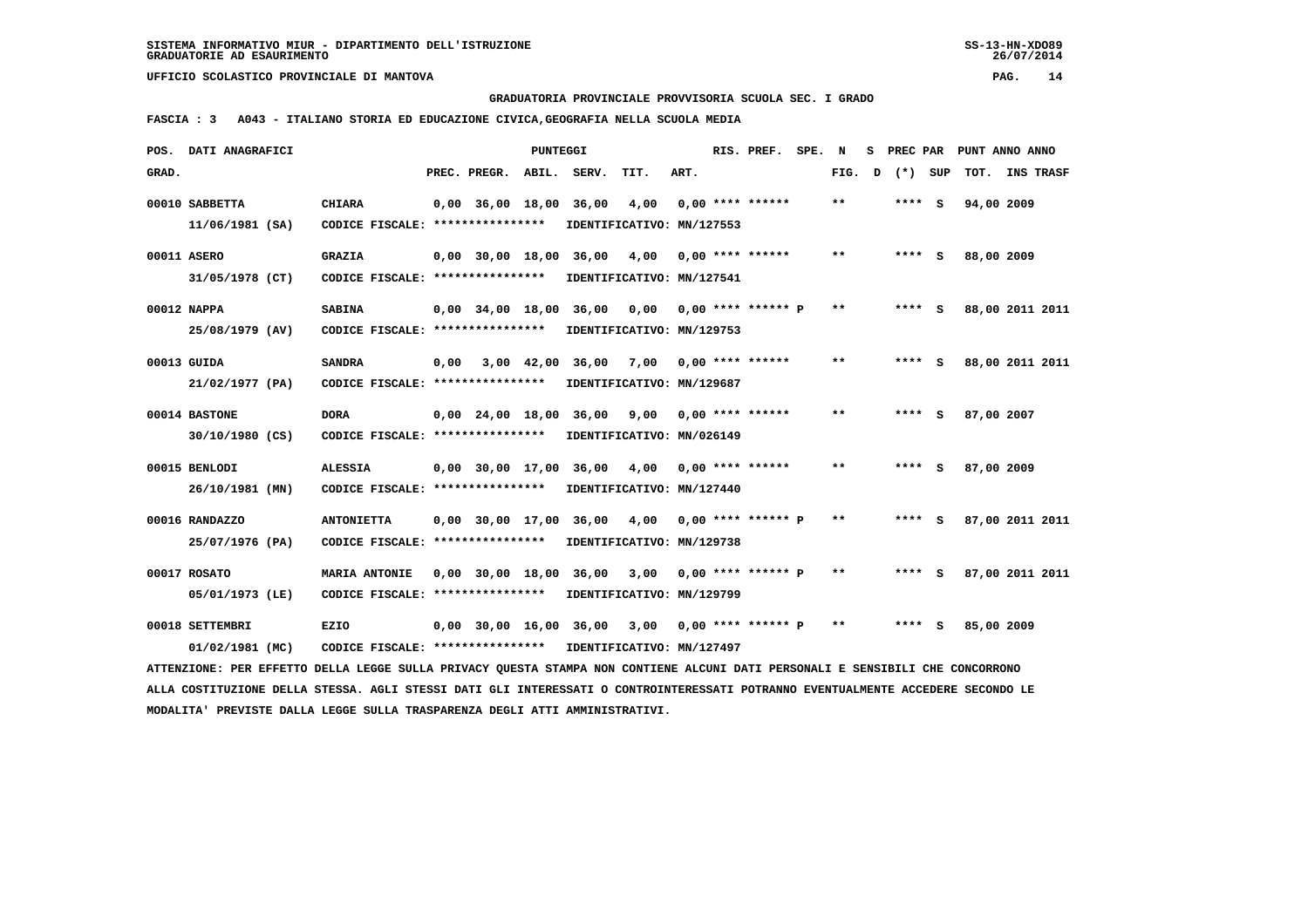**GRADUATORIA PROVINCIALE PROVVISORIA SCUOLA SEC. I GRADO**

 **FASCIA : 3 A043 - ITALIANO STORIA ED EDUCAZIONE CIVICA,GEOGRAFIA NELLA SCUOLA MEDIA**

|       | POS. DATI ANAGRAFICI                                                                                                            |                                   |      |                          | <b>PUNTEGGI</b> |                  |                                                  |      | RIS. PREF.           | SPE. | N     | s |            |            | PREC PAR PUNT ANNO ANNO |
|-------|---------------------------------------------------------------------------------------------------------------------------------|-----------------------------------|------|--------------------------|-----------------|------------------|--------------------------------------------------|------|----------------------|------|-------|---|------------|------------|-------------------------|
| GRAD. |                                                                                                                                 |                                   |      | PREC. PREGR. ABIL. SERV. |                 |                  | TIT.                                             | ART. |                      |      | FIG.  | D | (*) SUP    |            | TOT. INS TRASF          |
|       | 00019 SCIACCA                                                                                                                   | MONICA                            |      | 0,00 28,00 17,00 36,00   |                 |                  | 4,00                                             |      | $0.00$ **** ******   |      | $***$ |   | **** S     |            | 85,00 2011 2011         |
|       | 05/11/1981 (CT)                                                                                                                 | CODICE FISCALE: ****************  |      |                          |                 |                  | IDENTIFICATIVO: MN/129811                        |      |                      |      |       |   |            |            |                         |
|       | 00020 SCAGLIARINI                                                                                                               | <b>ILARIA</b>                     | 0,00 |                          | 6,00 39,00      | 36,00            | 3,00                                             |      | $0.00$ **** ******   |      | $***$ |   | $***$ S    |            | 84,00 2011 2011         |
|       | 22/04/1977 (CH)                                                                                                                 | CODICE FISCALE: ****************  |      |                          |                 |                  | IDENTIFICATIVO: MN/129790                        |      |                      |      |       |   |            |            |                         |
|       | 00021 SCOTTO DI MARCO                                                                                                           | <b>STEFANIA</b>                   |      |                          |                 |                  | $0,00$ 28,00 18,00 36,00 0,00 0,00 **** ****** P |      |                      |      | $***$ |   | X **** S   |            | 82,00 2011 2011         |
|       | 24/04/1980 (BR)                                                                                                                 | CODICE FISCALE: ****************  |      |                          |                 |                  | IDENTIFICATIVO: MN/129820                        |      |                      |      |       |   |            |            |                         |
|       | 00022 MUTTI                                                                                                                     | <b>DANIELA</b>                    |      | $0,00$ 24,00 18,00       |                 | 36,00            | 3,00                                             |      | $0.00$ **** ******   |      | $* *$ |   | **** S     | 81,00 2009 |                         |
|       | $12/11/1982$ (MN)                                                                                                               | CODICE FISCALE: ***************** |      |                          |                 |                  | IDENTIFICATIVO: MN/127543                        |      |                      |      |       |   |            |            |                         |
|       | 00023 BERNABE'                                                                                                                  | SONIA                             |      | 0,00 24,00 18,00 30,00   |                 |                  | 0,00                                             |      | $0.00$ **** ****** P |      | **    |   | $***$ S    |            | 72,00 2011 2011         |
|       | 23/07/1979 (TN)                                                                                                                 | CODICE FISCALE: ****************  |      |                          |                 |                  | IDENTIFICATIVO: MN/129595                        |      |                      |      |       |   |            |            |                         |
|       | 00024 PATRONCINI                                                                                                                | <b>NOVELLA</b>                    | 0,00 |                          | $0.00$ 17.00    |                  | 36,00 3,00                                       |      | $0,00$ **** ****** P |      | $***$ |   | X **** S   | 56,00 2009 |                         |
|       | 03/12/1980 (PE)                                                                                                                 | CODICE FISCALE: ****************  |      |                          |                 |                  | IDENTIFICATIVO: MN/127485                        |      |                      |      |       |   |            |            |                         |
|       | 00025 PATERNO'                                                                                                                  | <b>GABRIELLA MAR</b>              | 0,00 |                          |                 | 0,00 18,00 36,00 | 0,00                                             |      | $0.00$ **** ******   |      | $* *$ |   | $X$ **** S |            | 54,00 2011 2011         |
|       | 24/01/1981 (CT)                                                                                                                 | CODICE FISCALE: ****************  |      |                          |                 |                  | IDENTIFICATIVO: MN/129748                        |      |                      |      |       |   |            |            |                         |
|       | 00026 CARPINELLI                                                                                                                | <b>ANGELITA</b>                   |      | $0,00$ 26,00 14,00       |                 |                  | 0,00 10,00                                       |      | $0.00$ **** ******   |      | $***$ |   | $X$ **** S |            | 50,00 2014 2014         |
|       | 01/10/1969 (RC)                                                                                                                 | CODICE FISCALE: ****************  |      |                          |                 |                  | IDENTIFICATIVO: MN/132100                        |      |                      |      |       |   |            |            |                         |
|       | 00027 SCARPANTI                                                                                                                 | <b>ELENA</b>                      |      | 0,00 16,00 18,00         |                 | 0,00             | 6,00                                             |      | $0,00$ **** ******   |      | $***$ |   | **** S     | 40,00 2007 |                         |
|       | 17/04/1975 (MN)                                                                                                                 | CODICE FISCALE: ***************** |      |                          |                 |                  | IDENTIFICATIVO: MN/026370                        |      |                      |      |       |   |            |            |                         |
|       | ATTENZIONE: PER EFFETTO DELLA LEGGE SULLA PRIVACY QUESTA STAMPA NON CONTIENE ALCUNI DATI PERSONALI E SENSIBILI CHE CONCORRONO   |                                   |      |                          |                 |                  |                                                  |      |                      |      |       |   |            |            |                         |
|       | ALLA COSTITUZIONE DELLA STESSA. AGLI STESSI DATI GLI INTERESSATI O CONTROINTERESSATI POTRANNO EVENTUALMENTE ACCEDERE SECONDO LE |                                   |      |                          |                 |                  |                                                  |      |                      |      |       |   |            |            |                         |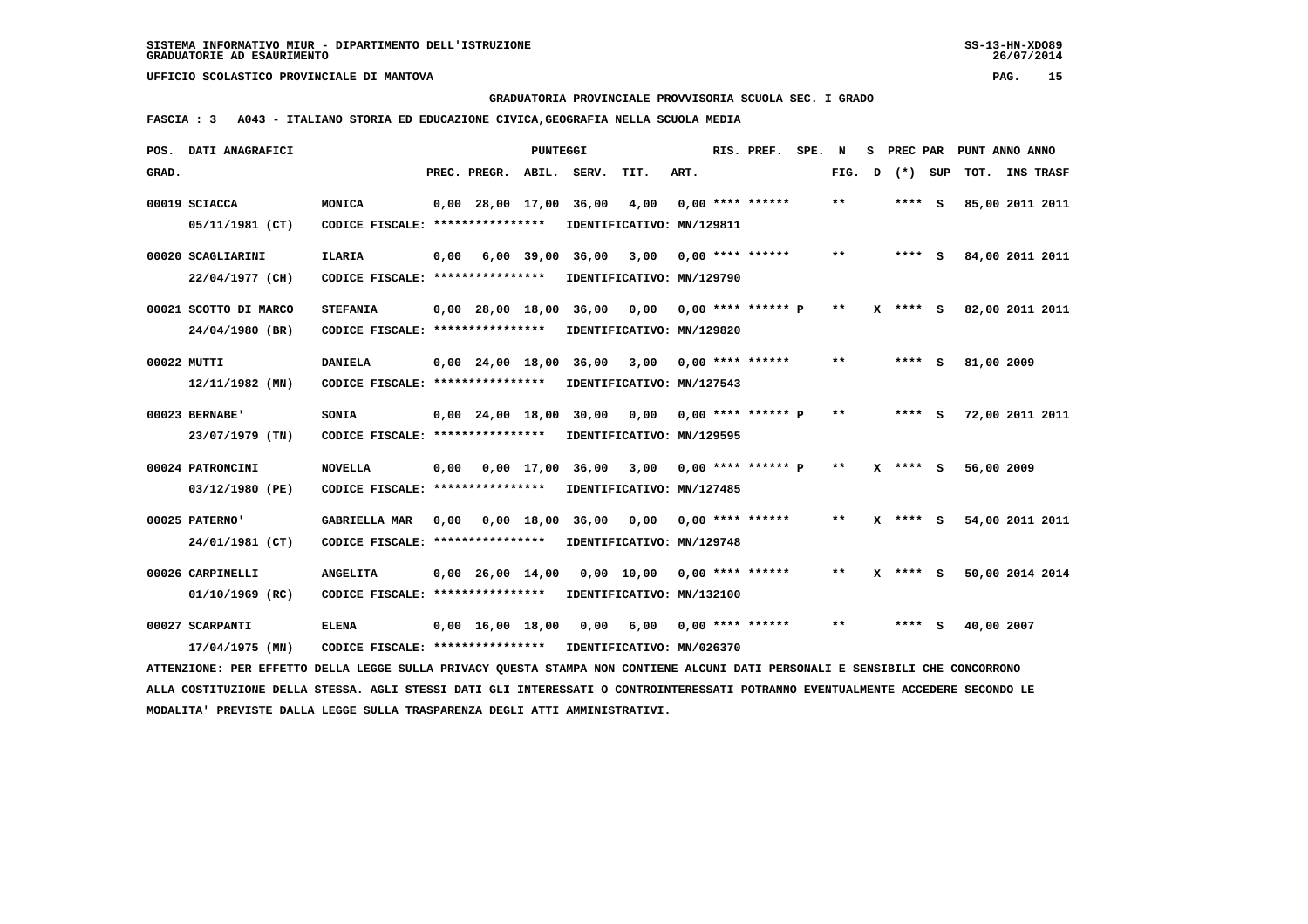**GRADUATORIA PROVINCIALE PROVVISORIA SCUOLA SEC. I GRADO**

 **FASCIA : 3 A043 - ITALIANO STORIA ED EDUCAZIONE CIVICA,GEOGRAFIA NELLA SCUOLA MEDIA**

| POS.  | DATI ANAGRAFICI                                                                                                                 |                                   |      |                                | PUNTEGGI     |       |                                 |      | RIS. PREF.           | SPE. | N     | s            |            | PREC PAR PUNT ANNO ANNO |                  |
|-------|---------------------------------------------------------------------------------------------------------------------------------|-----------------------------------|------|--------------------------------|--------------|-------|---------------------------------|------|----------------------|------|-------|--------------|------------|-------------------------|------------------|
| GRAD. |                                                                                                                                 |                                   |      | PREC. PREGR.                   | ABIL.        | SERV. | TIT.                            | ART. |                      |      | FIG.  | D            | (*) SUP    | TOT.                    | <b>INS TRASF</b> |
|       | 00028 PESARE                                                                                                                    | <b>FABIOLA</b>                    |      | $0,00 \quad 16,00 \quad 18,00$ |              | 0,00  | 6,00                            |      | $0.00$ **** ******   |      | $***$ | $\mathbf{x}$ | **** S     | 40,00 2011 2011         |                  |
|       | 22/02/1980 (TA)                                                                                                                 | CODICE FISCALE: ****************  |      |                                |              |       | IDENTIFICATIVO: MN/129752       |      |                      |      |       |              |            |                         |                  |
|       | 00029 BARILLI                                                                                                                   | <b>FABIANA</b>                    |      | $0,00 \quad 18,00 \quad 18,00$ |              | 0.00  | 3,00                            |      | $0.00$ **** ******   |      | $* *$ |              | $***$ S    | 39,00 2009              |                  |
|       | 26/02/1980 (MN)                                                                                                                 | CODICE FISCALE: ***************** |      |                                |              |       | IDENTIFICATIVO: MN/127438       |      |                      |      |       |              |            |                         |                  |
|       |                                                                                                                                 |                                   |      |                                |              |       |                                 |      |                      |      |       |              |            |                         |                  |
|       | 00030 DE SETA                                                                                                                   | MARIA LUISA                       |      | $0.00 \quad 15.00 \quad 18.00$ |              | 0.00  | 3,00                            |      | $0.00$ **** ******   |      | $* *$ |              | $X$ **** S | 36,00 2005              |                  |
|       | 25/03/1979 (CS)                                                                                                                 | CODICE FISCALE: ****************  |      |                                |              |       | IDENTIFICATIVO: MN/025056       |      |                      |      |       |              |            |                         |                  |
|       | 00031 LANGONE                                                                                                                   | <b>SILVANA</b>                    | 0,00 |                                | $0,00$ 18,00 |       | $0,00$ 16,00 0,00 **** ****** P |      |                      |      | $* *$ |              | $***$ S    | 34,00 2014 2014         |                  |
|       | 03/09/1979 (PZ)                                                                                                                 | CODICE FISCALE: ****************  |      |                                |              |       | IDENTIFICATIVO: MN/132330       |      |                      |      |       |              |            |                         |                  |
|       |                                                                                                                                 |                                   |      |                                |              |       |                                 |      |                      |      |       |              |            |                         |                  |
|       | 00032 MAIELLO                                                                                                                   | <b>ANDREA</b>                     | 0,00 |                                | $0.00$ 17.00 |       | 0,00 15,00                      |      | $0.00$ **** ******   |      | $* *$ |              | $X$ **** S | 32,00 2007              |                  |
|       | 18/11/1978 (MN)                                                                                                                 | CODICE FISCALE: ****************  |      |                                |              |       | IDENTIFICATIVO: MN/026341       |      |                      |      |       |              |            |                         |                  |
|       | 00033 MORANDI                                                                                                                   | <b>FEDERICA</b>                   |      | $0,00 \quad 13,00 \quad 18,00$ |              | 0,00  | 0,00                            |      | $0.00$ **** ******   |      | $* *$ |              | $X$ **** S | 31,00 2007              |                  |
|       | 13/07/1979 (PC)                                                                                                                 | CODICE FISCALE: ****************  |      |                                |              |       | IDENTIFICATIVO: MN/026420       |      |                      |      |       |              |            |                         |                  |
|       | 00034 VILLELLA                                                                                                                  | <b>ROSSANA</b>                    |      | $0.00 \quad 12.00 \quad 18.00$ |              | 0.00  | 1,00                            |      | $0.00$ **** ******   |      | $* *$ |              | **** S     | 31,00 2007              |                  |
|       |                                                                                                                                 |                                   |      |                                |              |       |                                 |      |                      |      |       |              |            |                         |                  |
|       | 16/12/1980 (CZ)                                                                                                                 | CODICE FISCALE: ****************  |      |                                |              |       | IDENTIFICATIVO: MN/026246       |      |                      |      |       |              |            |                         |                  |
|       | 00035 DAVID                                                                                                                     | <b>ALESSANDRA</b>                 | 0.00 |                                | 0.00 18.00   |       | $0.00$ 13,00                    |      | $0.00$ **** ******   |      | **    |              | **** S     | 31,00 2014 2014         |                  |
|       | 14/11/1979 (MN)                                                                                                                 | CODICE FISCALE: ****************  |      |                                |              |       | IDENTIFICATIVO: MN/132206       |      |                      |      |       |              |            |                         |                  |
|       |                                                                                                                                 |                                   |      |                                |              |       |                                 |      |                      |      | $* *$ |              | $***$ S    |                         |                  |
|       | 00036 CENTAMORE                                                                                                                 | GIUSI                             |      | $0,00 \quad 10,00 \quad 18,00$ |              | 0,00  | 3,00                            |      | $0,00$ **** ****** P |      |       |              |            | 31,00 2014 2014         |                  |
|       | 19/09/1972 (SR)                                                                                                                 | CODICE FISCALE: ****************  |      |                                |              |       | IDENTIFICATIVO: MN/132102       |      |                      |      |       |              |            |                         |                  |
|       | ATTENZIONE: PER EFFETTO DELLA LEGGE SULLA PRIVACY QUESTA STAMPA NON CONTIENE ALCUNI DATI PERSONALI E SENSIBILI CHE CONCORRONO   |                                   |      |                                |              |       |                                 |      |                      |      |       |              |            |                         |                  |
|       | ALLA COSTITUZIONE DELLA STESSA. AGLI STESSI DATI GLI INTERESSATI O CONTROINTERESSATI POTRANNO EVENTUALMENTE ACCEDERE SECONDO LE |                                   |      |                                |              |       |                                 |      |                      |      |       |              |            |                         |                  |
|       | MODALITA' PREVISTE DALLA LEGGE SULLA TRASPARENZA DEGLI ATTI AMMINISTRATIVI.                                                     |                                   |      |                                |              |       |                                 |      |                      |      |       |              |            |                         |                  |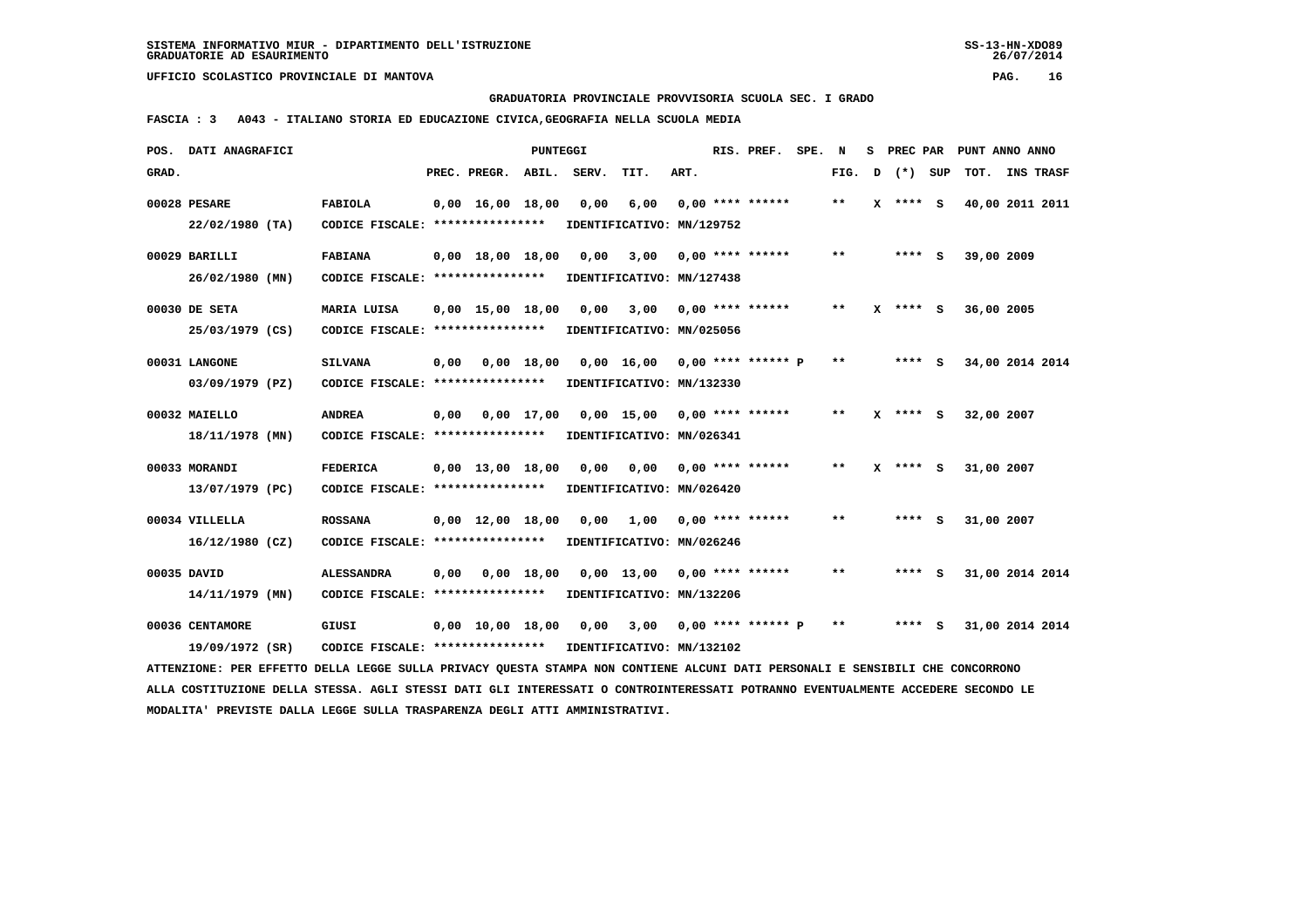**GRADUATORIA PROVINCIALE PROVVISORIA SCUOLA SEC. I GRADO**

 **FASCIA : 3 A043 - ITALIANO STORIA ED EDUCAZIONE CIVICA,GEOGRAFIA NELLA SCUOLA MEDIA**

|       | POS. DATI ANAGRAFICI                                                                                                            |                                                            |      |                          | <b>PUNTEGGI</b> |      |                           |      | RIS. PREF.              | SPE. N |       | s.           | PREC PAR   |            | PUNT ANNO ANNO  |  |
|-------|---------------------------------------------------------------------------------------------------------------------------------|------------------------------------------------------------|------|--------------------------|-----------------|------|---------------------------|------|-------------------------|--------|-------|--------------|------------|------------|-----------------|--|
| GRAD. |                                                                                                                                 |                                                            |      | PREC. PREGR. ABIL. SERV. |                 |      | TIT.                      | ART. |                         |        | FIG.  | $\mathbf{D}$ | (*) SUP    |            | TOT. INS TRASF  |  |
|       | 00037 GIGLIOTTI                                                                                                                 | <b>ROSANNA</b>                                             |      | $0,00$ 13,00 17,00       |                 | 0,00 | 0,00                      |      | $0.00$ **** ****** P    |        | **    |              | $***$ S    |            | 30,00 2014 2014 |  |
|       | 31/05/1979 (CZ)                                                                                                                 | CODICE FISCALE: *****************                          |      |                          |                 |      | IDENTIFICATIVO: MN/132334 |      |                         |        |       |              |            |            |                 |  |
|       |                                                                                                                                 |                                                            |      |                          |                 |      |                           |      |                         |        |       |              |            |            |                 |  |
|       | 00038 BARDINI                                                                                                                   | <b>ANDREA</b>                                              | 0,00 | 7,00 18,00               |                 | 0,00 | 3,00                      |      | $0.00$ **** ******      |        | $***$ |              | $***$ S    | 28,00 2007 |                 |  |
|       | $04/02/1980$ (MN)                                                                                                               | CODICE FISCALE: **************** IDENTIFICATIVO: MN/026141 |      |                          |                 |      |                           |      |                         |        |       |              |            |            |                 |  |
|       | 00039 ABATE                                                                                                                     | <b>ISABELLA</b>                                            |      | $0,00$ $0,00$ $18,00$    |                 | 0,00 |                           |      | $9,00$ 0,00 **** ****** |        | $***$ |              | **** S     |            | 27,00 2011 2011 |  |
|       | 25/12/1974 (ME)                                                                                                                 | CODICE FISCALE: ****************                           |      |                          |                 |      | IDENTIFICATIVO: MN/129628 |      |                         |        |       |              |            |            |                 |  |
|       |                                                                                                                                 |                                                            |      |                          |                 |      |                           |      |                         |        | $***$ |              | $***$ S    |            |                 |  |
|       | 00040 TRAVERTINO GRANDE                                                                                                         | <b>ROMINA</b>                                              | 0,00 | 0,00 18,00               |                 | 0.00 | 9,00                      |      | $0.00$ **** ******      |        |       |              |            |            | 27,00 2011 2011 |  |
|       | 16/08/1980 (EE)                                                                                                                 | CODICE FISCALE: ****************                           |      |                          |                 |      | IDENTIFICATIVO: MN/129823 |      |                         |        |       |              |            |            |                 |  |
|       | 00041 LACALAMITA                                                                                                                | <b>MICHELE</b>                                             | 0,00 |                          | 6,00 17,00      | 0,00 | 4,00                      |      | $0.00$ **** ******      |        | $* *$ |              | $***$ S    |            | 27,00 2014 2014 |  |
|       | 26/09/1970 (VR)                                                                                                                 | CODICE FISCALE: ****************                           |      |                          |                 |      | IDENTIFICATIVO: MN/132331 |      |                         |        |       |              |            |            |                 |  |
|       |                                                                                                                                 |                                                            |      |                          |                 |      |                           |      |                         |        |       |              |            |            |                 |  |
|       | 00042 LEOTTA                                                                                                                    | MARGHERITA                                                 | 0,00 |                          | $0,00$ 18,00    | 0,00 | 9,00                      |      | $0,00$ **** ****** P    |        | $* *$ |              | **** S     |            | 27,00 2014 2014 |  |
|       | 07/03/1981 (CT)                                                                                                                 | CODICE FISCALE: ****************                           |      |                          |                 |      | IDENTIFICATIVO: MN/132358 |      |                         |        |       |              |            |            |                 |  |
|       | 00043 TELLINI                                                                                                                   | <b>GIULIA</b>                                              |      | $0,00$ $0,00$ $17,00$    |                 | 0.00 | 9,00                      |      | $0.00$ **** ******      |        | $* *$ |              | $X$ **** S | 26,00 2005 |                 |  |
|       | 07/01/1978 (MN)                                                                                                                 | CODICE FISCALE: ****************                           |      |                          |                 |      | IDENTIFICATIVO: MN/024964 |      |                         |        |       |              |            |            |                 |  |
|       |                                                                                                                                 |                                                            |      |                          |                 |      |                           |      |                         |        |       |              |            |            |                 |  |
|       | 00044 INTINI                                                                                                                    | <b>ANTONIA NAZAR</b>                                       | 0,00 | 0,00 17,00               |                 | 0,00 | 9,00                      |      | $0.00$ **** ******      |        | $***$ |              | $***$ S    | 26,00 2009 |                 |  |
|       | 17/03/1980 (BA)                                                                                                                 | CODICE FISCALE: *****************                          |      |                          |                 |      | IDENTIFICATIVO: MN/127472 |      |                         |        |       |              |            |            |                 |  |
|       | 00045 CANUTI                                                                                                                    | <b>ORSOLA</b>                                              | 0,00 |                          | 3,00 18,00      | 0,00 | 0,00                      |      | $0,00$ **** ******      |        | $* *$ | x            | **** S     | 21,00 2004 |                 |  |
|       | 21/11/1972 (MN)                                                                                                                 | CODICE FISCALE: **************** IDENTIFICATIVO: MN/023898 |      |                          |                 |      |                           |      |                         |        |       |              |            |            |                 |  |
|       | ATTENZIONE: PER EFFETTO DELLA LEGGE SULLA PRIVACY QUESTA STAMPA NON CONTIENE ALCUNI DATI PERSONALI E SENSIBILI CHE CONCORRONO   |                                                            |      |                          |                 |      |                           |      |                         |        |       |              |            |            |                 |  |
|       | ALLA COSTITUZIONE DELLA STESSA. AGLI STESSI DATI GLI INTERESSATI O CONTROINTERESSATI POTRANNO EVENTUALMENTE ACCEDERE SECONDO LE |                                                            |      |                          |                 |      |                           |      |                         |        |       |              |            |            |                 |  |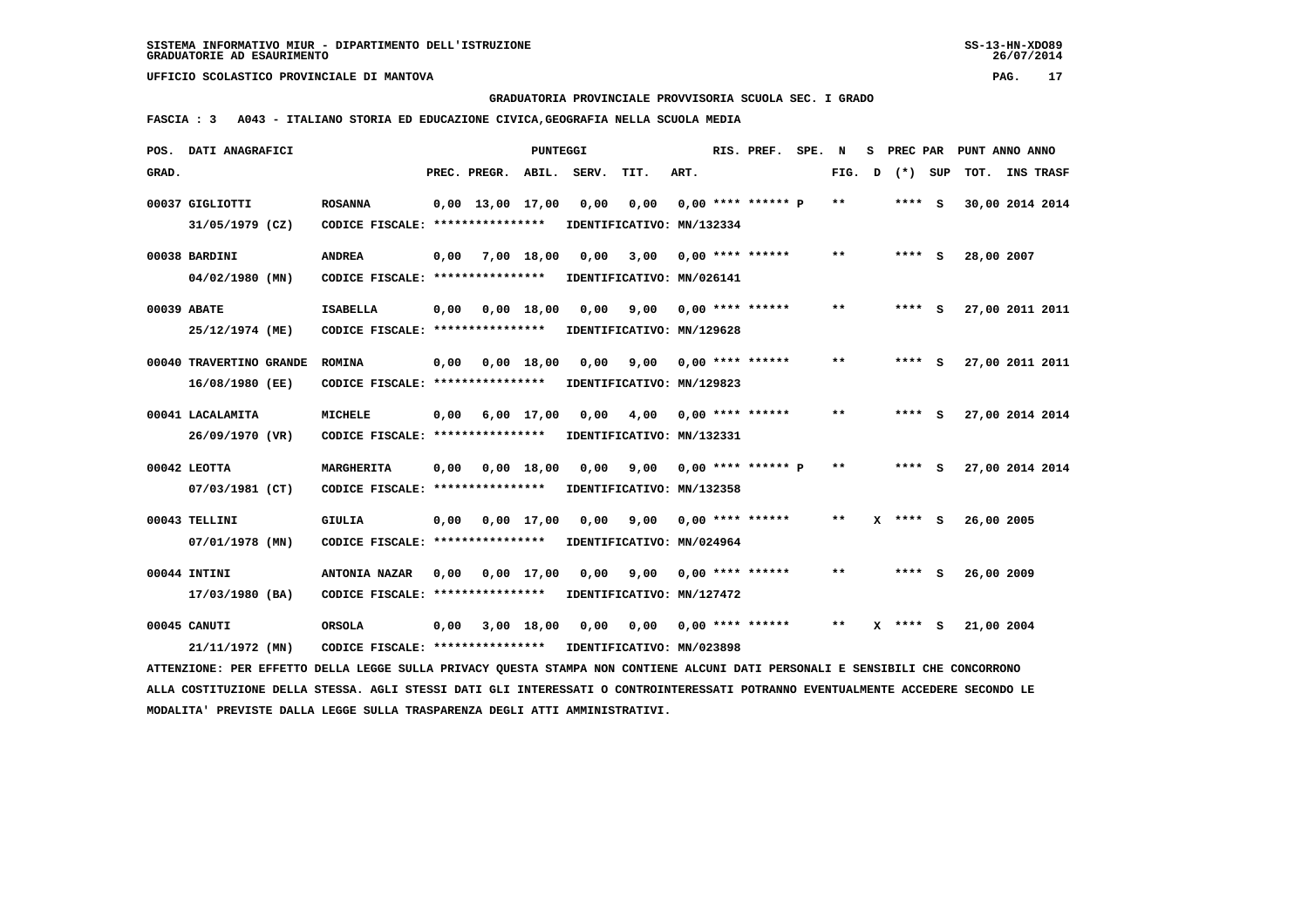**GRADUATORIA PROVINCIALE PROVVISORIA SCUOLA SEC. I GRADO**

 **FASCIA : 3 A043 - ITALIANO STORIA ED EDUCAZIONE CIVICA,GEOGRAFIA NELLA SCUOLA MEDIA**

| POS.  | DATI ANAGRAFICI     |                                   |      |                  | PUNTEGGI     |       |                           |      | RIS. PREF.         | SPE. N |        |   | S PREC PAR |     | PUNT ANNO ANNO  |                  |
|-------|---------------------|-----------------------------------|------|------------------|--------------|-------|---------------------------|------|--------------------|--------|--------|---|------------|-----|-----------------|------------------|
| GRAD. |                     |                                   |      | PREC. PREGR.     | ABIL.        | SERV. | TIT.                      | ART. |                    |        | FIG. D |   | $(* )$     | SUP | тот.            | <b>INS TRASF</b> |
|       | 00046 POZZI         | <b>VIRNA</b>                      | 0,00 |                  | 3,00 15,00   | 0,00  | 0,00                      |      | $0,00$ **** ****** |        | $* *$  | x | $***$ S    |     | 18,00 2003      |                  |
|       | 21/01/1976 (MN)     | CODICE FISCALE:                   |      | **************** |              |       | IDENTIFICATIVO: MN/023556 |      |                    |        |        |   |            |     |                 |                  |
|       | 00047 LEANZA GRASSO | DANILO SALVAT                     | 0,00 |                  | 0,00 17,00   | 0,00  | 0,00                      |      | $0.00$ **** ****** |        | $* *$  |   | $***$ S    |     | 17,00 2014 2014 |                  |
|       | 31/03/1969 (CT)     | CODICE FISCALE: ***************** |      |                  |              |       | IDENTIFICATIVO: MN/132326 |      |                    |        |        |   |            |     |                 |                  |
|       | 00048 RAUSO         | <b>MIRKO</b>                      | 0.00 |                  | $0,00$ 16,00 | 0,00  | 0,00                      |      | $0.00$ **** ****** |        | $* *$  | x | $***$ S    |     | 16,00 2011 2011 |                  |
|       | 04/03/1978 (PZ)     | CODICE FISCALE:                   |      | **************** |              |       | IDENTIFICATIVO: MN/129741 |      |                    |        |        |   |            |     |                 |                  |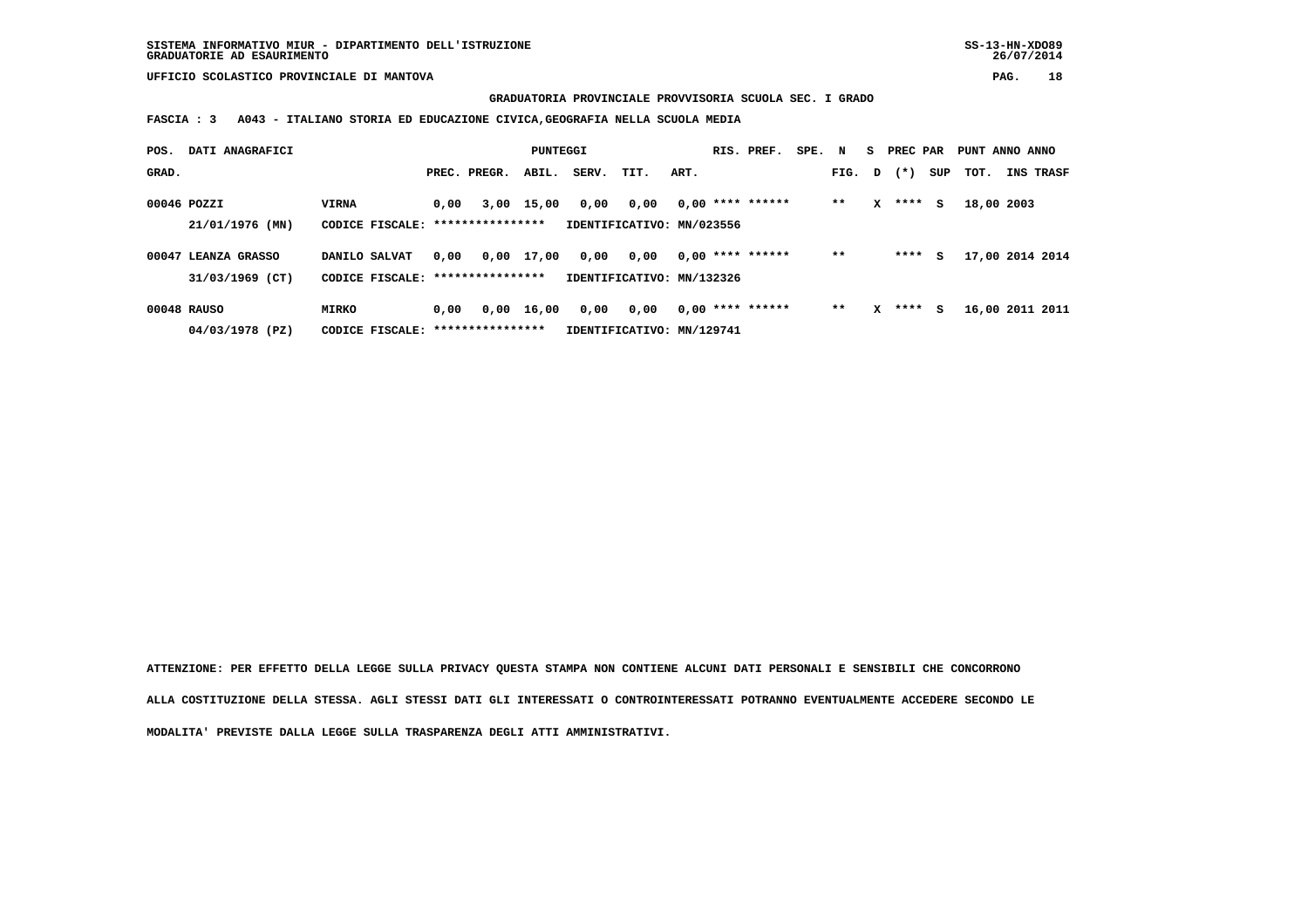**GRADUATORIA PROVINCIALE PROVVISORIA SCUOLA SEC. I GRADO**

 **FASCIA : 3 A059 - SCIENZE MATEMATICHE, CHIMICHE, FISICHE E NATURALI NELLA SCUOLA MEDIA**

| POS.  | <b>DATI ANAGRAFICI</b> |                                  |              | PUNTEGGI |                           |                       |      | RIS. PREF. | SPE. N |        | - S | PREC PAR  | PUNT ANNO ANNO |                  |
|-------|------------------------|----------------------------------|--------------|----------|---------------------------|-----------------------|------|------------|--------|--------|-----|-----------|----------------|------------------|
| GRAD. |                        |                                  | PREC. PREGR. | ABIL.    | SERV.                     | TIT.                  | ART. |            |        | FIG. D |     | $(*)$     | SUP TOT.       | <b>INS TRASF</b> |
|       | 00001 NIGRO            | SILVIA                           |              |          | 0,00 25,00 16,00 2,00     | 0,00 0,00 **** ****** |      |            |        | $* *$  |     | $***$ $C$ |                | 43,00 2014 2014  |
|       | 09/12/1973 (CT)        | CODICE FISCALE: **************** |              |          | IDENTIFICATIVO: MN/132342 |                       |      |            |        |        |     |           |                |                  |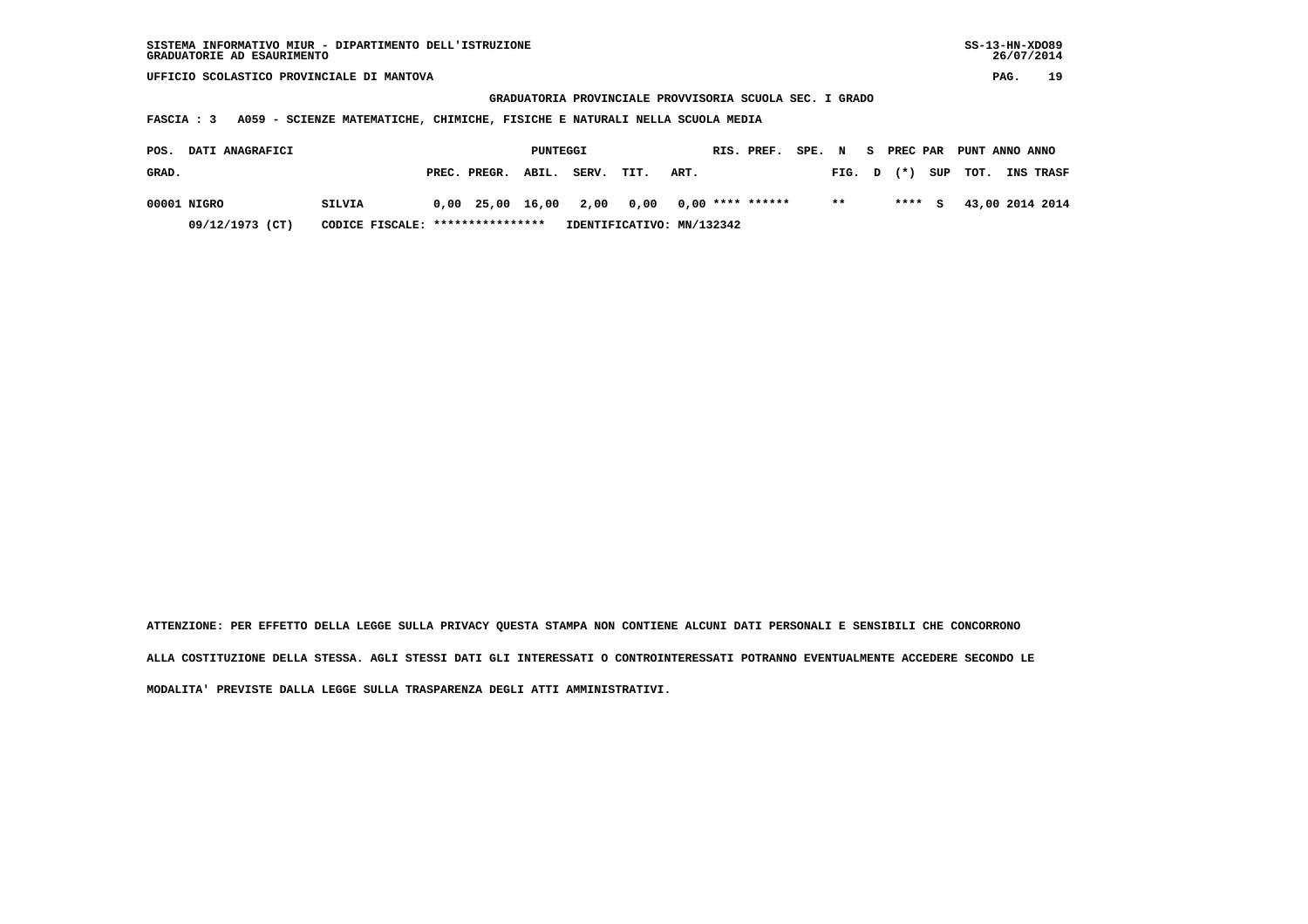**GRADUATORIA PROVINCIALE PROVVISORIA SCUOLA SEC. I GRADO**

 **FASCIA : 3 A245 - LINGUA STRANIERA (FRANCESE)**

|             | POS. DATI ANAGRAFICI                 |                                                          |      |                  | <b>PUNTEGGI</b> |                                                                             |                                        |      | RIS. PREF. | SPE. N |       | S PREC PAR |   |            | PUNT ANNO ANNO                |
|-------------|--------------------------------------|----------------------------------------------------------|------|------------------|-----------------|-----------------------------------------------------------------------------|----------------------------------------|------|------------|--------|-------|------------|---|------------|-------------------------------|
| GRAD.       |                                      |                                                          |      | PREC. PREGR.     | ABIL.           | SERV. TIT.                                                                  |                                        | ART. |            |        |       |            |   |            | FIG. D (*) SUP TOT. INS TRASF |
|             | 00001 BONAVENTURA<br>05/05/1979 (ME) | <b>DANIELA VENER</b><br>CODICE FISCALE: **************** |      |                  |                 | 0,00 31,00 41,00 30,00 1,00 0,00 **** ****** P<br>IDENTIFICATIVO: MN/132089 |                                        |      |            |        | $**$  |            |   |            | X **** S 103,00 2014 2014     |
|             |                                      |                                                          |      |                  |                 |                                                                             |                                        |      |            |        |       |            |   |            |                               |
|             | 00002 SCARPARI                       | <b>ALESSANDRA</b>                                        |      |                  |                 | 0,00 18,00 17,00 0,00 0,00 0,00 **** ******                                 |                                        |      |            |        | $***$ | $***$ S    |   | 35,00 2000 |                               |
|             | 11/05/1963 (MN)                      | CODICE FISCALE:                                          |      | **************** |                 | IDENTIFICATIVO: MN/020640                                                   |                                        |      |            |        |       |            |   |            |                               |
| 00003 FUCA' |                                      | CARMELIDA                                                |      |                  |                 | 0,00 6,00 17,00 0,00 4,00 0,00 **** ******                                  |                                        |      |            |        | $***$ | $***$ S    |   |            | 27,00 2014 2014               |
|             | 11/07/1961 (AG)                      | CODICE FISCALE: ****************                         |      |                  |                 | IDENTIFICATIVO: MN/132073                                                   |                                        |      |            |        |       |            |   |            |                               |
|             | 00004 VETRO'                         | <b>FABIANA</b>                                           |      | 0,00 0,00 16,00  |                 |                                                                             | $0,00$ $9,00$ $0,00$ $***$ **** ****** |      |            |        | $* *$ | $***$ S    |   |            | 25,00 2014 2014               |
|             | 27/06/1976 (TA)                      | CODICE FISCALE: ****************                         |      |                  |                 |                                                                             | IDENTIFICATIVO: MN/132082              |      |            |        |       |            |   |            |                               |
|             | 00005 BELLINI                        | CINZIA                                                   | 0,00 |                  |                 | 6,00 12,00 0,00 0,00 0,00 **** ******                                       |                                        |      |            |        | $***$ | ****       | s | 18,00 2002 |                               |
|             | 08/11/1968 (MN)                      | CODICE FISCALE: ****************                         |      |                  |                 | IDENTIFICATIVO: MN/020457                                                   |                                        |      |            |        |       |            |   |            |                               |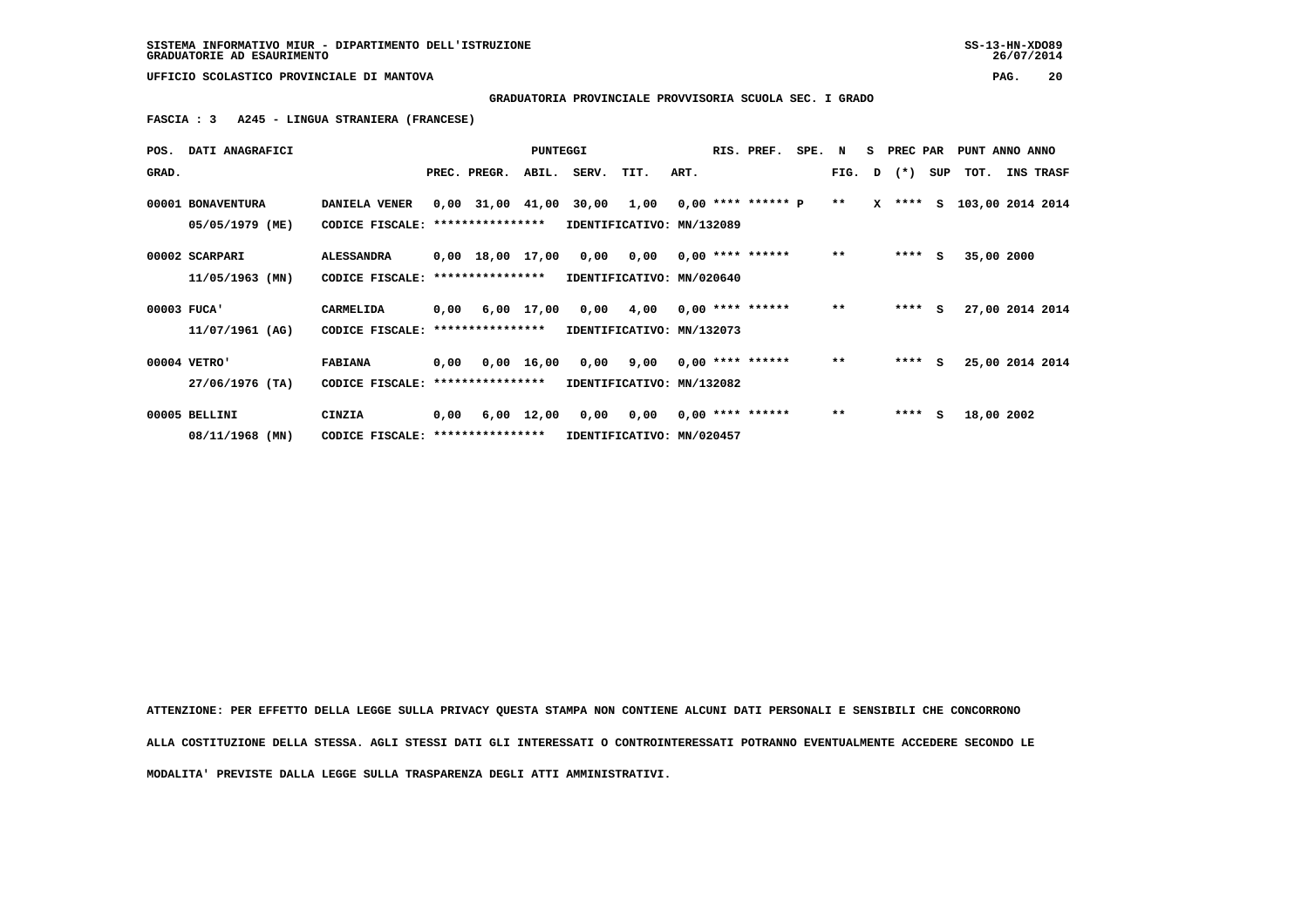**GRADUATORIA PROVINCIALE PROVVISORIA SCUOLA SEC. I GRADO**

 **FASCIA : 3 A345 - LINGUA STRANIERA (INGLESE)**

|       | POS. DATI ANAGRAFICI                                                                                                            |                                   |                                | PUNTEGGI |                              |                             |      | RIS. PREF.         | SPE. | N     | s |           |     | PREC PAR PUNT ANNO ANNO |           |
|-------|---------------------------------------------------------------------------------------------------------------------------------|-----------------------------------|--------------------------------|----------|------------------------------|-----------------------------|------|--------------------|------|-------|---|-----------|-----|-------------------------|-----------|
| GRAD. |                                                                                                                                 |                                   | PREC. PREGR.                   | ABIL.    | SERV.                        | TIT.                        | ART. |                    |      | FIG.  | D | $(\star)$ | SUP | TOT.                    | INS TRASF |
|       | 00001 AVANZI                                                                                                                    | <b>ROSSELLA</b>                   | $0,00$ 72,00 42,00             |          | 36,00                        | 9,00                        |      | $0.00$ **** ****** |      | $* *$ |   |           |     | X **** S 159,00 2005    |           |
|       | 30/03/1973 (MN)                                                                                                                 | CODICE FISCALE: ****************  |                                |          |                              | IDENTIFICATIVO: MN/024923   |      |                    |      |       |   |           |     |                         |           |
|       | 00002 MINASOLA                                                                                                                  | <b>CRISTINA</b>                   |                                |          | 0,00 60,00 42,00 36,00 10,00 |                             |      | $0.00$ **** ****** |      | $**$  |   |           |     | **** S 148,00 2011 2011 |           |
|       | 20/05/1978 (TN)                                                                                                                 | CODICE FISCALE: ****************  |                                |          |                              | IDENTIFICATIVO: MN/129705   |      |                    |      |       |   |           |     |                         |           |
|       |                                                                                                                                 |                                   |                                |          |                              |                             |      |                    |      |       |   |           |     |                         |           |
|       | 00003 CANTADORI                                                                                                                 | <b>MARINA</b>                     | $0.00$ $90.00$ $14.00$         |          |                              | 36,00 6,00                  |      | $0,00$ **** ****** |      | $* *$ |   | ****      |     | $S$ 146,00 2002         |           |
|       | $01/07/1966$ (MN)                                                                                                               | CODICE FISCALE: ****************  |                                |          |                              | IDENTIFICATIVO: MN/022894   |      |                    |      |       |   |           |     |                         |           |
|       | 00004 CASNICI                                                                                                                   | LIVIA                             | 0,00 96,00 13,00 36,00         |          |                              | 0,00                        |      | $0.00$ **** ****** |      | $* *$ |   |           |     | X **** S 145,00 2002    |           |
|       | 29/05/1961 (EE)                                                                                                                 | CODICE FISCALE: ****************  |                                |          |                              | IDENTIFICATIVO: MN/022767   |      |                    |      |       |   |           |     |                         |           |
|       |                                                                                                                                 |                                   |                                |          |                              |                             |      |                    |      |       |   |           |     |                         |           |
|       | 00005 SCARPARI                                                                                                                  | <b>ALESSANDRA</b>                 | $0,00$ $102,00$ $15,00$        |          | 24,00                        | 0.00                        |      | $0.00$ **** ****** |      | $* *$ |   |           |     | **** $S$ 141,00 2000    |           |
|       | 11/05/1963 (MN)                                                                                                                 | CODICE FISCALE: ****************  |                                |          |                              | IDENTIFICATIVO: MN/020640   |      |                    |      |       |   |           |     |                         |           |
|       | 00006 CALEFFI                                                                                                                   | <b>RICCARDO</b>                   | 0,00 57,00 42,00               |          | 36,00                        | 3,00                        |      | $0.00$ **** ****** |      | $* *$ |   |           |     | **** S 138,00 2007      |           |
|       | $16/11/1980$ (MN)                                                                                                               | CODICE FISCALE: ****************  |                                |          |                              | IDENTIFICATIVO: MN/026199   |      |                    |      |       |   |           |     |                         |           |
|       |                                                                                                                                 |                                   |                                |          |                              |                             |      |                    |      | $**$  |   |           |     |                         |           |
|       | 00007 CONTESINI                                                                                                                 | <b>ANNA</b>                       |                                |          | 0,00 50,00 41,00 36,00 10,00 |                             |      | $0.00$ **** ****** |      |       |   |           |     | **** S 137,00 2007      |           |
|       | $02/09/1979$ (RO)                                                                                                               | CODICE FISCALE: ****************  |                                |          |                              | IDENTIFICATIVO: MN/026315   |      |                    |      |       |   |           |     |                         |           |
|       | 00008 RENDA                                                                                                                     | <b>ORNELLA</b>                    | $0,00 \quad 48,00 \quad 42,00$ |          |                              | 36,00 10,00                 |      | $0.00$ **** ****** |      | $* *$ |   |           |     | **** S 136,00 2011 2011 |           |
|       | 09/06/1980 (PA)                                                                                                                 | CODICE FISCALE: ***************** |                                |          |                              | IDENTIFICATIVO: MN/129755   |      |                    |      |       |   |           |     |                         |           |
|       |                                                                                                                                 |                                   |                                |          |                              |                             |      |                    |      |       |   |           |     |                         |           |
|       | 00009 PROTOPAPA                                                                                                                 | <b>MAURA GERALDI</b>              |                                |          |                              | 0,00 77,00 14,00 36,00 3,00 |      | $0,00$ **** ****** |      | $* *$ |   |           |     | **** S 130,00 2005 2005 |           |
|       | 16/03/1968 (BR)                                                                                                                 | CODICE FISCALE: ****************  |                                |          |                              | IDENTIFICATIVO: MN/025215   |      |                    |      |       |   |           |     |                         |           |
|       | ATTENZIONE: PER EFFETTO DELLA LEGGE SULLA PRIVACY QUESTA STAMPA NON CONTIENE ALCUNI DATI PERSONALI E SENSIBILI CHE CONCORRONO   |                                   |                                |          |                              |                             |      |                    |      |       |   |           |     |                         |           |
|       | ALLA COSTITUZIONE DELLA STESSA. AGLI STESSI DATI GLI INTERESSATI O CONTROINTERESSATI POTRANNO EVENTUALMENTE ACCEDERE SECONDO LE |                                   |                                |          |                              |                             |      |                    |      |       |   |           |     |                         |           |
|       | MODALITA' PREVISTE DALLA LEGGE SULLA TRASPARENZA DEGLI ATTI AMMINISTRATIVI.                                                     |                                   |                                |          |                              |                             |      |                    |      |       |   |           |     |                         |           |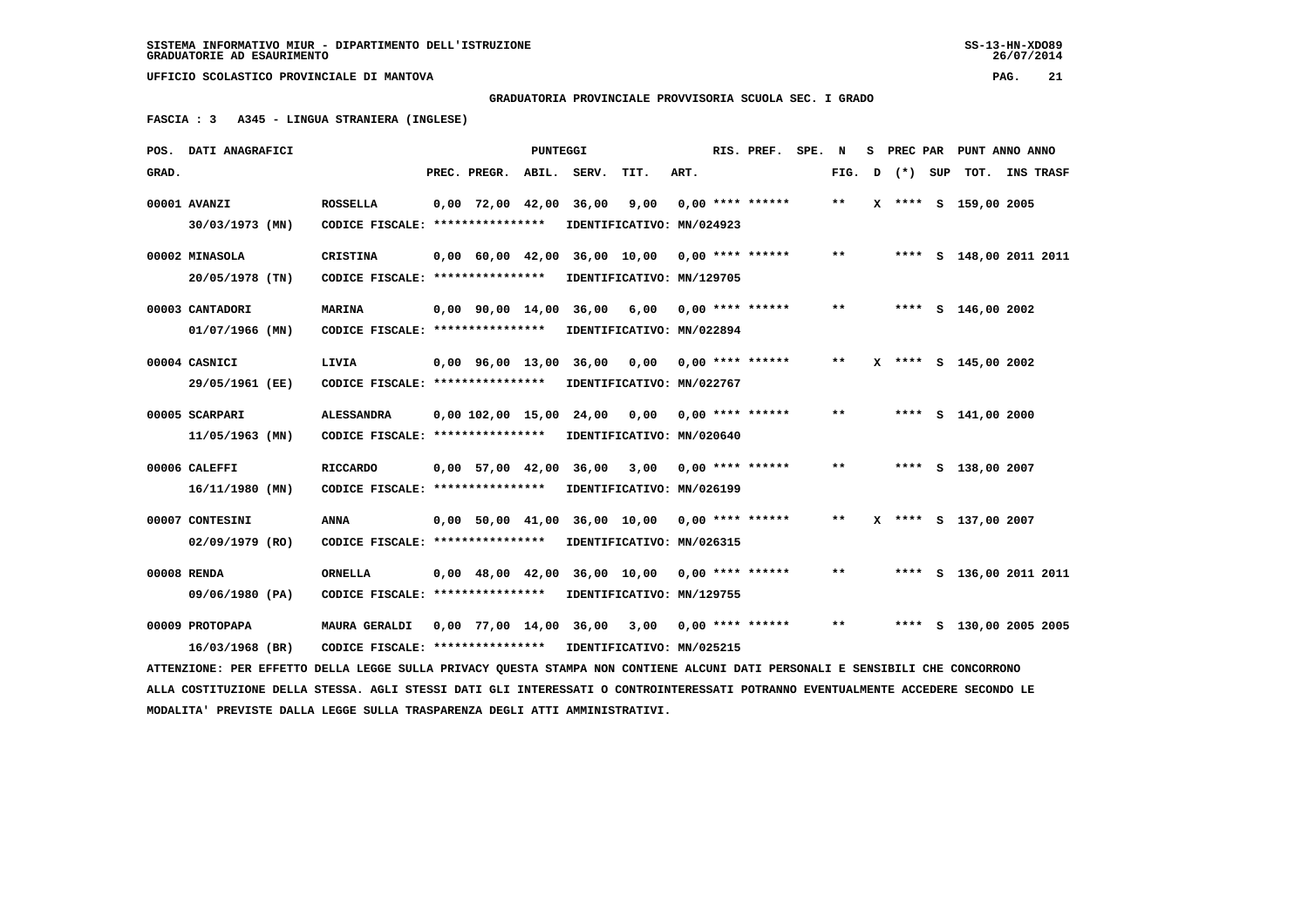**GRADUATORIA PROVINCIALE PROVVISORIA SCUOLA SEC. I GRADO**

 **FASCIA : 3 A345 - LINGUA STRANIERA (INGLESE)**

|       | POS. DATI ANAGRAFICI                                                                                                            |                                                            |                          | PUNTEGGI |                             |                           |      | RIS. PREF.           | SPE. | N            | s | PREC PAR   | PUNT ANNO ANNO          |                  |  |
|-------|---------------------------------------------------------------------------------------------------------------------------------|------------------------------------------------------------|--------------------------|----------|-----------------------------|---------------------------|------|----------------------|------|--------------|---|------------|-------------------------|------------------|--|
| GRAD. |                                                                                                                                 |                                                            | PREC. PREGR.             | ABIL.    | SERV.                       | TIT.                      | ART. |                      |      | FIG.         | D | (*) SUP    | TOT.                    | <b>INS TRASF</b> |  |
|       | 00010 MARRONE                                                                                                                   | <b>CONCETTA</b>                                            | $0,00$ 54,00 42,00       |          | 22,00                       | 3,00                      |      | $0.00$ **** ****** p |      | $* *$        |   |            | **** S 121,00 2014 2014 |                  |  |
|       | 04/03/1968 (CT)                                                                                                                 | CODICE FISCALE: ****************                           |                          |          | IDENTIFICATIVO: MN/132315   |                           |      |                      |      |              |   |            |                         |                  |  |
|       | 00011 MAMELI                                                                                                                    | LUCIA                                                      | $0,00$ 66,00 14,00 36,00 |          |                             | 3,00                      |      | $0.00$ **** ******   |      | $* *$        |   |            | **** S 119,00 2005 2005 |                  |  |
|       | 30/03/1970 (BR)                                                                                                                 | CODICE FISCALE: *****************                          |                          |          | IDENTIFICATIVO: MN/025191   |                           |      |                      |      |              |   |            |                         |                  |  |
|       |                                                                                                                                 |                                                            |                          |          |                             |                           |      |                      |      |              |   |            |                         |                  |  |
|       | 00012 MALAGUARNERA                                                                                                              | <b>DARIO</b>                                               | $0.00$ 36.00 42.00       |          | 36,00                       | 3,00                      |      | $0.00$ **** ******   |      | $***$        |   |            | **** S 117,00 2007      |                  |  |
|       | 21/12/1979 (EN)                                                                                                                 | CODICE FISCALE: ****************                           |                          |          | IDENTIFICATIVO: MN/026344   |                           |      |                      |      |              |   |            |                         |                  |  |
|       | 00013 D'AMBROSIO                                                                                                                | <b>GABRIELLA</b>                                           |                          |          | 0,00 36,00 41,00 30,00      | 6,00                      |      | $0.00$ **** ******   |      | $\star\star$ |   |            | **** S 113,00 2011 2011 |                  |  |
|       | 06/12/1971 (PA)                                                                                                                 | CODICE FISCALE: ****************                           |                          |          | IDENTIFICATIVO: MN/129625   |                           |      |                      |      |              |   |            |                         |                  |  |
|       |                                                                                                                                 |                                                            |                          |          |                             |                           |      |                      |      | $***$        |   |            |                         |                  |  |
|       | 00014 BOLLINI                                                                                                                   | <b>ANTONELLA</b>                                           |                          |          | 0,00 60,00 14,00 36,00      | 0.00                      |      | $0.00$ **** ******   |      |              |   |            | **** S 110,00 2002      |                  |  |
|       | 15/11/1966 (MN)                                                                                                                 | CODICE FISCALE: *****************                          |                          |          | IDENTIFICATIVO: MN/022493   |                           |      |                      |      |              |   |            |                         |                  |  |
|       | 00015 SAVOCA LUCINOVO                                                                                                           | <b>CALOGERO</b>                                            |                          |          | 0,00 24,00 41,00 36,00 6,00 |                           |      | $0.00$ **** ******   |      | $***$        |   |            | **** S 107,00 2011 2011 |                  |  |
|       | 16/09/1979 (EE)                                                                                                                 | CODICE FISCALE: ****************                           |                          |          |                             | IDENTIFICATIVO: MN/129787 |      |                      |      |              |   |            |                         |                  |  |
|       | 00016 LAURIA                                                                                                                    | <b>CONCETTA</b>                                            |                          |          | 0,00 59,00 14,00 18,00      | 3,00                      |      | $0.00$ **** ******   |      | $***$        |   | **** S     | 94,00 2014 2014         |                  |  |
|       |                                                                                                                                 |                                                            |                          |          |                             |                           |      |                      |      |              |   |            |                         |                  |  |
|       | 17/09/1965 (AG)                                                                                                                 | CODICE FISCALE: ****************                           |                          |          | IDENTIFICATIVO: MN/132328   |                           |      |                      |      |              |   |            |                         |                  |  |
|       | 00017 BERARDI                                                                                                                   | <b>AMALIA MANUEL</b>                                       | $0,00$ 27,00 18,00       |          | 36,00                       | 6,00                      |      | $0.00$ **** ****** P |      | $* *$        |   | $X$ **** S | 87,00 2011 2011         |                  |  |
|       | 19/08/1978 (CS)                                                                                                                 | CODICE FISCALE: ****************                           |                          |          | IDENTIFICATIVO: MN/129592   |                           |      |                      |      |              |   |            |                         |                  |  |
|       | 00018 CITRINITI                                                                                                                 | SERENA RITA                                                |                          |          | 0,00 27,00 18,00 36,00      | 6,00                      |      | $0.00$ **** ******   |      | $***$        |   | **** S     | 87,00 2011 2011         |                  |  |
|       |                                                                                                                                 |                                                            |                          |          |                             |                           |      |                      |      |              |   |            |                         |                  |  |
|       | 19/10/1982 (CZ)                                                                                                                 | CODICE FISCALE: **************** IDENTIFICATIVO: MN/129892 |                          |          |                             |                           |      |                      |      |              |   |            |                         |                  |  |
|       | ATTENZIONE: PER EFFETTO DELLA LEGGE SULLA PRIVACY QUESTA STAMPA NON CONTIENE ALCUNI DATI PERSONALI E SENSIBILI CHE CONCORRONO   |                                                            |                          |          |                             |                           |      |                      |      |              |   |            |                         |                  |  |
|       | ALLA COSTITUZIONE DELLA STESSA. AGLI STESSI DATI GLI INTERESSATI O CONTROINTERESSATI POTRANNO EVENTUALMENTE ACCEDERE SECONDO LE |                                                            |                          |          |                             |                           |      |                      |      |              |   |            |                         |                  |  |
|       | MODALITA' PREVISTE DALLA LEGGE SULLA TRASPARENZA DEGLI ATTI AMMINISTRATIVI.                                                     |                                                            |                          |          |                             |                           |      |                      |      |              |   |            |                         |                  |  |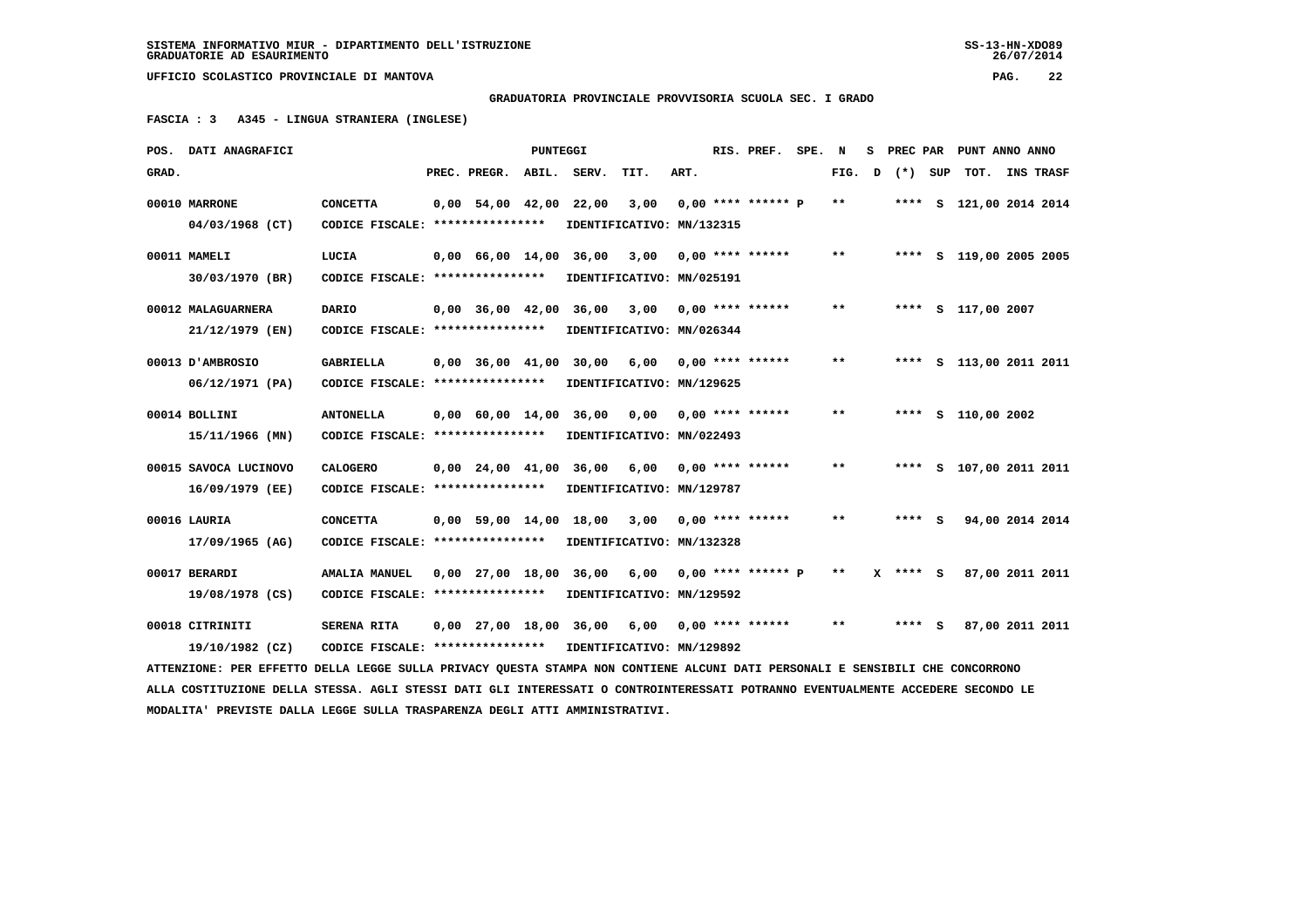**GRADUATORIA PROVINCIALE PROVVISORIA SCUOLA SEC. I GRADO**

 **FASCIA : 3 A345 - LINGUA STRANIERA (INGLESE)**

|       | POS. DATI ANAGRAFICI                                                                                                            |                                   |      |                                            | PUNTEGGI       |                  |                           |      | RIS. PREF.         | SPE. | N     | s | PREC PAR   | PUNT ANNO ANNO  |                  |
|-------|---------------------------------------------------------------------------------------------------------------------------------|-----------------------------------|------|--------------------------------------------|----------------|------------------|---------------------------|------|--------------------|------|-------|---|------------|-----------------|------------------|
| GRAD. |                                                                                                                                 |                                   |      | PREC. PREGR.                               | ABIL.          | SERV.            | TIT.                      | ART. |                    |      | FIG.  | D | (*) SUP    | тот.            | <b>INS TRASF</b> |
|       | 00019 SPERANZA                                                                                                                  | <b>MARZIA</b>                     | 0,00 |                                            | $6,00$ $41,00$ | 36,00            | 3,00                      |      | $0.00$ **** ****** |      | $***$ |   | **** S     | 86,00 2011 2011 |                  |
|       | 16/12/1977 (BS)                                                                                                                 | CODICE FISCALE: ****************  |      |                                            |                |                  | IDENTIFICATIVO: MN/129830 |      |                    |      |       |   |            |                 |                  |
|       | 00020 TOSCHI                                                                                                                    | <b>ANASTASIA</b>                  |      | $0,00$ $36,00$ $18,00$ $24,00$             |                |                  | 0,00                      |      | $0.00$ **** ****** |      | $* *$ |   | $***$ S    | 78,00 2007      |                  |
|       | 03/09/1981 (CR)                                                                                                                 | CODICE FISCALE: ****************  |      |                                            |                |                  | IDENTIFICATIVO: MN/026399 |      |                    |      |       |   |            |                 |                  |
|       | 00021 DOMENELLA                                                                                                                 | ANNA MARIA                        |      | $0,00$ 24,00 14,00 36,00                   |                |                  | 0,00                      |      | $0.00$ **** ****** |      | $* *$ |   | $***$ S    | 74,00 2007      |                  |
|       | 07/01/1973 (MC)                                                                                                                 | CODICE FISCALE: ****************  |      |                                            |                |                  | IDENTIFICATIVO: MN/026101 |      |                    |      |       |   |            |                 |                  |
|       | 00022 FUCA'                                                                                                                     | CARMELIDA                         |      | $0.00$ 38.00 14.00                         |                | 0,00             | 4,00                      |      | $0.00$ **** ****** |      | $***$ |   | $***$ S    | 56,00 2014 2014 |                  |
|       | 11/07/1961 (AG)                                                                                                                 | CODICE FISCALE: ****************  |      |                                            |                |                  | IDENTIFICATIVO: MN/132073 |      |                    |      |       |   |            |                 |                  |
|       | 00023 RACCUIA                                                                                                                   | ANNA                              | 0,00 |                                            |                | 1,00 14,00 36,00 | 0,00                      |      | $0.00$ **** ****** |      | $* *$ |   | **** S     | 51,00 2011 2011 |                  |
|       | 05/03/1968 (CT)                                                                                                                 | CODICE FISCALE: ***************** |      |                                            |                |                  | IDENTIFICATIVO: MN/129862 |      |                    |      |       |   |            |                 |                  |
|       | 00024 MARETTI                                                                                                                   | <b>MIRELLA</b>                    |      | $0,00 \quad 12,00 \quad 18,00$             |                |                  | 0,00 15,00                |      | $0,00$ **** ****** |      | $* *$ |   | **** S     | 45,00 2004      |                  |
|       | 18/10/1976 (CR)                                                                                                                 | CODICE FISCALE: ****************  |      |                                            |                |                  | IDENTIFICATIVO: MN/024213 |      |                    |      |       |   |            |                 |                  |
|       | 00025 MOSCONI                                                                                                                   | <b>FRANCESCA</b>                  |      | $0,00 \quad 12,00 \quad 18,00 \quad 12,00$ |                |                  | 0,00                      |      | $0.00$ **** ****** |      | $* *$ |   | **** S     | 42,00 2014 2014 |                  |
|       | 08/06/1971 (BS)                                                                                                                 | CODICE FISCALE: ****************  |      |                                            |                |                  | IDENTIFICATIVO: MN/132305 |      |                    |      |       |   |            |                 |                  |
|       | 00026 ROTOLO                                                                                                                    | <b>TERESA</b>                     | 0,00 |                                            | $0,00$ 14,00   | 24,00            | 3,00                      |      | $0.00$ **** ****** |      | $* *$ |   | **** S     | 41,00 2011 2011 |                  |
|       | 04/09/1971 (SA)                                                                                                                 | CODICE FISCALE: ****************  |      |                                            |                |                  | IDENTIFICATIVO: MN/129801 |      |                    |      |       |   |            |                 |                  |
|       | 00027 COMPAGNONI                                                                                                                | CINZIA                            |      | $0,00$ 15,00 16,00                         |                | 0,00             | 9,00                      |      | $0.00$ **** ****** |      | $***$ |   | $X$ **** S | 40,00 2000      |                  |
|       | 14/01/1964 (MN)                                                                                                                 | CODICE FISCALE: ****************  |      |                                            |                |                  | IDENTIFICATIVO: MN/020267 |      |                    |      |       |   |            |                 |                  |
|       | ATTENZIONE: PER EFFETTO DELLA LEGGE SULLA PRIVACY OUESTA STAMPA NON CONTIENE ALCUNI DATI PERSONALI E SENSIBILI CHE CONCORRONO   |                                   |      |                                            |                |                  |                           |      |                    |      |       |   |            |                 |                  |
|       | ALLA COSTITUZIONE DELLA STESSA. AGLI STESSI DATI GLI INTERESSATI O CONTROINTERESSATI POTRANNO EVENTUALMENTE ACCEDERE SECONDO LE |                                   |      |                                            |                |                  |                           |      |                    |      |       |   |            |                 |                  |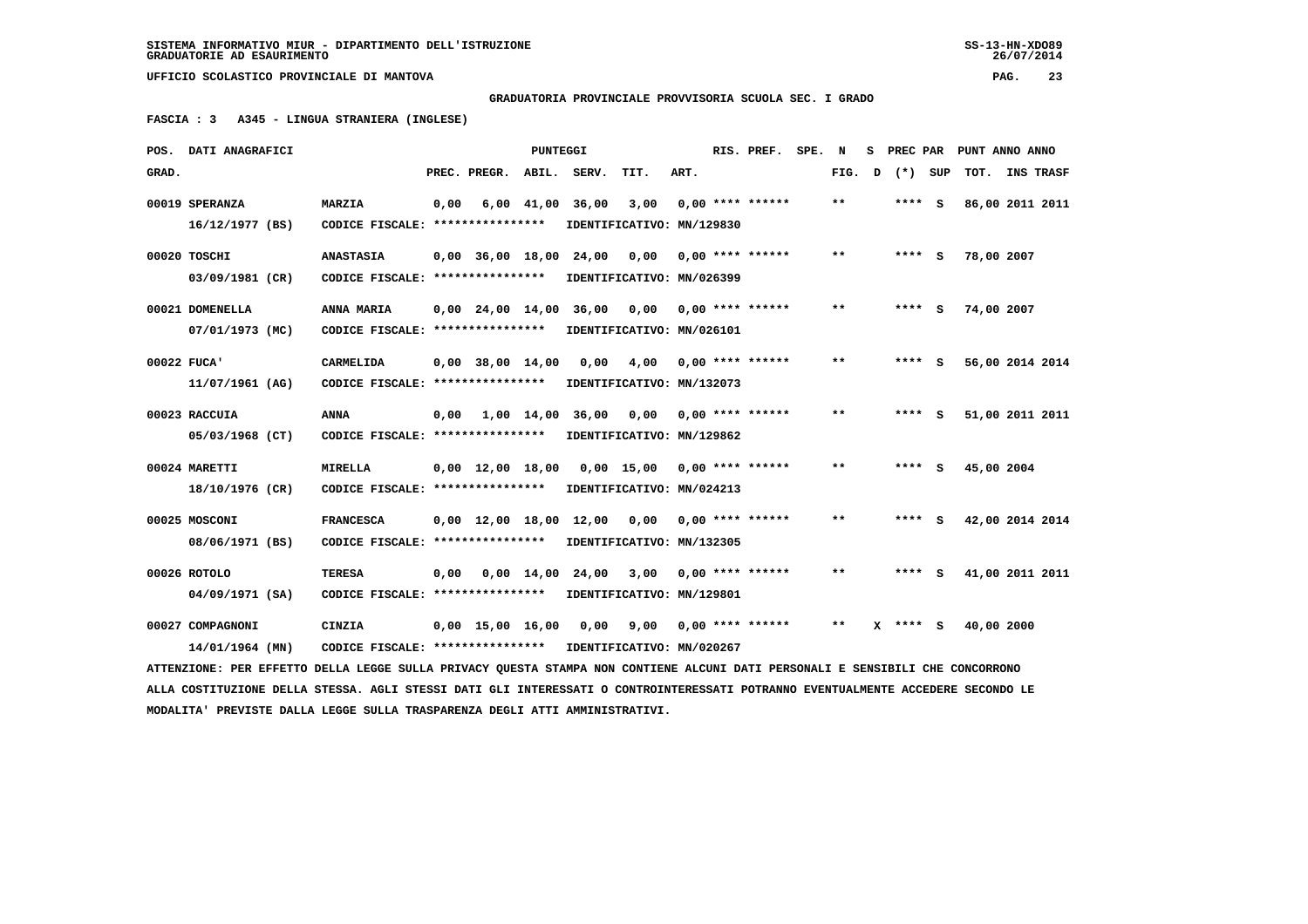**GRADUATORIA PROVINCIALE PROVVISORIA SCUOLA SEC. I GRADO**

 **FASCIA : 3 A345 - LINGUA STRANIERA (INGLESE)**

|       | POS. DATI ANAGRAFICI                                                                                                            |                                                            |      |                                | <b>PUNTEGGI</b> |                           |                            |      | RIS. PREF.                | SPE. N |       | s | PREC PAR | PUNT ANNO ANNO  |  |
|-------|---------------------------------------------------------------------------------------------------------------------------------|------------------------------------------------------------|------|--------------------------------|-----------------|---------------------------|----------------------------|------|---------------------------|--------|-------|---|----------|-----------------|--|
| GRAD. |                                                                                                                                 |                                                            |      | PREC. PREGR. ABIL.             |                 | SERV.                     | TIT.                       | ART. |                           |        | FIG.  | D | (*) SUP  | TOT. INS TRASF  |  |
|       | 00028 ROSSI                                                                                                                     | <b>CHIARA</b>                                              |      | $0,00 \quad 12,00 \quad 18,00$ |                 | 0,00                      | 9,00                       |      | $0,00$ **** ******        |        | $* *$ |   | **** S   | 39,00 2007      |  |
|       | 03/07/1974 (RE)                                                                                                                 | CODICE FISCALE: ****************                           |      |                                |                 |                           | IDENTIFICATIVO: MN/023940  |      |                           |        |       |   |          |                 |  |
|       | 00029 BELLINI                                                                                                                   | CINZIA                                                     |      | $0,00 \quad 18,00 \quad 14,00$ |                 | 0,00                      | 0,00                       |      | $0.00$ **** ******        |        | $* *$ |   | $***$ S  | 32,00 2000      |  |
|       | 08/11/1968 (MN)                                                                                                                 | CODICE FISCALE: *****************                          |      |                                |                 | IDENTIFICATIVO: MN/020457 |                            |      |                           |        |       |   |          |                 |  |
|       | 00030 BACCHI                                                                                                                    | <b>SARA</b>                                                |      | $0,00$ $9,00$ $18,00$          |                 |                           | 0,00 4,00 0,00 **** ****** |      |                           |        | $***$ |   | $***$ S  | 31,00 2005      |  |
|       | 19/09/1977 (MN)                                                                                                                 | CODICE FISCALE: ****************                           |      |                                |                 |                           | IDENTIFICATIVO: MN/024948  |      |                           |        |       |   |          |                 |  |
|       | 00031 MAIOLINO                                                                                                                  | <b>ROSELLA</b>                                             |      | $0.00 \quad 12.00 \quad 18.00$ |                 | 0,00                      | 0.00                       |      | $0.00$ **** ******        |        | $**$  |   | $***$ S  | 30,00 2002      |  |
|       | 20/04/1972 (SR)                                                                                                                 | CODICE FISCALE: *****************                          |      |                                |                 | IDENTIFICATIVO: MN/023006 |                            |      |                           |        |       |   |          |                 |  |
|       | 00032 MORBINI                                                                                                                   | <b>INES</b>                                                | 0,00 |                                | $6,00$ 18,00    | 0,00                      |                            |      | $6,00$ 0,00 **** ******   |        | $***$ |   | $***$ S  | 30,00 2003      |  |
|       | 08/10/1972 (MN)                                                                                                                 | CODICE FISCALE: *****************                          |      |                                |                 |                           | IDENTIFICATIVO: MN/023425  |      |                           |        |       |   |          |                 |  |
|       | 00033 BILLA                                                                                                                     | <b>SONIA</b>                                               |      | $0.00 \quad 12.00 \quad 15.00$ |                 | 0,00                      | 3,00                       |      | $0.00$ **** ******        |        | $***$ |   | $***$ S  | 30,00 2014 2014 |  |
|       | 20/03/1971 (ME)                                                                                                                 | CODICE FISCALE: *****************                          |      |                                |                 |                           | IDENTIFICATIVO: MN/132087  |      |                           |        |       |   |          |                 |  |
|       | 00034 BORTOLOTTI                                                                                                                | ANNAMARIA                                                  |      | $0,00$ 15,00 13,00             |                 | 0,00                      |                            |      | $0,00$ $0,00$ **** ****** |        | $**$  |   | $***$ S  | 28,00 2002      |  |
|       | $12/11/1969$ (MN)                                                                                                               | CODICE FISCALE: *****************                          |      |                                |                 |                           | IDENTIFICATIVO: MN/022967  |      |                           |        |       |   |          |                 |  |
|       | 00035 MORETTI                                                                                                                   | <b>GRAZIA</b>                                              | 0.00 |                                | $6,00$ 17,00    | 0,00                      | 4,00                       |      | $0.00$ **** ******        |        | $* *$ |   | X **** S | 27,00 2007      |  |
|       | 18/04/1961 (MN)                                                                                                                 | CODICE FISCALE: ****************                           |      |                                |                 |                           | IDENTIFICATIVO: MN/026425  |      |                           |        |       |   |          |                 |  |
|       | 00036 SARTOR                                                                                                                    | <b>ENRICA</b>                                              | 0,00 |                                | 8,00 15,00      |                           | 0,00 4,00 0,00 **** ****** |      |                           |        | $* *$ |   | $***$ S  | 27,00 2007      |  |
|       | 31/05/1972 (MN)                                                                                                                 | CODICE FISCALE: **************** IDENTIFICATIVO: MN/026405 |      |                                |                 |                           |                            |      |                           |        |       |   |          |                 |  |
|       | ATTENZIONE: PER EFFETTO DELLA LEGGE SULLA PRIVACY OUESTA STAMPA NON CONTIENE ALCUNI DATI PERSONALI E SENSIBILI CHE CONCORRONO   |                                                            |      |                                |                 |                           |                            |      |                           |        |       |   |          |                 |  |
|       | ALLA COSTITUZIONE DELLA STESSA. AGLI STESSI DATI GLI INTERESSATI O CONTROINTERESSATI POTRANNO EVENTUALMENTE ACCEDERE SECONDO LE |                                                            |      |                                |                 |                           |                            |      |                           |        |       |   |          |                 |  |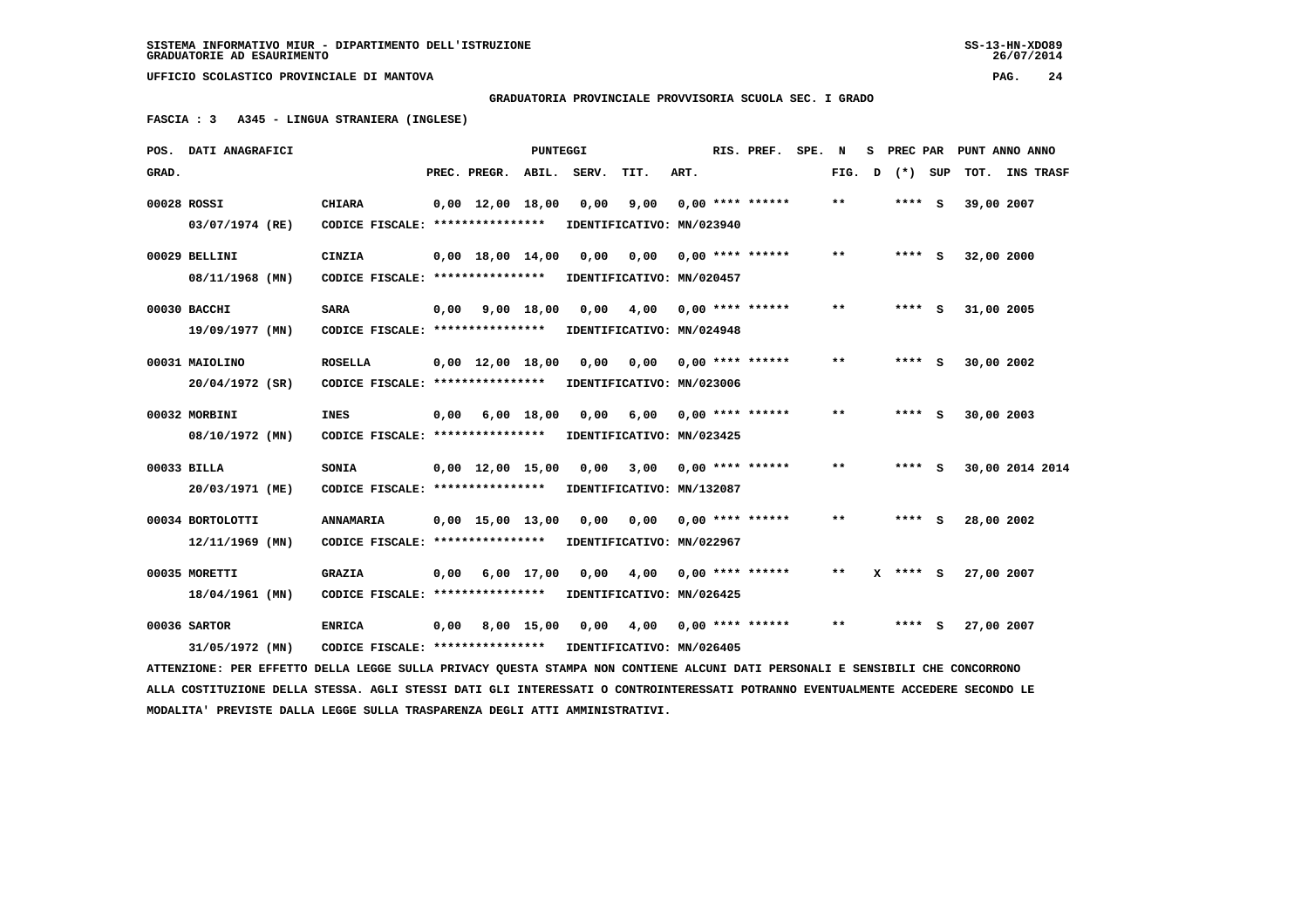## **GRADUATORIA PROVINCIALE PROVVISORIA SCUOLA SEC. I GRADO**

 **FASCIA : 3 A345 - LINGUA STRANIERA (INGLESE)**

|       | POS. DATI ANAGRAFICI                                                                                                            |                                                            |      |                                | <b>PUNTEGGI</b> |      |                             |      | RIS. PREF. SPE. N         |        | S. | PREC PAR     | PUNT ANNO ANNO  |  |
|-------|---------------------------------------------------------------------------------------------------------------------------------|------------------------------------------------------------|------|--------------------------------|-----------------|------|-----------------------------|------|---------------------------|--------|----|--------------|-----------------|--|
| GRAD. |                                                                                                                                 |                                                            |      | PREC. PREGR. ABIL. SERV.       |                 |      | TIT.                        | ART. |                           | FIG. D |    | (*) SUP      | TOT. INS TRASF  |  |
|       | 00037 VILLAROSA                                                                                                                 | <b>STEFANIA</b>                                            | 0,00 |                                | $6,00$ 17,00    | 0.00 | 4,00                        |      | $0.00$ **** ******        | **     |    | **** S       | 27,00 2014 2014 |  |
|       | 15/03/1980 (NA)                                                                                                                 | CODICE FISCALE: *****************                          |      |                                |                 |      | IDENTIFICATIVO: MN/132081   |      |                           |        |    |              |                 |  |
|       | 00038 AZZARO                                                                                                                    | <b>IVANA</b>                                               | 0,00 |                                | 0.00 16.00      |      | 0,00 10,00 0,00 **** ****** |      |                           | $* *$  |    | **** S       | 26,00 2011 2011 |  |
|       | 24/03/1980 (TP)                                                                                                                 | CODICE FISCALE: ****************                           |      |                                |                 |      | IDENTIFICATIVO: MN/129661   |      |                           |        |    |              |                 |  |
|       | 00039 ALFIERI                                                                                                                   | ANNA ELIA                                                  | 0,00 | 6,00 16,00                     |                 |      | 0,00 3,00 0,00 **** ******  |      |                           | $* *$  |    | **** S       | 25,00 2014 2014 |  |
|       | 20/05/1971 (NA)                                                                                                                 | CODICE FISCALE: ****************                           |      |                                |                 |      | IDENTIFICATIVO: MN/132301   |      |                           |        |    |              |                 |  |
|       | 00040 ABBATE                                                                                                                    | <b>FRANCESCA</b>                                           |      | $0,00 \quad 11,00 \quad 13,00$ |                 | 0,00 | 0,00                        |      | $0.00$ **** ******        | $* *$  |    | $***$ S      | 24,00 2014 2014 |  |
|       | 29/03/1966 (PA)                                                                                                                 | CODICE FISCALE: ****************                           |      |                                |                 |      | IDENTIFICATIVO: MN/132052   |      |                           |        |    |              |                 |  |
|       | 00041 PIRONDINI                                                                                                                 | <b>SIMONA</b>                                              | 0,00 | 0,00 14,00                     |                 | 0,00 |                             |      | $9,00$ 0,00 **** ******   | $**$   |    | $X$ **** $S$ | 23,00 2002      |  |
|       | 06/05/1967 (MN)                                                                                                                 | CODICE FISCALE: ****************                           |      |                                |                 |      | IDENTIFICATIVO: MN/022839   |      |                           |        |    |              |                 |  |
|       | 00042 MICHELACCI                                                                                                                | <b>SANDRA</b>                                              | 0,00 |                                | 8,00 13,00      | 0,00 | 0,00                        |      | $0,00$ **** ******        | $***$  |    | **** S       | 21,00 2000      |  |
|       | 08/08/1963 (MN)                                                                                                                 | CODICE FISCALE: ****************                           |      |                                |                 |      | IDENTIFICATIVO: MN/020584   |      |                           |        |    |              |                 |  |
|       | 00043 AZZOLA                                                                                                                    | <b>ANITA</b>                                               | 0,00 |                                | $0,00$ 15,00    | 0,00 |                             |      | $3,00$ 0,00 **** ******   | $***$  |    | **** S       | 18,00 2007      |  |
|       | $04/11/1968$ (MN)                                                                                                               | CODICE FISCALE: ****************                           |      |                                |                 |      | IDENTIFICATIVO: MN/026156   |      |                           |        |    |              |                 |  |
|       | 00044 MALAGUTTI                                                                                                                 | <b>FRANCESCA</b>                                           | 0,00 |                                | $0,00$ 15,00    | 0,00 | 0,00                        |      | $0.00$ **** ******        | **     |    | $X$ **** S   | 15,00 2007      |  |
|       | $16/08/1960$ (MN)                                                                                                               | CODICE FISCALE: ****************                           |      |                                |                 |      | IDENTIFICATIVO: MN/026345   |      |                           |        |    |              |                 |  |
|       | 00045 CORRADI                                                                                                                   | <b>CRISTINA</b>                                            | 0,00 |                                | $0.00$ 12.00    | 0,00 |                             |      | $0,00$ $0,00$ **** ****** | $* *$  |    | $X$ ****     | 12,00 2000      |  |
|       | 27/08/1966 (MN)                                                                                                                 | CODICE FISCALE: **************** IDENTIFICATIVO: MN/020356 |      |                                |                 |      |                             |      |                           |        |    |              |                 |  |
|       | ATTENZIONE: PER EFFETTO DELLA LEGGE SULLA PRIVACY QUESTA STAMPA NON CONTIENE ALCUNI DATI PERSONALI E SENSIBILI CHE CONCORRONO   |                                                            |      |                                |                 |      |                             |      |                           |        |    |              |                 |  |
|       | ALLA COSTITUZIONE DELLA STESSA. AGLI STESSI DATI GLI INTERESSATI O CONTROINTERESSATI POTRANNO EVENTUALMENTE ACCEDERE SECONDO LE |                                                            |      |                                |                 |      |                             |      |                           |        |    |              |                 |  |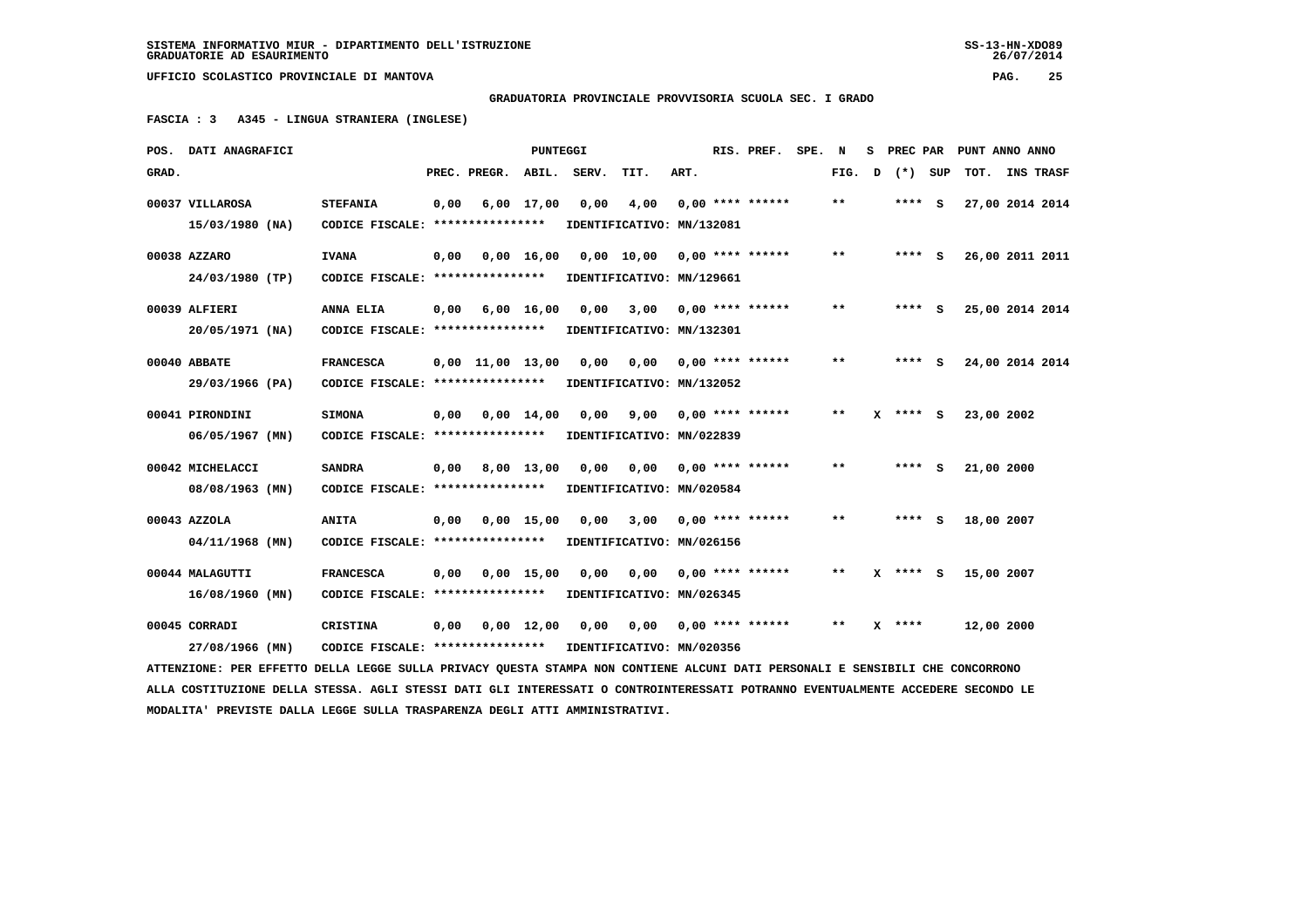**MODALITA' PREVISTE DALLA LEGGE SULLA TRASPARENZA DEGLI ATTI AMMINISTRATIVI.**

 **UFFICIO SCOLASTICO PROVINCIALE DI MANTOVA PAG. 26**

 **GRADUATORIA PROVINCIALE PROVVISORIA SCUOLA SEC. I GRADO**

 **FASCIA : 3 A545 - LINGUA STRANIERA (TEDESCO)**

|       | POS. DATI ANAGRAFICI                                                                                                            |                                                    |      |                         | PUNTEGGI     |                               |                                                  |      | RIS. PREF. SPE.    | N     | s |              |     | PREC PAR PUNT ANNO ANNO |  |
|-------|---------------------------------------------------------------------------------------------------------------------------------|----------------------------------------------------|------|-------------------------|--------------|-------------------------------|--------------------------------------------------|------|--------------------|-------|---|--------------|-----|-------------------------|--|
| GRAD. |                                                                                                                                 |                                                    |      | PREC. PREGR.            | ABIL.        | SERV.                         | TIT.                                             | ART. |                    | FIG.  | D | $(*)$        | SUP | TOT. INS TRASF          |  |
|       | 00001 ROVESTA<br>$10/09/1962$ (MN)                                                                                              | <b>MANUELA</b><br>CODICE FISCALE: **************** |      | 0,00 130,00 13,00 36,00 |              |                               | 0,00<br>IDENTIFICATIVO: MN/026324                |      | $0,00$ **** ****** | $* *$ |   |              |     | **** S 179,00 2007      |  |
|       |                                                                                                                                 |                                                    |      |                         |              |                               |                                                  |      |                    |       |   |              |     |                         |  |
|       | 00002 MORBINI                                                                                                                   | INES                                               |      | 0,00 60,00 18,00        |              | 36,00                         | 6,00                                             |      | $0.00$ **** ****** | $* *$ |   |              |     | **** S 120,00 2003      |  |
|       | 08/10/1972 (MN)                                                                                                                 | CODICE FISCALE: ****************                   |      |                         |              |                               | IDENTIFICATIVO: MN/023425                        |      |                    |       |   |              |     |                         |  |
|       | 00003 MANFREDINI                                                                                                                | <b>STEFANIA</b>                                    |      |                         |              |                               | $0.00$ 39.00 17,00 36,00 7,00 0,00 **** ****** P |      |                    | $***$ |   | $X$ **** $S$ |     | 99,00 2007              |  |
|       | $11/03/1966$ (MN)                                                                                                               | CODICE FISCALE: ****************                   |      |                         |              |                               | IDENTIFICATIVO: MN/026348                        |      |                    |       |   |              |     |                         |  |
|       | 00004 COMPAGNONI                                                                                                                | <b>ANGELA</b>                                      |      |                         |              | $0.00$ 31.00 15.00 12.00 0.00 |                                                  |      | $0.00$ **** ****** | $***$ |   | **** S       |     | 58,00 2000              |  |
|       | 08/01/1971 (MN)                                                                                                                 | CODICE FISCALE: *****************                  |      |                         |              |                               | IDENTIFICATIVO: MN/001051                        |      |                    |       |   |              |     |                         |  |
|       | 00005 BACCHI                                                                                                                    | <b>SARA</b>                                        | 0,00 |                         | $6,00$ 18,00 | 0,00                          | 4,00                                             |      | $0,00$ **** ****** | $***$ |   | **** S       |     | 28,00 2007              |  |
|       | 19/09/1977 (MN)                                                                                                                 | CODICE FISCALE: ****************                   |      |                         |              |                               | IDENTIFICATIVO: MN/024948                        |      |                    |       |   |              |     |                         |  |
|       | 00006 ROSSI                                                                                                                     | <b>CHIARA</b>                                      | 0,00 |                         | $0,00$ 18,00 | 0,00                          | 9,00                                             |      | $0.00$ **** ****** | $* *$ |   | **** S       |     | 27,00 2004 2004         |  |
|       | 03/07/1974 (RE)                                                                                                                 | CODICE FISCALE: ****************                   |      |                         |              |                               | IDENTIFICATIVO: MN/023940                        |      |                    |       |   |              |     |                         |  |
|       | 00007 GENTILE                                                                                                                   | MARTINA LYDIA                                      | 0,00 |                         | $3,00$ 17,00 | 0,00                          | 6,00                                             |      | $0.00$ **** ****** | **    |   | **** S       |     | 26,00 2007              |  |
|       | 14/01/1972 (EE)                                                                                                                 | CODICE FISCALE: ****************                   |      |                         |              |                               | IDENTIFICATIVO: MN/026291                        |      |                    |       |   |              |     |                         |  |
|       | 00008 BELLINI                                                                                                                   | CINZIA                                             |      | $0,00$ 12,00 13,00      |              | 0.00                          | 0,00                                             |      | $0.00$ **** ****** | $* *$ |   | **** S       |     | 25,00 2000              |  |
|       | 08/11/1968 (MN)                                                                                                                 | CODICE FISCALE: ****************                   |      |                         |              |                               | IDENTIFICATIVO: MN/020457                        |      |                    |       |   |              |     |                         |  |
|       | 00009 BOTTASSI                                                                                                                  | PATRIZIA                                           | 0,00 |                         | $0,00$ 15,00 | 0,00                          | 9,00                                             |      | $0,00$ **** ****** | $* *$ |   | **** S       |     | 24,00 2002              |  |
|       | 21/08/1958 (MN)                                                                                                                 | CODICE FISCALE: *****************                  |      |                         |              |                               | IDENTIFICATIVO: MN/022509                        |      |                    |       |   |              |     |                         |  |
|       | ATTENZIONE: PER EFFETTO DELLA LEGGE SULLA PRIVACY QUESTA STAMPA NON CONTIENE ALCUNI DATI PERSONALI E SENSIBILI CHE CONCORRONO   |                                                    |      |                         |              |                               |                                                  |      |                    |       |   |              |     |                         |  |
|       | ALLA COSTITUZIONE DELLA STESSA. AGLI STESSI DATI GLI INTERESSATI O CONTROINTERESSATI POTRANNO EVENTUALMENTE ACCEDERE SECONDO LE |                                                    |      |                         |              |                               |                                                  |      |                    |       |   |              |     |                         |  |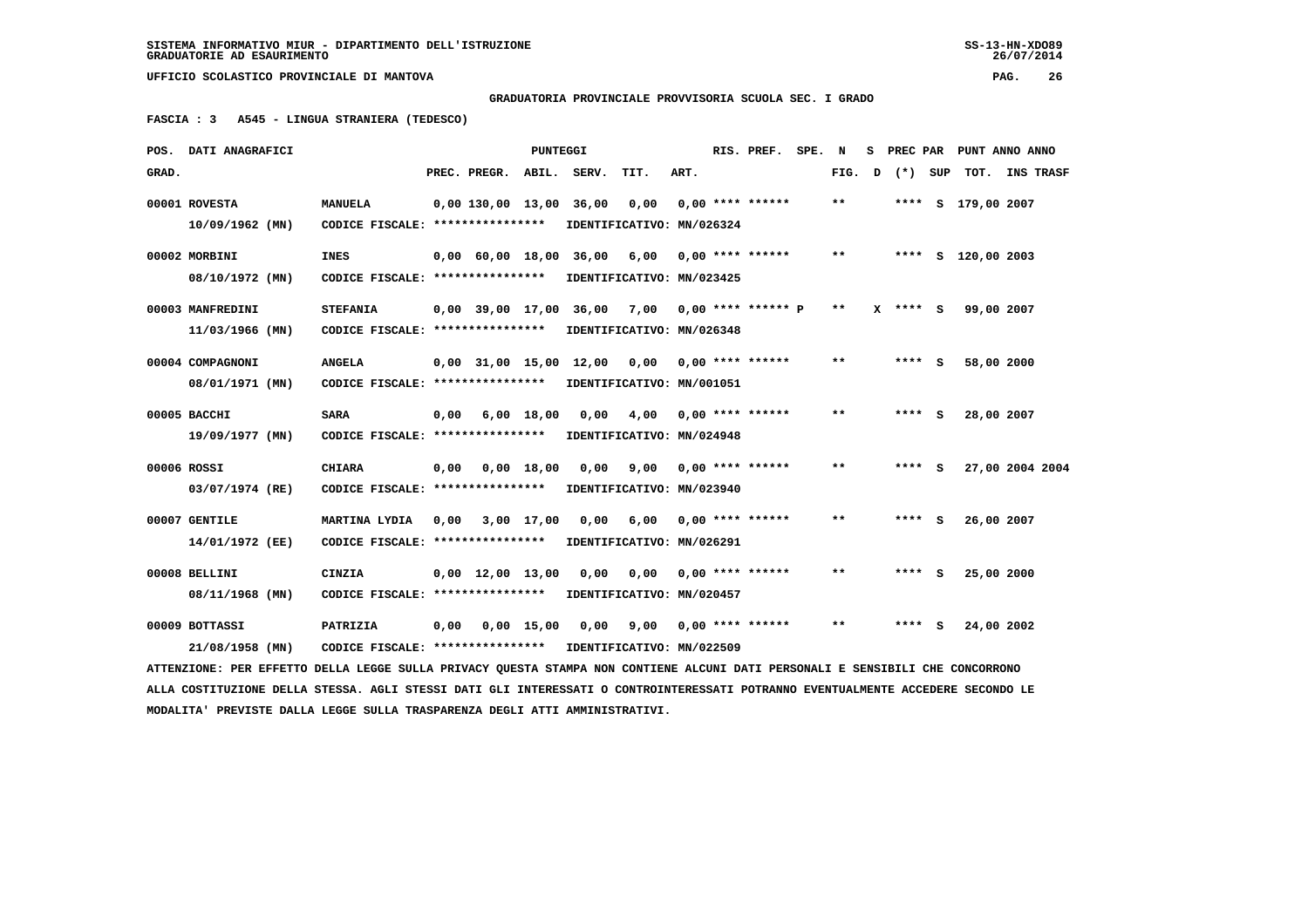**SISTEMA INFORMATIVO MIUR - DIPARTIMENTO DELL'ISTRUZIONE SS-13-HN-XDO89 GRADUATORIE AD ESAURIMENTO 26/07/2014**

 **UFFICIO SCOLASTICO PROVINCIALE DI MANTOVA PAG. 27**

 **GRADUATORIA PROVINCIALE PROVVISORIA SCUOLA SEC. I GRADO**

 **FASCIA : 3 A545 - LINGUA STRANIERA (TEDESCO)**

| POS.       | DATI ANAGRAFICI   |                                   |      |                  | PUNTEGGI     |       |                           |      | RIS. PREF.         | SPE. N |        | - S | PREC PAR |     | PUNT ANNO ANNO |                  |
|------------|-------------------|-----------------------------------|------|------------------|--------------|-------|---------------------------|------|--------------------|--------|--------|-----|----------|-----|----------------|------------------|
| GRAD.      |                   |                                   |      | PREC. PREGR.     | ABIL.        | SERV. | TIT.                      | ART. |                    |        | FIG. D |     | $(* )$   | SUP | тот.           | <b>INS TRASF</b> |
|            | 00010 MARETTI     | MIRELLA                           | 0,00 |                  | $0.00$ 18,00 | 0,00  | 6,00                      |      | $0,00$ **** ****** |        | $* *$  |     | ****     | s   | 24,00 2007     |                  |
|            | 18/10/1976 (CR)   | CODICE FISCALE: ***************** |      |                  |              |       | IDENTIFICATIVO: MN/024213 |      |                    |        |        |     |          |     |                |                  |
|            | 00011 LEHMANN     | <b>EMMY</b>                       | 0.00 | 0,00             | 18,00        | 0,00  | 0,00                      |      | $0.00$ **** ****** |        | $* *$  |     | ****     | s   | 18,00 2007     |                  |
|            | $10/08/1969$ (MN) | CODICE FISCALE: ***************** |      |                  |              |       | IDENTIFICATIVO: MN/026303 |      |                    |        |        |     |          |     |                |                  |
| 00012 FAVA |                   | NICOLETTA                         | 0,00 | 0,00             | 14,00        | 0,00  | 0,00                      |      | $0.00$ **** ****** |        | $* *$  |     | ****     | s   | 14,00 2000     |                  |
|            | 26/09/1962 (MN)   | CODICE FISCALE:                   |      | **************** |              |       | IDENTIFICATIVO: MN/020661 |      |                    |        |        |     |          |     |                |                  |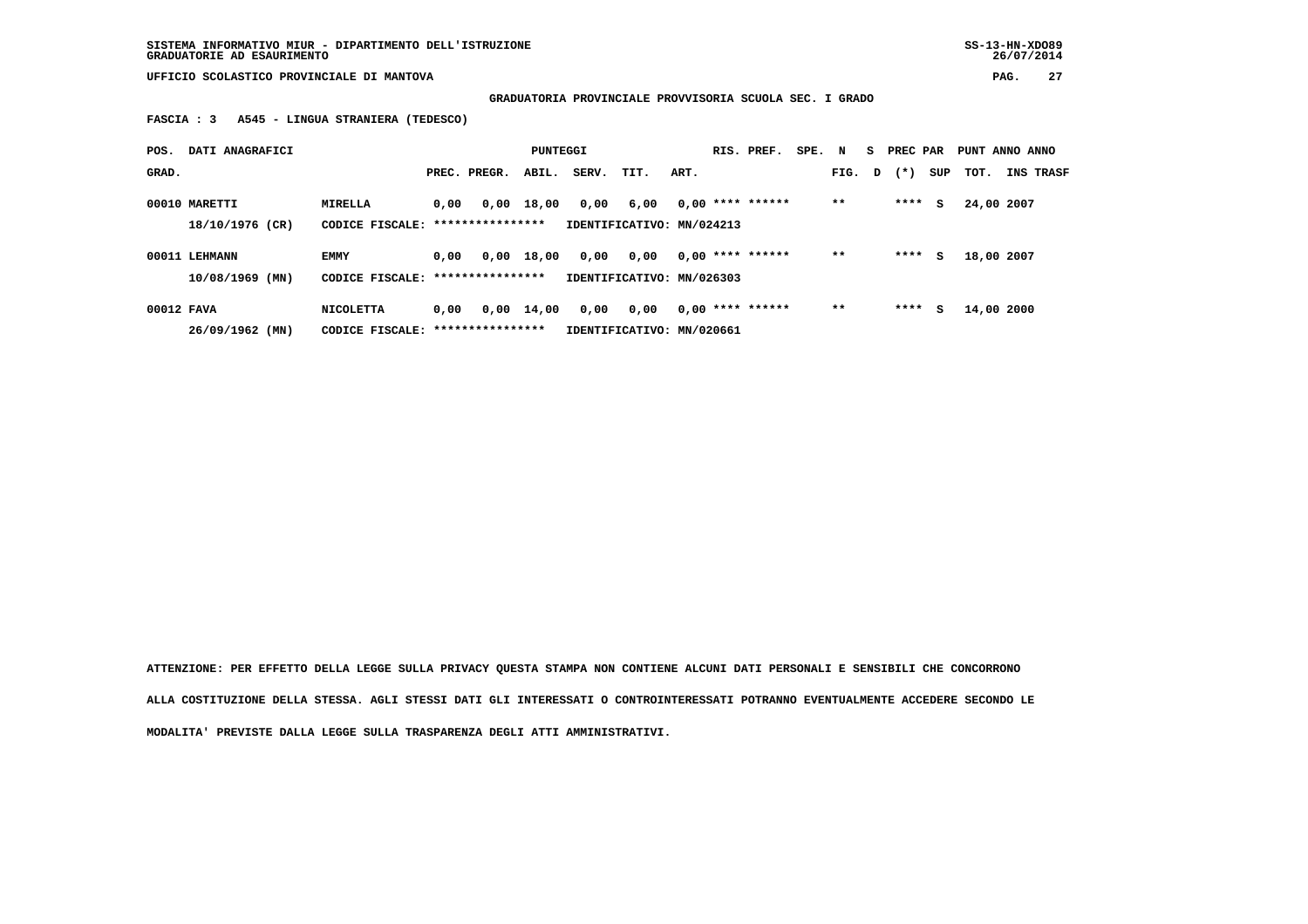| SISTEMA INFORMATIVO MIUR - DIPARTIMENTO DELL'ISTRUZIONE<br>GRADUATORIE AD ESAURIMENTO    |                                   |       |              |            |       |                           |      |  |                    |        |        |    |          |     | $SS-13-HN-XDO89$ | 26/07/2014 |           |
|------------------------------------------------------------------------------------------|-----------------------------------|-------|--------------|------------|-------|---------------------------|------|--|--------------------|--------|--------|----|----------|-----|------------------|------------|-----------|
| UFFICIO SCOLASTICO PROVINCIALE DI MANTOVA                                                |                                   |       |              |            |       |                           |      |  |                    |        |        |    |          |     |                  | PAG.       | 28        |
|                                                                                          |                                   |       |              |            |       |                           |      |  |                    |        |        |    |          |     |                  |            |           |
| GRADUATORIA PROVINCIALE PROVVISORIA SCUOLA SEC. I GRADO<br>AB77 - CHITARRA<br>FASCIA : 4 |                                   |       |              |            |       |                           |      |  |                    |        |        |    |          |     |                  |            |           |
| DATI ANAGRAFICI<br>POS.                                                                  |                                   |       |              | PUNTEGGI   |       |                           |      |  | RIS. PREF.         | SPE. N |        | S. | PREC PAR |     | PUNT ANNO ANNO   |            |           |
| GRAD.                                                                                    |                                   |       | PREC. PREGR. | ABIL.      | SERV. | TIT.                      | ART. |  |                    |        | FIG. D |    | $(* )$   | SUP | TOT.             |            | INS TRASF |
| 00001 NIGRELLI                                                                           | <b>FEDERICO</b>                   | 53,00 |              | 0,00 12,00 | 36,00 | 0,00                      |      |  | $0,00$ **** ****** |        | $* *$  | x  | ****     | S.  | 101,00 2012      |            |           |
| $07/02/1983$ (MN)                                                                        | CODICE FISCALE: ***************** |       |              |            |       | IDENTIFICATIVO: MN/132040 |      |  |                    |        |        |    |          |     |                  |            |           |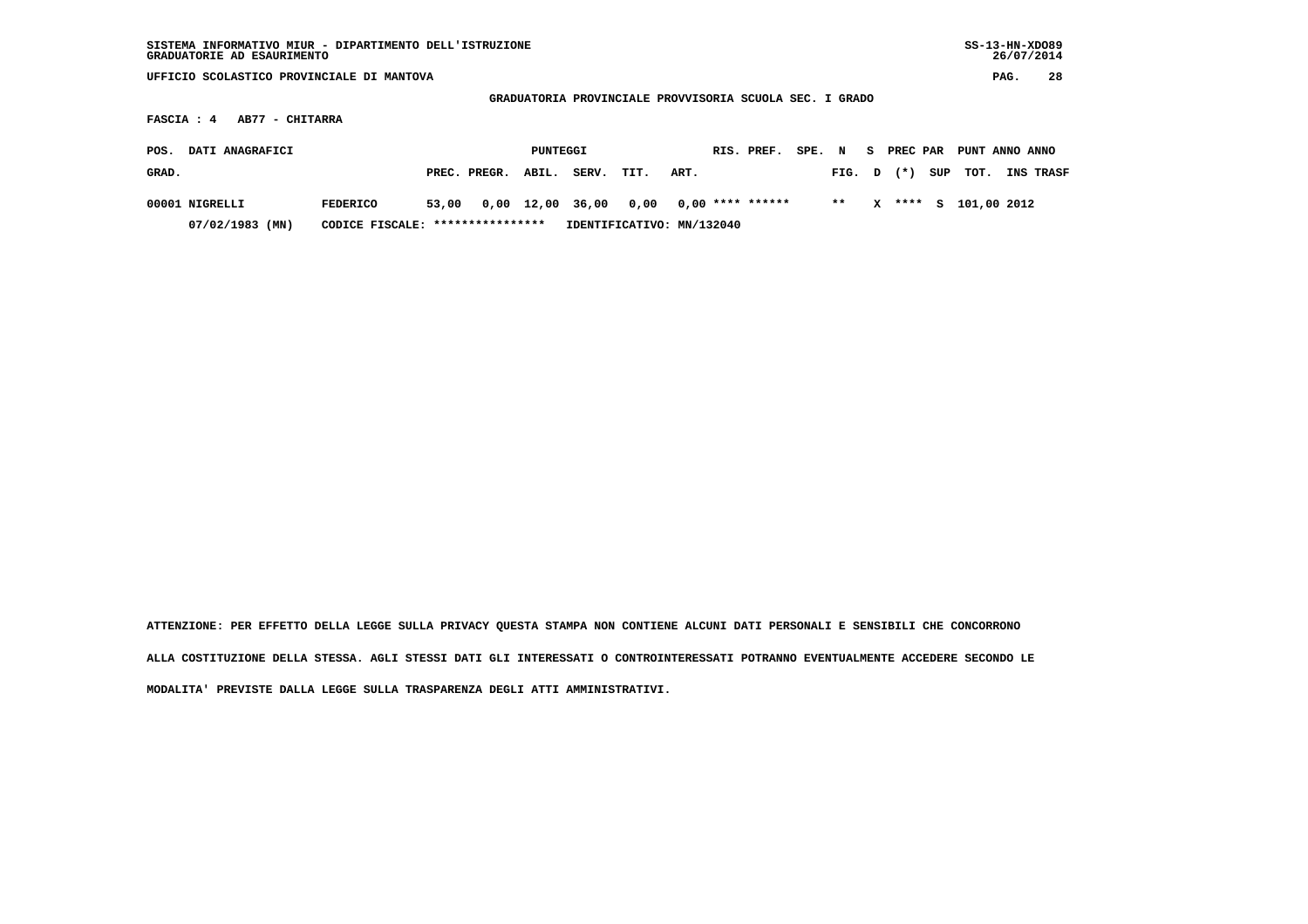| SISTEMA INFORMATIVO MIUR - DIPARTIMENTO DELL'ISTRUZIONE<br>GRADUATORIE AD ESAURIMENTO      |                                  |       |              |            |       |                           |      |  |                    |        |       |    |          |     |                |      | $SS-13-HN-XDO89$<br>26/07/2014 |
|--------------------------------------------------------------------------------------------|----------------------------------|-------|--------------|------------|-------|---------------------------|------|--|--------------------|--------|-------|----|----------|-----|----------------|------|--------------------------------|
| UFFICIO SCOLASTICO PROVINCIALE DI MANTOVA                                                  |                                  |       |              |            |       |                           |      |  |                    |        |       |    |          |     |                | PAG. | 29                             |
|                                                                                            |                                  |       |              |            |       |                           |      |  |                    |        |       |    |          |     |                |      |                                |
| GRADUATORIA PROVINCIALE PROVVISORIA SCUOLA SEC. I GRADO<br>AC77 - CLARINETTO<br>FASCIA : 4 |                                  |       |              |            |       |                           |      |  |                    |        |       |    |          |     |                |      |                                |
| DATI ANAGRAFICI<br>POS.                                                                    |                                  |       |              | PUNTEGGI   |       |                           |      |  | RIS. PREF.         | SPE. N |       | S. | PREC PAR |     | PUNT ANNO ANNO |      |                                |
| GRAD.                                                                                      |                                  |       | PREC. PREGR. | ABIL.      | SERV. | TIT.                      | ART. |  |                    |        | FIG.  | D  | $^{(*)}$ | SUP | TOT.           |      | INS TRASF                      |
| 00001 BERNABENI                                                                            | LUCA                             | 95,00 |              | 0,00 12,00 | 36,00 | 0,00                      |      |  | $0,00$ **** ****** |        | $* *$ | x  | ****     | s   | 143,00 2012    |      |                                |
| 15/09/1986 (MN)                                                                            | CODICE FISCALE: **************** |       |              |            |       | IDENTIFICATIVO: MN/132043 |      |  |                    |        |       |    |          |     |                |      |                                |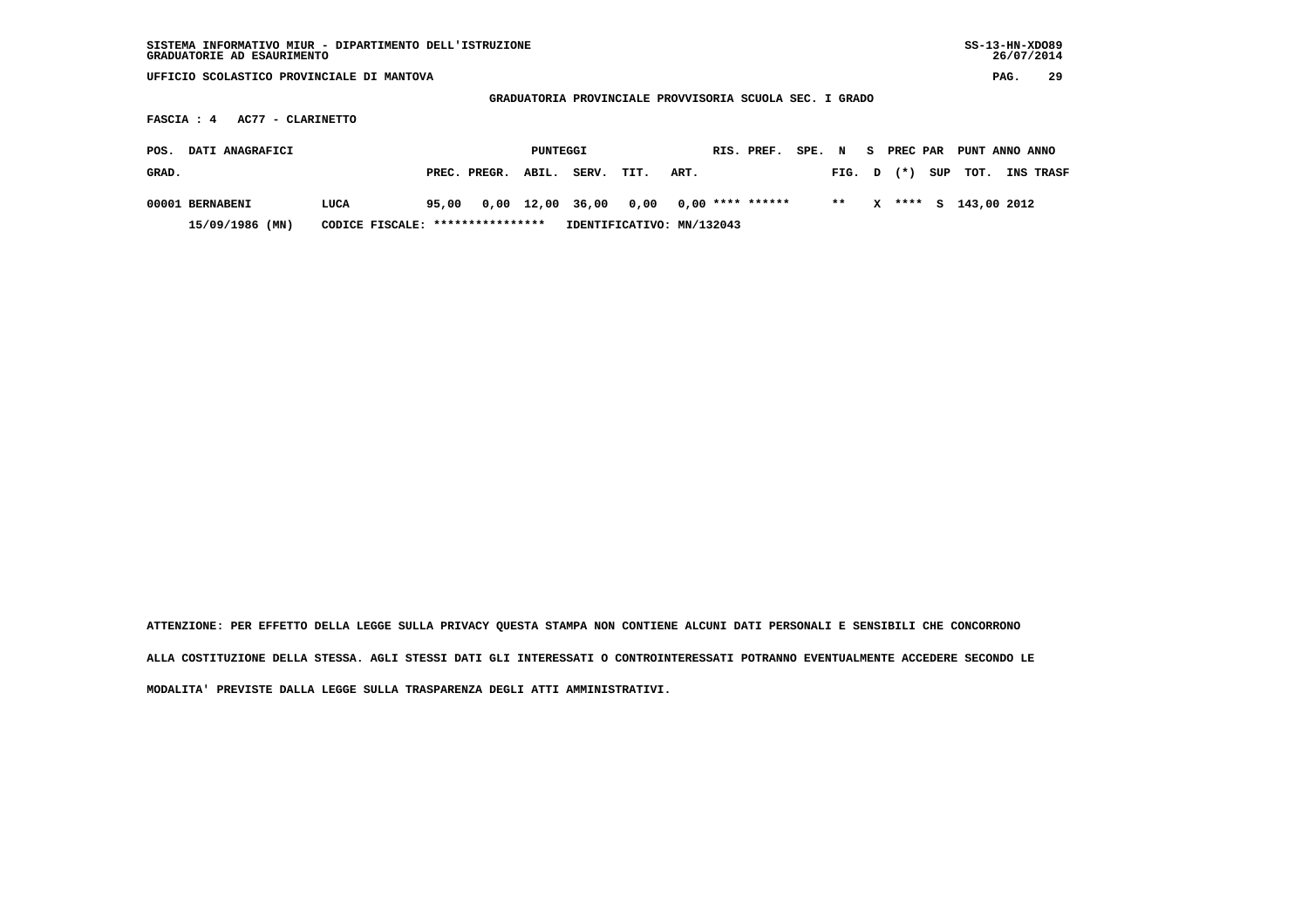**GRADUATORIA PROVINCIALE PROVVISORIA SCUOLA SEC. I GRADO**

 **FASCIA : 3 AJ77 - PIANOFORTE**

| POS.  | DATI ANAGRAFICI                      |                                                   |        |                  | PUNTEGGI |                                    |      |      | RIS. PREF.         | SPE. | N     |   | PREC PAR |     | PUNT ANNO ANNO   |           |
|-------|--------------------------------------|---------------------------------------------------|--------|------------------|----------|------------------------------------|------|------|--------------------|------|-------|---|----------|-----|------------------|-----------|
| GRAD. |                                      |                                                   |        | PREC. PREGR.     | ABIL.    | SERV.                              | TIT. | ART. |                    |      | FIG.  | D | $(* )$   | SUP | тот.             | INS TRASF |
|       | 00001 MENCHETTI<br>$16/12/1982$ (LU) | <b>FABIO</b><br>CODICE FISCALE: ***************** | 121,00 | 0,00             | 0,00     | 54,00<br>IDENTIFICATIVO: MN/129897 | 3,00 |      | $0.00$ **** ****** |      | $* *$ | x | ****     | S.  | 178,00 2011 2011 |           |
|       | 00002 GIONFRA                        | ILARIA                                            | 73,75  | 0,00             | 0,00     | 27,00                              | 0,00 |      | $0.00$ **** ****** |      | $**$  |   | ****     | s   | 100,75 2009      |           |
|       | 31/08/1975 (MN)                      | CODICE FISCALE:                                   |        | **************** |          | IDENTIFICATIVO: MN/022775          |      |      |                    |      |       |   |          |     |                  |           |
|       | 00003 GOLINELLI                      | MARCO                                             | 27,00  | 0,00             | 0,00     | 54,00                              | 0,00 |      | $0.00$ **** ****** |      | $**$  |   | ****     | s   | 81,00 2011 2011  |           |
|       | 29/07/1982 (MN)                      | CODICE FISCALE: ****************                  |        |                  |          | IDENTIFICATIVO: MN/129896          |      |      |                    |      |       |   |          |     |                  |           |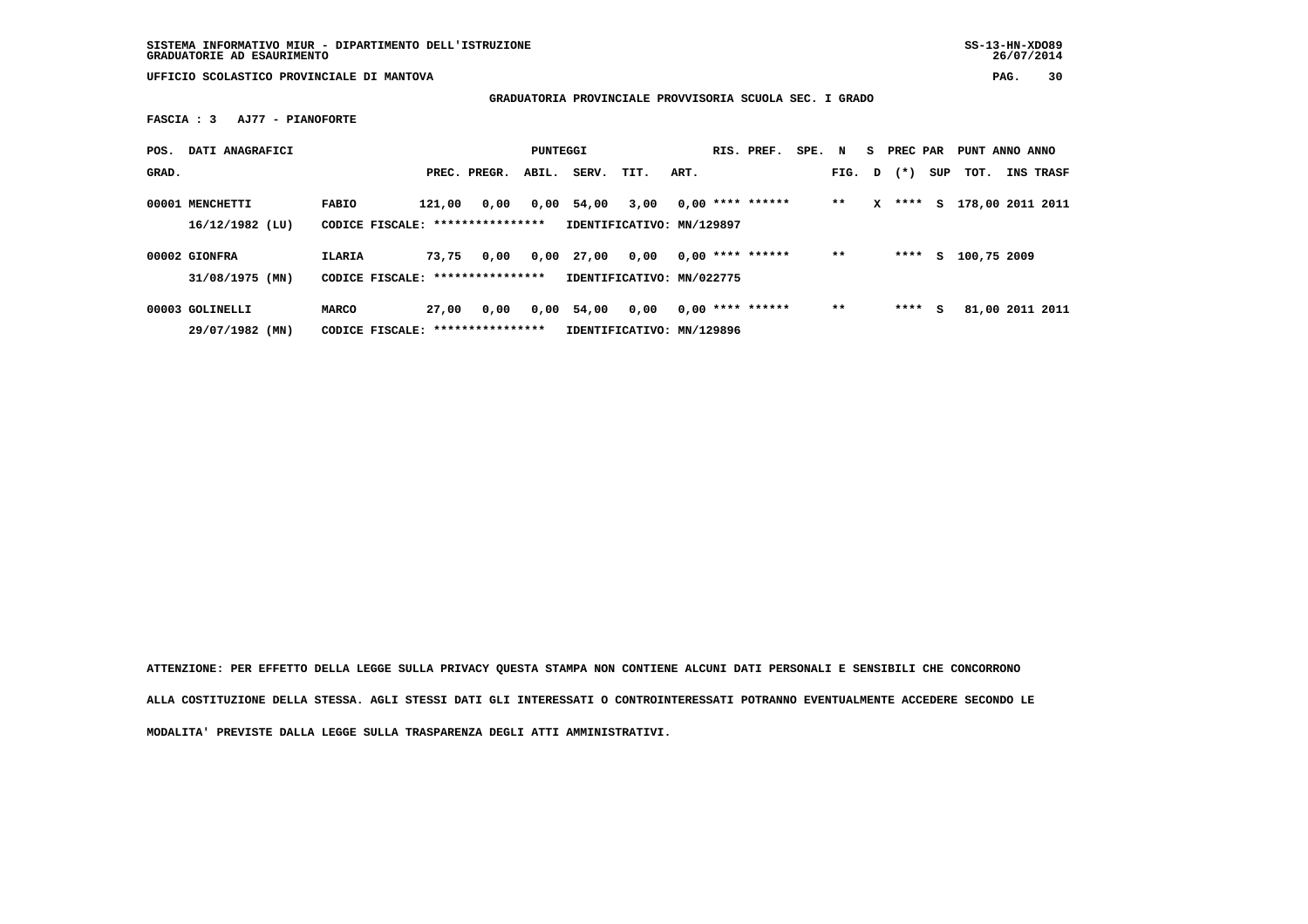| SISTEMA INFORMATIVO MIUR - DIPARTIMENTO DELL'ISTRUZIONE<br>GRADUATORIE AD ESAURIMENTO |                                   |       |              |          |                                                         |                           |      |                    |        |       |    |          |     | $SS-13-HN-XDO89$ |      | 26/07/2014 |
|---------------------------------------------------------------------------------------|-----------------------------------|-------|--------------|----------|---------------------------------------------------------|---------------------------|------|--------------------|--------|-------|----|----------|-----|------------------|------|------------|
| UFFICIO SCOLASTICO PROVINCIALE DI MANTOVA                                             |                                   |       |              |          |                                                         |                           |      |                    |        |       |    |          |     |                  | PAG. | 31         |
|                                                                                       |                                   |       |              |          | GRADUATORIA PROVINCIALE PROVVISORIA SCUOLA SEC. I GRADO |                           |      |                    |        |       |    |          |     |                  |      |            |
| <b>FASCIA : 4</b><br>AJ77 - PIANOFORTE                                                |                                   |       |              |          |                                                         |                           |      |                    |        |       |    |          |     |                  |      |            |
| DATI ANAGRAFICI<br>POS.                                                               |                                   |       |              | PUNTEGGI |                                                         |                           |      | RIS. PREF.         | SPE. N |       | S. | PREC PAR |     | PUNT ANNO ANNO   |      |            |
| GRAD.                                                                                 |                                   |       | PREC. PREGR. | ABIL.    | SERV.                                                   | TIT.                      | ART. |                    |        | FIG.  | D  | $(* )$   | SUP | TOT.             |      | INS TRASF  |
| 00004 CAPORASO                                                                        | ANNA                              | 72,90 |              |          | $0,00$ 12,00 13,50                                      | 0,00                      |      | $0,00$ **** ****** |        | $* *$ | x  | **** S   |     | 98,40 2012       |      |            |
| 18/06/1961 (RM)                                                                       | CODICE FISCALE: ***************** |       |              |          |                                                         | IDENTIFICATIVO: MN/129636 |      |                    |        |       |    |          |     |                  |      |            |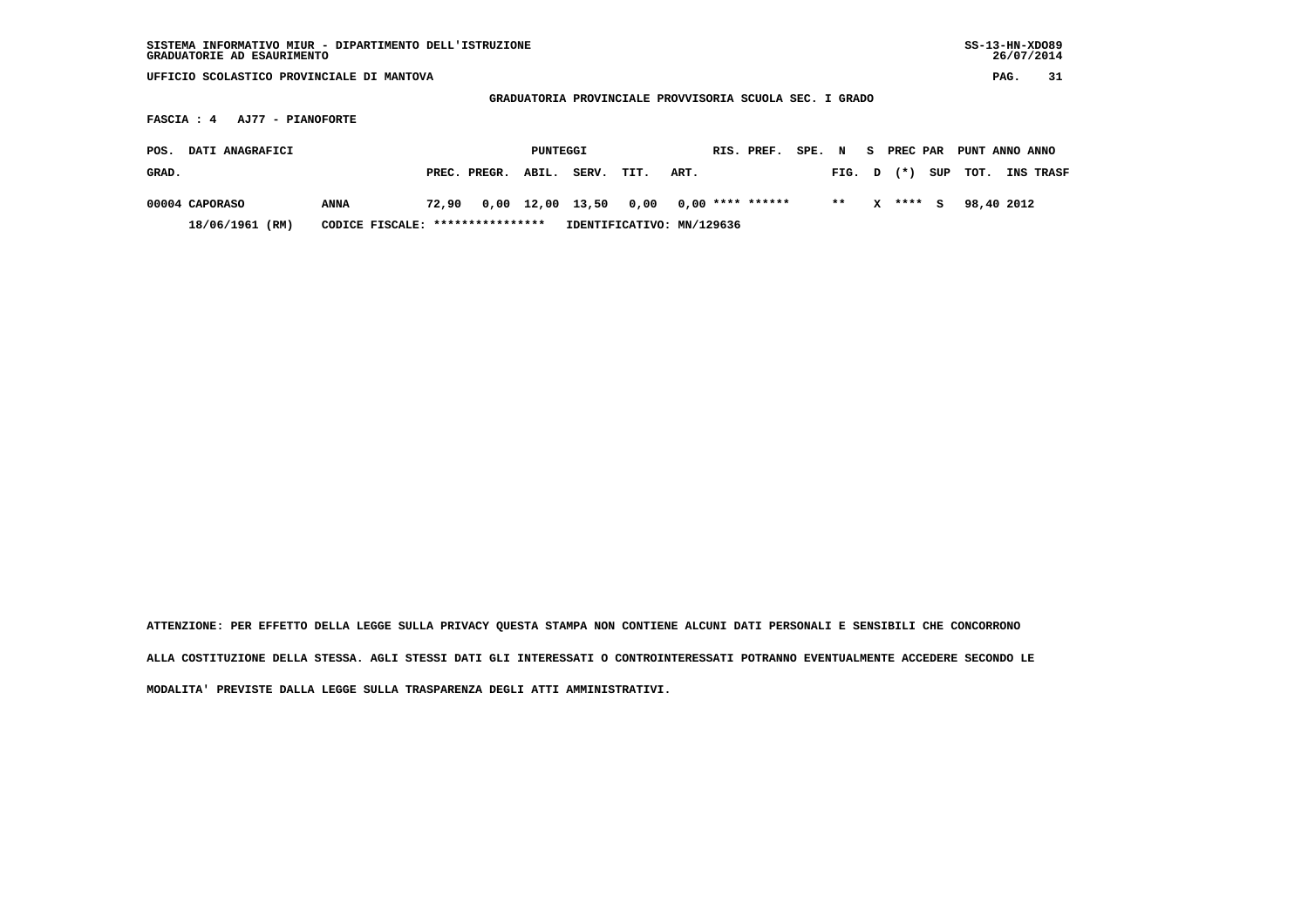| SISTEMA INFORMATIVO MIUR - DIPARTIMENTO DELL'ISTRUZIONE<br>GRADUATORIE AD ESAURIMENTO |                                   |        |              |          |            |                                                         |      |                    |        |        |   |            |     |                |      | $SS-13-HN-XDO89$<br>26/07/2014 |
|---------------------------------------------------------------------------------------|-----------------------------------|--------|--------------|----------|------------|---------------------------------------------------------|------|--------------------|--------|--------|---|------------|-----|----------------|------|--------------------------------|
| UFFICIO SCOLASTICO PROVINCIALE DI MANTOVA                                             |                                   |        |              |          |            |                                                         |      |                    |        |        |   |            |     |                | PAG. | 32                             |
|                                                                                       |                                   |        |              |          |            | GRADUATORIA PROVINCIALE PROVVISORIA SCUOLA SEC. I GRADO |      |                    |        |        |   |            |     |                |      |                                |
| AM77 - VIOLINO<br>FASCIA : 3                                                          |                                   |        |              |          |            |                                                         |      |                    |        |        |   |            |     |                |      |                                |
| DATI ANAGRAFICI<br>POS.                                                               |                                   |        |              | PUNTEGGI |            |                                                         |      | RIS. PREF.         | SPE. N |        |   | S PREC PAR |     | PUNT ANNO ANNO |      |                                |
|                                                                                       |                                   |        |              |          |            |                                                         |      |                    |        |        |   |            |     |                |      |                                |
| GRAD.                                                                                 |                                   |        | PREC. PREGR. | ABIL.    | SERV.      | TIT.                                                    | ART. |                    |        | FIG. D |   | $(*)$      | SUP | TOT.           |      | INS TRASF                      |
| 00001 LODI RIZZINI                                                                    | MIRELLA                           | 122,00 | 0,00         |          | 0,00 63,00 | 0,00                                                    |      | $0,00$ **** ****** |        | $* *$  | x | ****       | s   | 185,00 2009    |      |                                |
| 10/09/1964 (CR)                                                                       | CODICE FISCALE: ***************** |        |              |          |            | IDENTIFICATIVO: MN/127475                               |      |                    |        |        |   |            |     |                |      |                                |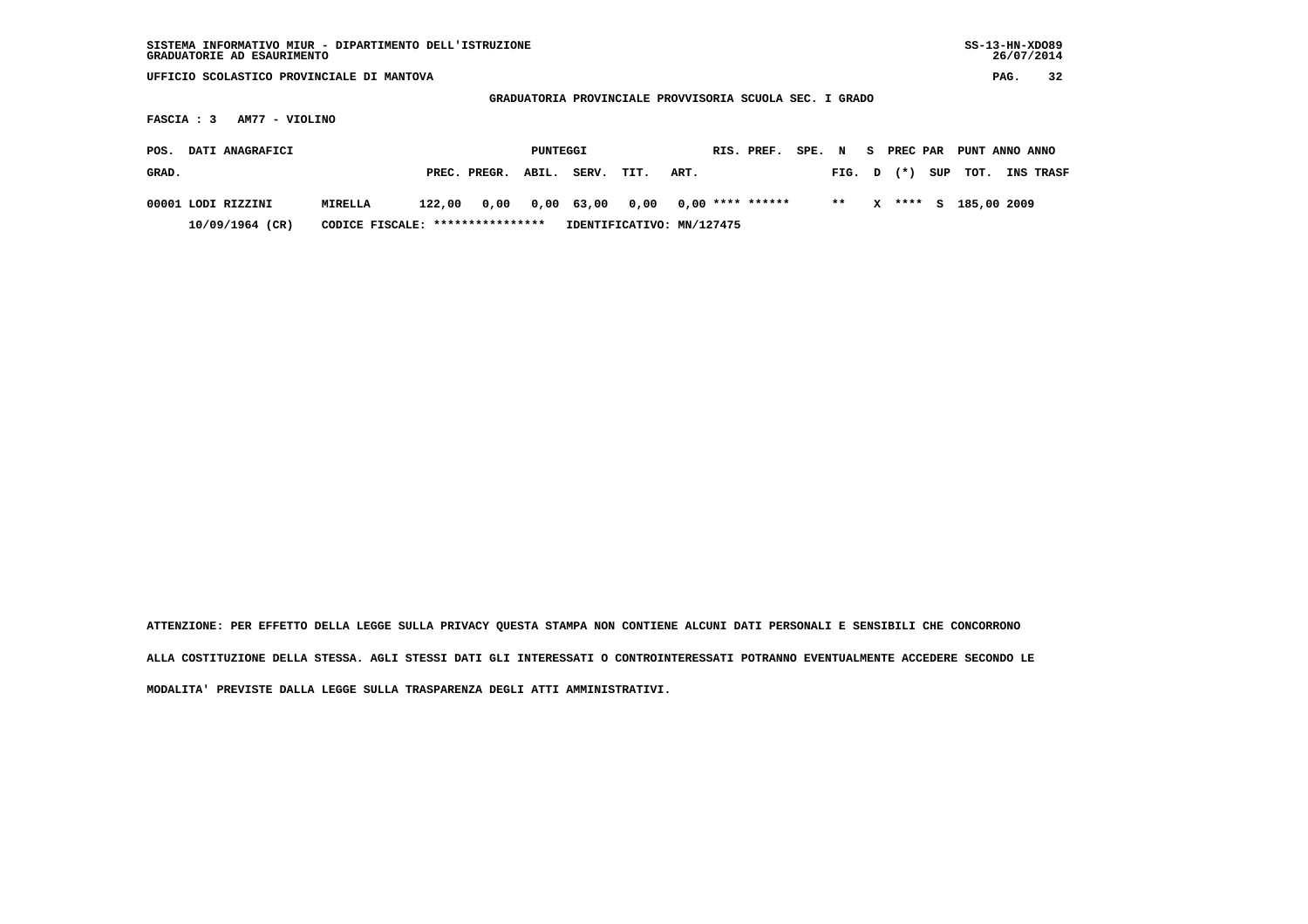**GRADUATORIA PROVINCIALE PROVVISORIA SCUOLA SEC. I GRADO**

 **FASCIA : 4 AM77 - VIOLINO**

| POS.       | DATI ANAGRAFICI                       |                                                    |        |              | PUNTEGGI     |       |                                   |      | RIS. PREF.         | SPE. N |        |   | S PREC PAR |     | PUNT ANNO ANNO |                  |
|------------|---------------------------------------|----------------------------------------------------|--------|--------------|--------------|-------|-----------------------------------|------|--------------------|--------|--------|---|------------|-----|----------------|------------------|
| GRAD.      |                                       |                                                    |        | PREC. PREGR. | ABIL.        | SERV. | TIT.                              | ART. |                    |        | FIG. D |   | $(* )$     | SUP | TOT.           | <b>INS TRASF</b> |
|            | 00002 ZOTTI<br>22/08/1973 (BO)        | CLAUDIO<br>CODICE FISCALE: *****************       | 127,50 | 0,00         | 6,00         | 9,00  | 0,00<br>IDENTIFICATIVO: MN/132077 |      | $0.00$ **** ****** |        | $**$   | x | ****       | s   | 142,50 2012    |                  |
|            | 00003 LODI RIZZINI<br>06/06/1970 (MN) | ANNA LUCIA<br>CODICE FISCALE: *****************    | 89,25  |              | 0,00 11,00   | 36,00 | 0.00<br>IDENTIFICATIVO: MN/132038 |      | $0.00$ **** ****** |        | $* *$  |   | ****       |     | S 136,25 2012  |                  |
| 00004 ABBA | 30/11/1980 (TO)                       | <b>TATIANA</b><br>CODICE FISCALE: **************** | 17,60  |              | $0,00$ 12,00 | 36,00 | 0.00<br>IDENTIFICATIVO: MN/132048 |      | $0.00$ **** ****** |        | $* *$  |   | ****       | s   | 65,60 2012     |                  |